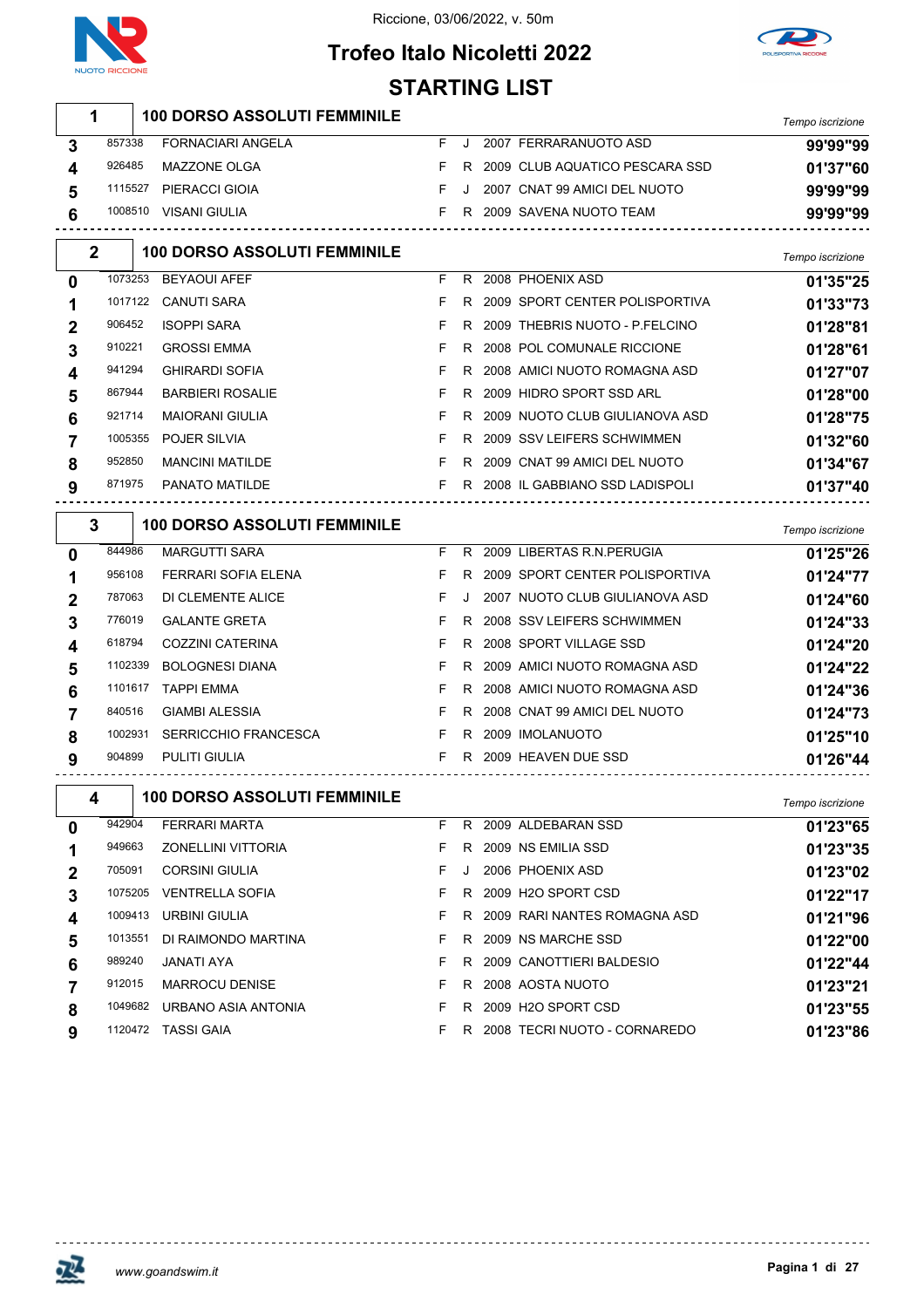

### Riccione, 03/06/2022, v. 50m



# **Trofeo Italo Nicoletti 2022 STARTING LIST**

**100 DORSO ASSOLUTI FEMMINILE** *Tempo iscrizione*

|   | 644025  | <b>SERAFINI CAMILLA</b>                                  |    |     |          | F J 2007 SPORT VILLAGE SSD             | 01'21"36         |
|---|---------|----------------------------------------------------------|----|-----|----------|----------------------------------------|------------------|
|   | 887929  | <b>GABRIELLI GIORGIA PIA</b>                             | F. |     |          | R 2008 H2O SPORT CSD                   | 01'21"18         |
|   | 776760  | PANICO VANESSA                                           | F  |     |          | R 2008 THEBRIS NUOTO - P.FELCINO       | 01'21"06         |
|   | 1101600 | <b>MORETTI ARIANNA</b>                                   | F  |     |          | R 2008 AMICI NUOTO ROMAGNA ASD         | 01'20"77         |
|   | 1071146 | CAVALIERI EVA                                            | F  |     |          | R 2009 ACCADEMIA NUOTO MARINO          | 01'20"72         |
|   | 792033  | <b>BALDELLA CHIARA</b>                                   | F  |     |          | R 2009 LIBERTAS R.N. PERUGIA           | 01'20"73         |
|   | 829006  | LEONORI VANESSA                                          | F. |     |          | R 2008 BLUGALLERY TEAM ASD             | 01'21"01         |
|   | 884061  | <b>BUSON GIULIA MARIA</b>                                | F. |     |          | R 2008 MIOCLUB SSD                     | 01'21"10         |
|   | 832497  | CHIARELLI VALERIA                                        | F. |     |          | R 2008 ACCADEMIA NUOTO MARINO          | 01'21"28         |
|   | 963584  | PRATTICO' GIULIA                                         |    |     |          | F R 2008 HEAVEN DUE SSD                | 01'21"49         |
| 6 |         | <b>100 DORSO ASSOLUTI FEMMINILE</b>                      |    |     |          |                                        | Tempo iscrizione |
|   | 730955  | ANGELI GEMMA                                             | F. | J   |          | 2007 CNAT 99 AMICI DEL NUOTO           | 01'20"53         |
|   | 952834  | <b>CECCARELLI SOFIA</b>                                  | F. |     |          | R 2009 CNAT 99 AMICI DEL NUOTO         | 01'20"27         |
|   | 963573  | <b>RICCI LUDOVICA</b>                                    | F. |     |          | R 2009 HEAVEN DUE SSD                  | 01'19"83         |
|   | 877338  | <b>MANZONI GIORGIA</b>                                   | F. |     |          | C 2005 SWEET TEAM MODENA ASD           | 01'19"46         |
|   | 887191  | MAZZA MARIA                                              | F. |     |          | R 2008 CANOTTIERI TEVERE REMO          | 01'19"21         |
|   | 1008654 | <b>VIGNOLI ALICE</b>                                     | F. |     |          | R 2009 NS EMILIA SSD                   | 01'19"24         |
|   | 652137  | <b>BELEGNI ELENA</b>                                     | F. |     |          | C 2005 VELA NUOTO ANCONA               | 01'19"70         |
|   | 868724  | <b>MARCHESIN SARA ELVIRA</b>                             | F. |     |          | R 2009 GS SWIMMING VICENZA             | 01'20"10         |
|   |         | 1002932 GALEAZZI BEATRICE                                | F. |     |          | R 2009 IMOLANUOTO                      | 01'20"34         |
|   | 912013  | <b>FOTI ELISA</b>                                        | F. |     |          | J 2006 AOSTA NUOTO                     | 01'20"61         |
|   |         |                                                          |    |     |          |                                        |                  |
| 7 |         | <b>100 DORSO ASSOLUTI FEMMINILE</b>                      |    |     |          |                                        | Tempo iscrizione |
|   | 816692  | <b>CORSI ELEONORA</b>                                    |    | F J |          | 2007 ACCADEMIA NUOTO MARINO            | 01'19"05         |
|   | 955305  | DUJANY GIADA                                             | F. |     |          | R 2008 AOSTA NUOTO                     | 01'18"92         |
|   | 1006080 | <b>BONGIOVANNI EMMA</b>                                  | F. |     |          | R 2009 ROBUR ET FIDES - VARESE         | 01'18"60         |
|   | 986924  | ROMANAZZI RACHELE                                        | F. |     |          | R 2009 NUOTATORI PUGLIESI ASD          | 01'18"52         |
|   | 667496  | DRAGONETTI SERENA                                        | F. | J   | 2006 SDS |                                        | 01'18"22         |
|   | 802148  | DI IORIO ANNA CLAUDIA                                    | F. |     |          | R 2008 EMMEDUE SSD                     | 01'18"27         |
|   | 889310  | CETTO CLARISSA                                           |    |     |          | F R 2008 HEAVEN DUE SSD                | 01'18"58         |
|   |         | 1011228 ZAMAGNI SOFIA                                    |    |     |          | F J 2007 RARI NANTES ROMAGNA ASD       | 01'18"63         |
|   | 585394  | <b>FACCIA ALICE</b>                                      |    |     |          | F C 2005 ASD DIMENSIONE NUOTO L'AQUILA | 01'18"96         |
|   |         | 1005333 MAFFIA ANNA<br>--------------------------------- |    |     |          | F R 2009 SSV LEIFERS SCHWIMMEN         | 01'19"17         |
| 8 |         | <b>100 DORSO ASSOLUTI FEMMINILE</b>                      |    |     |          |                                        | Tempo iscrizione |
|   | 1013327 | <b>MASI CLARA</b>                                        |    |     |          | F R 2009 CN UISP - BOLOGNA             | 01'18"00         |
|   | 956939  | <b>BENINI SARA</b>                                       | F. |     |          | R 2009 NUOTANDO ASD                    | 01'17"65         |
|   | 649866  | SANTOCCHIA GIADA                                         | F. |     |          | J 2006 THEBRIS NUOTO - P.FELCINO       | 01'17"62         |
|   | 856149  | <b>CARRIERO GIULIA</b>                                   | F. |     |          | R 2009 OLIMPIONICA SSD                 | 01'17"29         |
|   | 858529  | <b>GIANNARELLI ILARIA</b>                                | F. |     |          | J 2007 ROBUR ET FIDES - VARESE         | 01'17"19         |
|   | 820561  | SPIRITO LIVIA                                            | F. |     |          | J 2006 SSV BOZEN                       | 01'17"20         |
|   | 847501  | LALLONE LUDOVICA                                         | F. |     |          | R 2008 NUOTO CLUB GIULIANOVA ASD       | 01'17"51         |
|   | 982034  | DE ANGELIS ALICE                                         | F. |     |          | R 2009 OLIMPIONICA SSD                 | 01'17"62         |
|   | 919595  | <b>TREVISI EMMA</b>                                      | F. |     |          | J 2007 NUOTATORI PUGLIESI ASD          | 01'17"80         |
|   | 762823  | PACCUSSE KATIA                                           |    |     |          | F C 2005 RINASCITA TEAM ROMAGNA        | 01'18"16         |
|   |         |                                                          |    |     |          |                                        |                  |

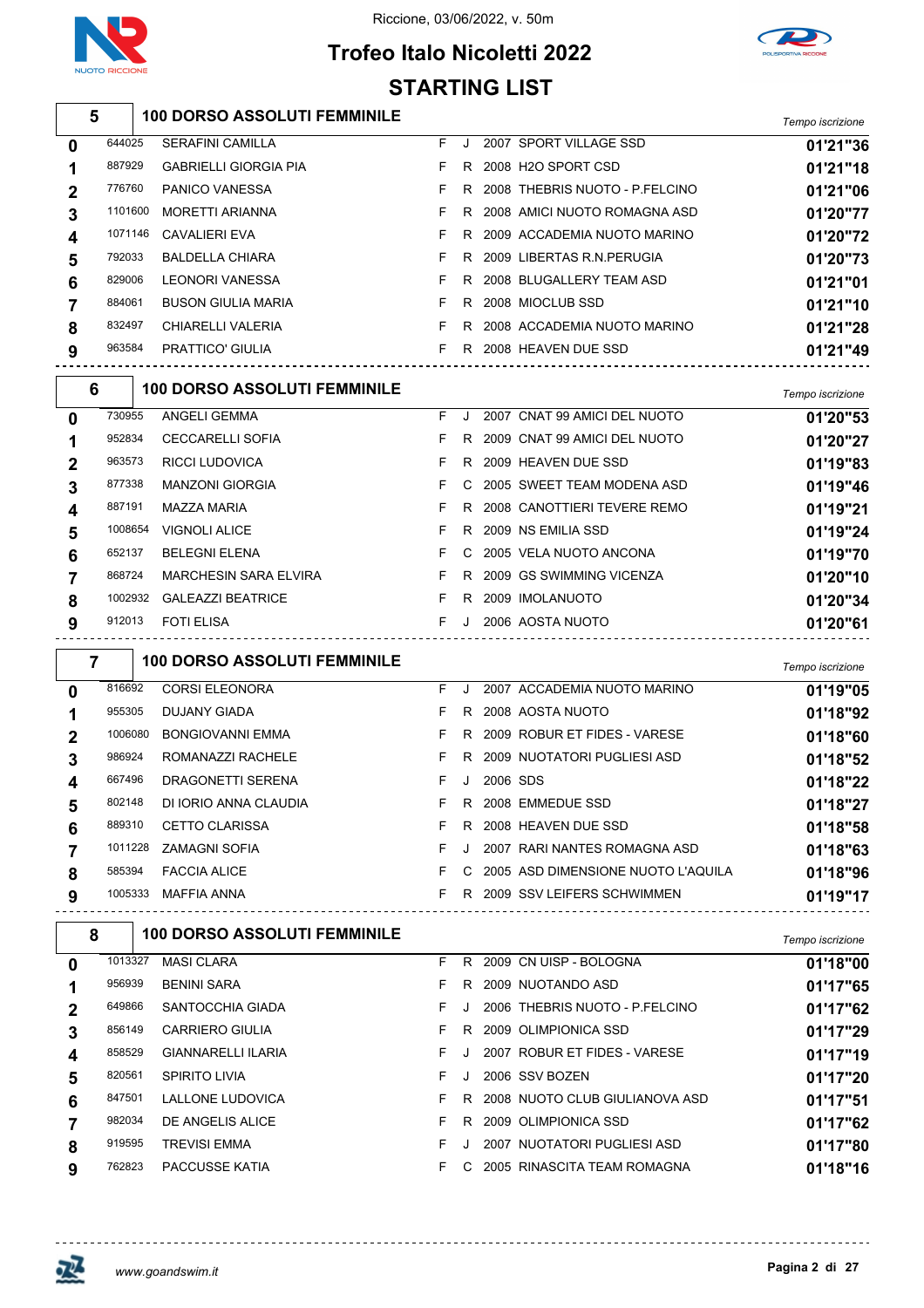





|              |         |                                     |    |    | <b>STARTING LIST</b> |                                |                  |
|--------------|---------|-------------------------------------|----|----|----------------------|--------------------------------|------------------|
|              | 9       | <b>100 DORSO ASSOLUTI FEMMINILE</b> |    |    |                      |                                | Tempo iscrizione |
| 0            | 851881  | <b>SILLI VITTORIA</b>               | F  |    |                      | R 2008 CENTRO NUOTO CEPAGATTI  | 01'16"92         |
| 1            | 775393  | <b>ORAZI SOFIA</b>                  | F. | R  |                      | 2009 VELA NUOTO ANCONA         | 01'16"82         |
| 2            | 652395  | <b>MARCONI ALESSIA</b>              | F. | R  |                      | 2009 PINGUINO NUOTO - AVEZZANO | 01'16"64         |
| 3            | 801556  | NARDUCCI SOFIA                      | F. | R  | 2008 SDS             |                                | 01'16"46         |
| 4            | 912257  | DE CIECHI ALESSANDRA                | F. | J. |                      | 2006 TECRI NUOTO - CORNAREDO   | 01'16"39         |
| 5            | 469676  | <b>MESTRONI FRANCESCA</b>           | F. | C  |                      | 2004 ARCA TEAM ASD             | 01'16"40         |
| 6            | 730978  | <b>TRABUCCO GIULIA</b>              | F  | R. |                      | 2008 CENTRO NUOTO CEPAGATTI    | 01'16"56         |
| 7            | 688278  | <b>FRACASSO NAELA</b>               | F. |    |                      | 2004 ROBUR ET FIDES - VARESE   | 01'16"80         |
| 8            | 700488  | DI MICHELE ROCIO DANIELA            | F. | C. |                      | 2005 CENTRO NUOTO CEPAGATTI    | 01'16"90         |
| 9            | 768899  | <b>VEZZALI ANTONIA PENELOPE</b>     | F  |    |                      | R 2009 RARI NANTES ALA         | 01'17"11         |
|              | 10      | <b>100 DORSO ASSOLUTI FEMMINILE</b> |    |    |                      |                                | Tempo iscrizione |
| <sup>0</sup> | 717413  | <b>VACCARINI BEATRICE</b>           | F. | J. |                      | 2006 VELA NUOTO ANCONA         | 01'16"24         |
| 1            | 668966  | SAPONARO ALESSANDRA                 | F. |    |                      | 2006 MEDITERRANEO SPORT SSD    | 01'15"89         |
| 2            | 915915  | SFERRA MADDALENA                    | F. | R  |                      | 2009 HIDRO SPORT SSD ARL       | 01'15"84         |
| 3            | 876706  | <b>BUSSI ILARIA</b>                 | F. | R. |                      | 2008 IMOLANUOTO                | 01'15"81         |
| 4            | 1127056 | <b>BERTINOTTI ESTER</b>             | F  | R  |                      | 2009 TECRI NUOTO - CORNAREDO   | 01'15"64         |
| 5            | 868564  | DE LENA KAROLA                      | F. | J. |                      | 2007 H2O SPORT CSD             | 01'15"78         |
| 6            | 948448  | <b>MONTEBUGNOLI LAURA</b>           | F. |    |                      | R 2009 SAVENA NUOTO TEAM       | 01'15"83         |

|        | 958126 TONELLI GRETA |  | F R 2008 SSV LEIFERS SCHWIMMEN | 01'16"36 |
|--------|----------------------|--|--------------------------------|----------|
| 620589 | ROBERTI ELISA        |  | F R 2008 SPORT VILLAGE SSD     | 01'16"00 |
| 623164 | BELLAVIGNA DILETTA   |  | F C 2005 VELA NUOTO ANCONA     | 01'15"84 |
| 948448 | MONTEBUGNOLI LAURA   |  | F R 2009 SAVENA NUOTO TEAM     | 01'15"83 |

| 01'15"40<br>01'15"31 |
|----------------------|
|                      |
|                      |
| 01'15"25             |
| 01'15"15             |
| 01'15"09             |
| 01'15"10             |
| 01'15"18             |
| 01'15"28             |
| 01'15"36             |
| 01'15"43             |
|                      |

| 12          |         | <b>100 DORSO ASSOLUTI FEMMINILE</b> |    |    |                                   | Tempo iscrizione |
|-------------|---------|-------------------------------------|----|----|-----------------------------------|------------------|
| 0           | 798542  | CHUGAYDA VERONIKA                   | F  | R. | 2008 SSV BOZEN                    | 01'15"00         |
|             | 814408  | <b>FERRANTE IRENE</b>               | F  | R. | 2008 PRIMAVERA CAMPUS APRILIA SSD | 01'14"90         |
| $\mathbf 2$ | 912116  | ROCCHI GINEVRA                      | F. |    | 2007 NUOTANDO ASD                 | 01'14"65         |
| 3           | 946770  | DALL'OLIO SERENA                    | F. | R  | 2008 IMOLANUOTO                   | 01'14"49         |
| 4           | 829232  | <b>CRITELLI MARTINA</b>             | F  |    | 2007 SSV BOZEN                    | 01'14"39         |
| 5           | 1102127 | <b>ESPOSITO LIDIA</b>               | F. | C. | 2004 AMICI NUOTO ROMAGNA ASD      | 01'14"46         |
| 6           | 877009  | <b>LORENZI MARTINA</b>              | F. | R. | 2008 POL COMUNALE RICCIONE        | 01'14"64         |
|             | 629254  | LAZZATI ANNA                        | F. | C. | 2004 ROBUR ET FIDES - VARESE      | 01'14"88         |
| 8           | 605159  | <b>FRISO CLAUDIA</b>                | F  |    | 2006 LIBERTAS R.N. PERUGIA        | 01'14"93         |
| 9           | 775682  | DE CASTRO ALICE                     | F. |    | 2007 SSV BOZEN                    | 01'15"05         |

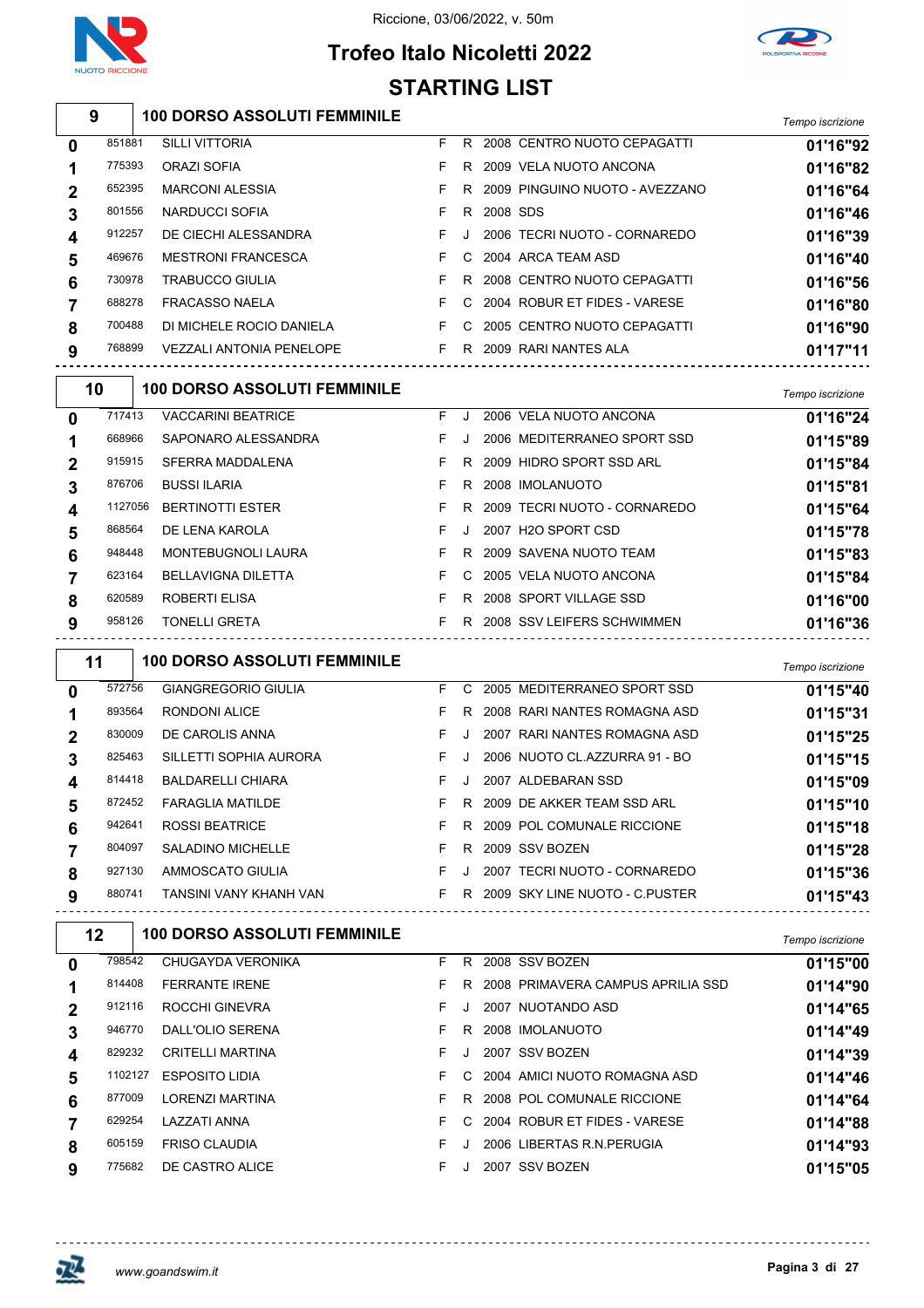

# **Trofeo Italo Nicoletti 2022 STARTING LIST**

|                | 13      | <b>100 DORSO ASSOLUTI FEMMINILE</b> |                     |              |                                    | Tempo iscrizione     |
|----------------|---------|-------------------------------------|---------------------|--------------|------------------------------------|----------------------|
| 0              | 891126  | POCOVNICU BIANCA LARISSA            | F.                  |              | R 2008 SAVENA NUOTO TEAM           | 01'14"02             |
| 1              | 714983  | <b>BERNABEI ILARIA</b>              | F.                  | J            | 2007 OLIMPIONICA SSD               | 01'13"90             |
| 2              | 716620  | <b>CENCI ILARIA</b>                 | F                   | R            | 2008 THEBRIS NUOTO - P.FELCINO     | 01'13"77             |
| 3              | 735875  | ORIENTE CHIARA                      | F                   | J            | 2007 HIDRO SPORT SSD ARL           | 01'13"67             |
| 4              | 877939  | <b>BORTOLINI GRETA</b>              | F.                  | R            | 2008 SWEET TEAM MODENA ASD         | 01'13"63             |
| 5              | 924522  | POLAZZI MARTINA                     | F                   | R            | 2008 POL COMUNALE RICCIONE         | 01'13"64             |
| 6              | 969475  | <b>GUGLIELMO SOFIA</b>              | F.                  | J            | 2007 NUOTATORI PUGLIESI ASD        | 01'13"68             |
| 7              | 852280  | <b>VITULLO GLORIA</b>               | F.                  | J            | 2007 CLUB AQUATICO PESCARA SSD     | 01'13"78             |
| 8              | 771007  | PEDICINI ELISABETTA                 | F.                  | R            | 2008 ATLANTIDE NUOTO ASD           | 01'13"90             |
| 9              | 757310  | URSOMANNO SOFIA                     | F.                  | J            | 2006 SPORT CENTER POLISPORTIVA     | 01'14"14             |
|                |         |                                     |                     |              |                                    |                      |
|                | 14      | <b>100 DORSO ASSOLUTI FEMMINILE</b> |                     |              |                                    | Tempo iscrizione     |
| 0              | 657696  | DEZI CHIARA ANTONIA                 | F                   |              | C 2005 NUOTO CLUB GIULIANOVA ASD   | 01'13"51             |
| 1              | 970704  | <b>IANNINI GINEVRA</b>              | F.                  | S            | 2003 ASD DIMENSIONE NUOTO L'AQUILA | 01'13"43             |
| $\mathbf 2$    | 727923  | <b>SARACENI SARA</b>                | F.                  | R            | 2008 H2O SPORT CSD                 | 01'13"29             |
| 3              | 565550  | SAMMARCO ARIANNA                    | F.                  | C            | 2005 SSV BOZEN                     | 01'13"24             |
| 4              | 829335  | <b>GUECCIA LINDA</b>                | F                   | R            | 2009 NUOTO PIOMBINO                | 01'12"91             |
| 5              | 924958  | <b>RINALDI SARA</b>                 | F.                  | R            | 2009 OLIMPIONICA SSD               | 01'12"98             |
| 6              | 904182  | <b>MELISSI CLAUDIA</b>              | F                   | J            | 2007 HEAVEN DUE SSD                | 01'13"27             |
| 7              | 787059  | COLLALTI FRANCESCA                  | F.                  | R            | 2009 NUOTO CLUB GIULIANOVA ASD     | 01'13"36             |
| 8              | 691707  | PEDRAZZINI CECILIA                  | F.                  | J            | 2007 TECRI NUOTO - CORNAREDO       | 01'13"45             |
| 9              | 709153  | APPIGNANESI RACHELE                 | F                   | J            | 2006 PALLANUOTO TOLENTINO ASD      | 01'13"53             |
|                | 15      | <b>100 DORSO ASSOLUTI FEMMINILE</b> |                     |              |                                    | Tempo iscrizione     |
| 0              | 526354  | DI FELICE MARTA                     | F.                  | C            | 2004 PRIMAVERA CAMPUS APRILIA SSD  | 01'12"89             |
| 1              | 1068755 | <b>FANTONI CHIARA</b>               | F.                  | C            | 2005 ROBUR ET FIDES - VARESE       | 01'12"79             |
| 2              | 827123  | <b>GARDISAN AURORA</b>              | F.                  | C            | 2005 ARCA TEAM ASD                 | 01'12"66             |
| 3              | 795115  | <b>COLELLI MARTA</b>                | F.                  | R.           | 2008 OLIMPIONICA SSD               |                      |
| 4              | 801470  |                                     |                     |              |                                    |                      |
|                |         | <b>TESTA CHIARA</b>                 | F.                  | J            | 2007 HIDRO SPORT SSD ARL           | 01'12"55             |
|                | 693219  | <b>MIOTELLO GIULIA</b>              |                     |              | 2004 GS SWIMMING VICENZA           | 01'12"43             |
| 5              | 796384  | <b>CAPONE BEATRICE</b>              | F.                  | $\mathbf{J}$ | 2006 CENTRO NUOTO CEPAGATTI        | 01'12"52             |
| 6              | 950721  | <b>ZUCCHINI SARA</b>                |                     |              | F R 2009 NS EMILIA SSD             | 01'12"57             |
| 7              | 924199  | FARINA MICHELA                      | <b>E</b> R 2009 SDS |              |                                    | 01'12"69             |
| 8<br>9         | 893760  | BRONZETTI MARGHERITA                |                     |              |                                    | 01'12"80<br>01'12"90 |
|                |         |                                     |                     |              | F J 2007 RARI NANTES ROMAGNA ASD   |                      |
|                | 16      | <b>100 DORSO ASSOLUTI FEMMINILE</b> |                     |              |                                    | Tempo iscrizione     |
| 0              | 881485  | <b>MENAPACE VALERIA</b>             |                     |              | F R 2008 SSV BOZEN                 | 01'12"23             |
| 1              |         | 1114652 LODOVICHETTI LUCE           |                     |              | F R 2008 RARI NANTES ROMAGNA ASD   | 01'12"12             |
| 2              | 674070  | ANTENUCCI CHIARA                    | F.                  |              | J 2006 H2O SPORT CSD               | 01'12"08             |
| 3              | 718964  | BORGOGNA CHIARA                     | F.                  | J            | 2006 BLUGALLERY TEAM ASD           | 01'11"99             |
| 4              | 817101  | TARRONI ALESSIA                     | F.                  |              | J 2007  RINASCITA TEAM ROMAGNA     | 01'11"85             |
| 5              | 581030  | DE STEPHANIS ALESSIA                | F.                  |              | C 2005 OLIMPIONICA SSD             | 01'11"92             |
| 6              | 706802  | PATRIZI LUDOVICA                    | F.                  |              | J 2006 HEAVEN DUE SSD              | 01'12"07             |
| $\overline{7}$ | 515448  | <b>MENICONI SOFIA</b>               | F.                  |              | C 2005 THEBRIS NUOTO - P.FELCINO   | 01'12"09             |
| 8              | 941425  | <b>CHATRIAN MICOL</b>               | F.                  |              | R 2008 DE AKKER TEAM SSD ARL       | 01'12"14             |



 $- - - -$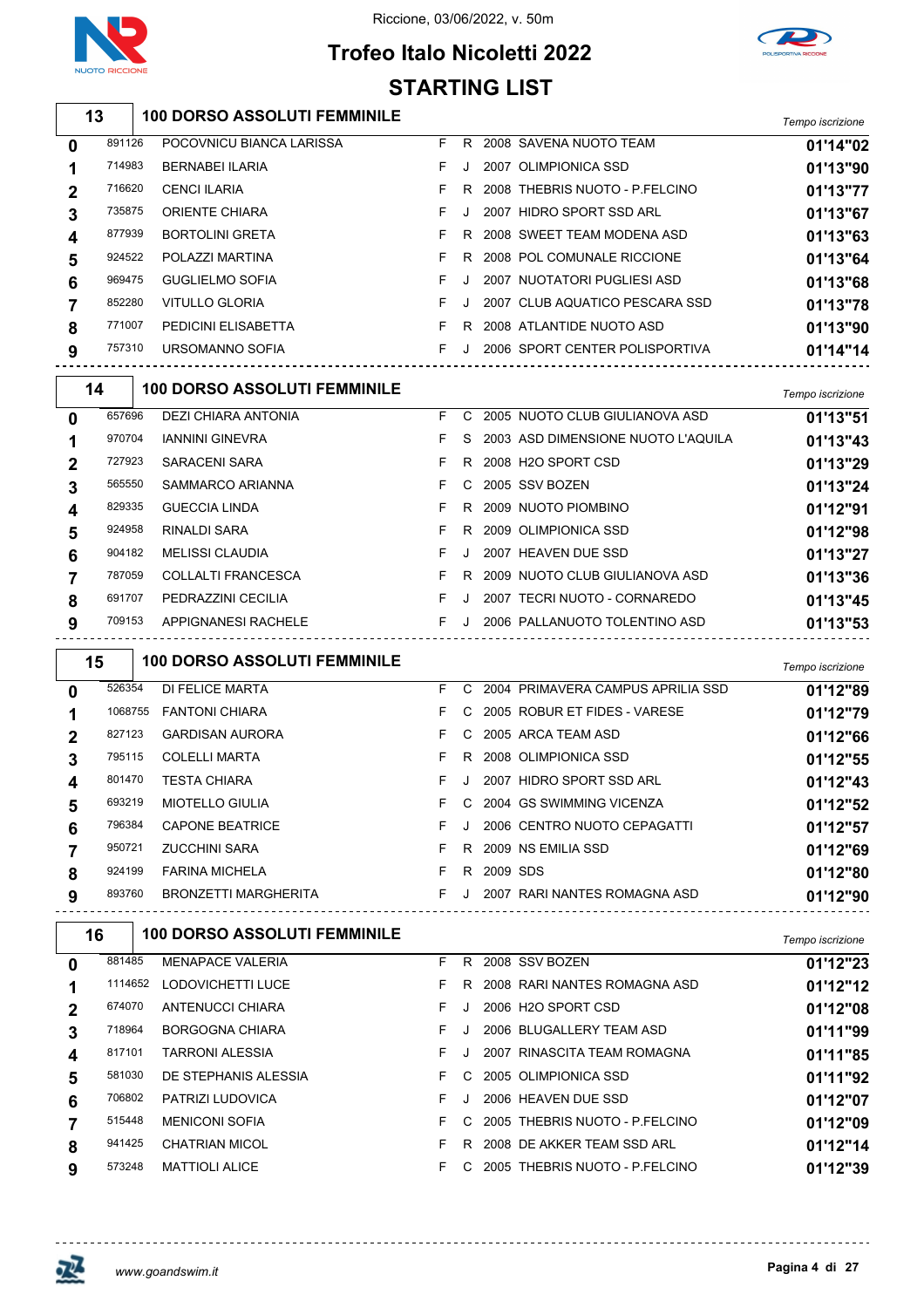

## **Trofeo Italo Nicoletti 2022 STARTING LIST**



#### **100 DORSO ASSOLUTI FEMMINILE** *Tempo iscrizione* FERNANDO FRANCESCA F C 2005 HEAVEN DUE SSD **01'11"80** DE BENEDICTIS ELENA F C 2005 SDS **01'11"66** VALENTI GAIA CRISTINA F R 2008 AOSTA NUOTO **01'11"60** ANTENUCCI SABRINA F C 2005 H2O SPORT CSD **01'11"29** NICODEMO IRENE F C 2005 HIDRO SPORT SSD ARL **01'11"15** BIANCHI CHIARA F C 2004 NS MARCHE SSD **01'11"19** CARROLI REBECCA F R 2009 IMOLANUOTO **01'11"38** 826571 CUOZZO GIULIA **F** J 2007 HEAVEN DUE SSD **01'11"64**  RICCIUTI ELIANA GIULIA F R 2008 H2O SPORT CSD **01'11"67** SANTOVITO ARIANNA F R 2008 PRIMAVERA CAMPUS APRILIA SSD **01'11"84 100 DORSO ASSOLUTI FEMMINILE** *Tempo iscrizione* BUDANO BEATRICE F C 2005 CLUB AQUATICO PESCARA SSD **01'11"03** BRUGNONI GINEVRA MARIA F C 2005 LIBERTAS R.N.PERUGIA **01'10"97** BONI ELEONORA F J 2006 NUOTO CLUB GIULIANOVA ASD **01'10"74** DALLA TEZZA MATILDA F R 2008 MIOCLUB SSD **01'10"65** PRUNESTI' SOFIA F J 2007 NUOTO CL.AZZURRA 91 - BO **01'10"52** BADIOLI CAMILLA F C 2005 VELA NUOTO ANCONA **01'10"57** GELLI VALENTINA F J 2007 RINASCITA TEAM ROMAGNA **01'10"67** DI TONNO YLENIA F J 2007 SSV LEIFERS SCHWIMMEN **01'10"89** MILANO MAIRA F R 2009 NUOTATORI PUGLIESI ASD **01'11"00** CAPRIA ARIANNA F S 2003 H2O SPORT CSD **01'11"09 19 \big | 100 DORSO ASSOLUTI FEMMINILE**

|   | . .     |                          |    |    |                                | i empo iscrizione |
|---|---------|--------------------------|----|----|--------------------------------|-------------------|
| 0 | 946464  | <b>BRUSCHI ADELE</b>     | F  | S. | 2003 SKY LINE NUOTO - C.PUSTER | 01'10"42          |
| 1 | 917412  | COLAPIETRO DALILA        | F  | R  | 2009 NUOTATORI PUGLIESI ASD    | 01'10"40          |
| 2 | 773300  | <b>EMANUELE COSTANZA</b> | F  | S. | 2002 LUISS SSD                 | 01'10"35          |
| 3 | 924093  | <b>ANTONICELLI SONIA</b> | F. | R  | 2009 NEW OLIMPIC SSD           | 01'10"30          |
| 4 | 735970  | PALLANTE SOFIA           | F  | J  | 2006 EMMEDUE SSD               | 01'10"19          |
| 5 | 1009736 | <b>BOLDRINI GIULIA</b>   | F. | R  | 2009 NUOTANDO ASD              | 01'10"19          |
| 6 | 724043  | <b>ZUCCONI VIRGINIA</b>  | F  |    | 2007 NUOTO CLUB GIULIANOVA ASD | 01'10"35          |
|   | 996141  | <b>SARTORE DESIREE</b>   | F  | R  | 2008 TEAM VENETO ASD           | 01'10"38          |
| 8 | 755625  | <b>GRAZIOLI CHIARA</b>   | F  |    | 2006 SKY LINE NUOTO - C PUSTER | 01'10"41          |
| 9 | 946856  | <b>FAIRTLOUGH EMILY</b>  | F  | R  | 2009 MIOCLUB SSD               | 01'10"49          |

| 20 |        | <b>100 DORSO ASSOLUTI FEMMINILE</b> |    |    |                              | Tempo iscrizione |
|----|--------|-------------------------------------|----|----|------------------------------|------------------|
| 0  | 553171 | <b>ZANNI EMMA</b>                   | F. | S. | 2003 SWEET TEAM MODENA ASD   | 01'09"99         |
|    | 758810 | <b>FRANCO CECILIA</b>               | F. |    | 2006 ROBUR ET FIDES - VARESE | 01'09"62         |
| 2  | 785953 | <b>TESTINO ILARIA</b>               | F  |    | 2007 NUOTATORI PUGLIESI ASD  | 01'09"50         |
| 3  | 784738 | <b>MANDOLFO GIULIANA</b>            | F. | R. | 2009 NUOTATORI PUGLIESI ASD  | 01'09"01         |
| 4  | 752431 | DE MOZZI SOFIA                      | F. |    | 2006 TEAM VENETO ASD         | 01'08"95         |
| 5  | 770957 | ROSSANO MARIKA                      | F. | C. | 2005 CN UISP - BOLOGNA       | 01'08"96         |
| 6  | 689588 | <b>FAVALE NOEMI</b>                 | F  |    | 2006 G.P. NUOTO MIRA         | 01'09"12         |
|    | 947132 | <b>STEVANIN BEATRICE</b>            | F. | R  | 2009 CENTRO NUOTO ROSA 'SSD  | 01'09"52         |
| 8  | 770770 | STINZIANI CAMILLA                   | F  |    | 2006 H2O SPORT CSD           | 01'09"84         |
| 9  | 801466 | PICCIANO GIORGIA                    | F  |    | 2006 HIDRO SPORT SSD ARL     | 01'10"14         |

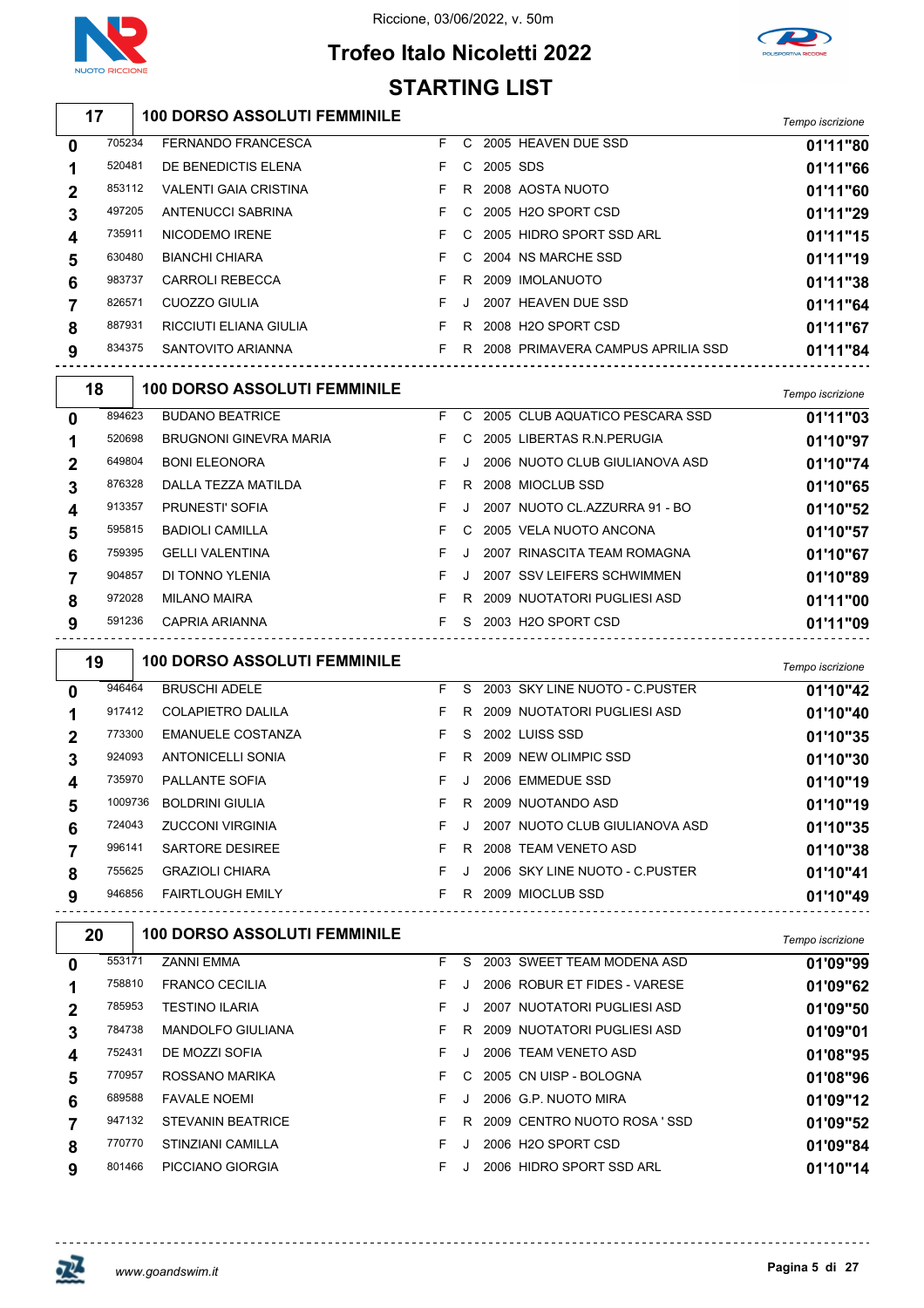

### Riccione, 03/06/2022, v. 50m



# **Trofeo Italo Nicoletti 2022 STARTING LIST**

|                  | 21     | <b>100 DORSO ASSOLUTI FEMMINILE</b>             |    |         |                                 | Tempo iscrizione |
|------------------|--------|-------------------------------------------------|----|---------|---------------------------------|------------------|
| $\mathbf 0$      | 695933 | <b>GIROTTI ERICA</b>                            | F. |         | C 2005 NUOTO CL.AZZURRA 91 - BO | 01'08"83         |
| 1                | 657688 | STANCHIERI ANGELICA                             | F  | $\cdot$ | 2006 NUOTO CLUB GIULIANOVA ASD  | 01'08"67         |
| $\boldsymbol{2}$ | 894589 | <b>MAGRI LUCILLA</b>                            | F  |         | R 2008 CN UISP - BOLOGNA        | 01'08"41         |
| 3                | 770681 | <b>TONOLINI LINDA</b>                           | F  | J       | 2006 PHOENIX ASD                | 01'08"20         |
| 4                | 556806 | <b>GALEOTTI ALICE</b>                           | F  | S       | 2003 IMOLANUOTO                 | 01'07"98         |
| 5                | 465961 | GUANZATI DOMIZIANA                              | F  | S       | 2002 TECRI NUOTO - CORNAREDO    | 01'08"16         |
| 6                | 623952 | <b>BERTUCCIOLI MARGHERITA</b>                   | F. | J       | 2007 POL COMUNALE RICCIONE      | 01'08"25         |
| 7                | 869380 | FORLANI ANNA                                    | F. | J       | 2006 CUS FERRARA ASD            | 01'08"55         |
| 8                | 688231 | <b>ZAMBELLI GIULIA</b>                          | F. |         | C 2005 NUOTO CL.AZZURRA 91 - BO | 01'08"78         |
| 9                | 822139 | <b>CESTARI MATILDE</b>                          | F  | J       | 2007 HEAVEN DUE SSD             | 01'08"91         |
|                  |        | <b>100 DORSO ASSOLUTI FEMMINILE</b>             |    |         | <u>------------------------</u> |                  |
|                  | 22     |                                                 |    |         |                                 | Tempo iscrizione |
| 0                | 404723 | <b>BUTTAZZONI MARTINA</b>                       |    |         | F S 2000 PALLANUOTO TRIESTE     | 01'07"82         |
| 1                | 885344 | <b>MOTTA ALICE</b>                              | F  | $\cdot$ | 2006 JUVENTUS NUOTO - ROMA      | 01'07"79         |
| $\mathbf{2}$     | 560986 | <b>FRISONI VANESSA</b>                          | F  | S       | 2003 POL COMUNALE RICCIONE      | 01'07"65         |
| 3                | 484185 | ROSSANO CLAUDIA                                 | F  |         | C 2004 H2O SPORT CSD            | 01'07"56         |
| 4                | 758601 | <b>MALTONI ANDREA</b>                           | F  | J       | 2006 NUOTO CLUB 2000 FAENZA     | 01'07"38         |
| 5                | 861284 | <b>COLALILLO SARA</b>                           | F  |         | R 2008 HIDRO SPORT SSD ARL      | 01'07"49         |
| 6                | 817723 | <b>CARLINI FRANCESCA</b>                        | F  | J       | 2006 SSV LEIFERS SCHWIMMEN      | 01'07"63         |
| 7                | 720076 | ADDA MATILDA                                    | F  | J       | 2007 TEAM VENETO ASD            | 01'07"74         |
| 8                | 536885 | DI IORIO FRANCESCA                              | F. |         | C 2004 EMMEDUE SSD              | 01'07"80         |
| 9                | 642762 | SOLITO ALMA<br>-------------------------------- | F  |         | J 2006 MEDITERRANEO SPORT SSD   | 01'07"89         |
|                  | 23     | <b>100 DORSO ASSOLUTI FEMMINILE</b>             |    |         |                                 | Tempo iscrizione |
| $\mathbf 0$      | 673658 | SANGREGORIO BENEDETTA                           |    |         | F C 2005 HIDRO SPORT SSD ARL    | 01'07"00         |
| 1                | 720078 | <b>BURATO IRENE</b>                             | F. | J       | 2007 TEAM VENETO ASD            | 01'06"25         |
| $\boldsymbol{2}$ | 691710 | <b>GUANZATI FLAMINIA</b>                        | F. | J       | 2006 TECRI NUOTO - CORNAREDO    | 01'05"43         |
| 3                | 712897 | <b>RUBINO GIORGIA</b>                           | F  | J       | 2006 NUOTATORI PUGLIESI ASD     | 01'03"85         |
| 4                | 521990 | COCCONCELLI COSTANZA                            | F  |         | S 2002 NUOTO CL.AZZURRA 91 - BO | 01'01"14         |
| 5                | 498719 | MONTANARI VERONICA                              |    |         | F S 2002 VELA NUOTO ANCONA      | 01'02"80         |
| 6                | 602470 | CHABAT LUNA MARIA                               | F. |         | C 2005 LIBERTAS R.N.PERUGIA     | 01'04"56         |
| 7                | 701451 | CALZOLARI ALICE                                 | F. |         | C 2004 DE AKKER TEAM SSD ARL    | 01'05"82         |
| 8                | 467225 | BUSANA MARTINA                                  | F. |         | S 2002 G.P. NUOTO MIRA          | 01'06"54         |
| 9                | 663317 | <b>TARANTO GIULIA</b>                           |    |         | F J 2007 CENTRO NUOTO CEPAGATTI | 01'07"37         |
|                  | 24     | <b>100 DORSO ASSOLUTI FEMMINILE</b>             |    |         |                                 |                  |
|                  | 394666 |                                                 |    |         | S 2000 DE AKKER TEAM SSD ARL    | Tempo iscrizione |
| 0                | 824350 | <b>TRABANELLI GIULIA</b>                        | F. |         |                                 | 01'06"94         |
| 1                |        | PALUMBO GAIA                                    | F. | J       | 2007 SPOLETO NUOTO              | 01'06"07         |
| $\boldsymbol{2}$ | 803032 | FERRI ARIANNA                                   | F  |         | J 2006 VELA NUOTO ANCONA        | 01'05"04         |
| 3                | 671746 | <b>GATTAFONI CHIARA</b>                         | F. |         | C 2004 CANOTTIERI TEVERE REMO   | 01'03"70         |
| 4                | 395178 | LAQUINTANA SONIA                                | F  |         | S 2001 NUOTO CL.AZZURRA 91 - BO | 01'01"00         |
| 5                | 105814 | <b>CIRCI ROBERTA</b>                            | F  | S.      | 2002 HEAVEN DUE SSD             | 01'02"59         |
| 6                | 757577 | TAVA ARIANNA                                    | F  |         | C 2005 SSV BOZEN                | 01'04"52         |
| 7                | 843143 | DI CESARE VITTORIA AZZURRA                      | F  |         | R 2008 S.G.T. SPORT SSD         | 01'05"74         |
| 8<br>9           | 753740 | RUIZ SARA                                       | F  | J       | 2006 SSV BOZEN                  | 01'06"39         |
|                  | 697515 | CASTORI CLOTILDE                                |    |         | F C 2005 LIB NUOTO RAVENNA      | 01'07"18         |

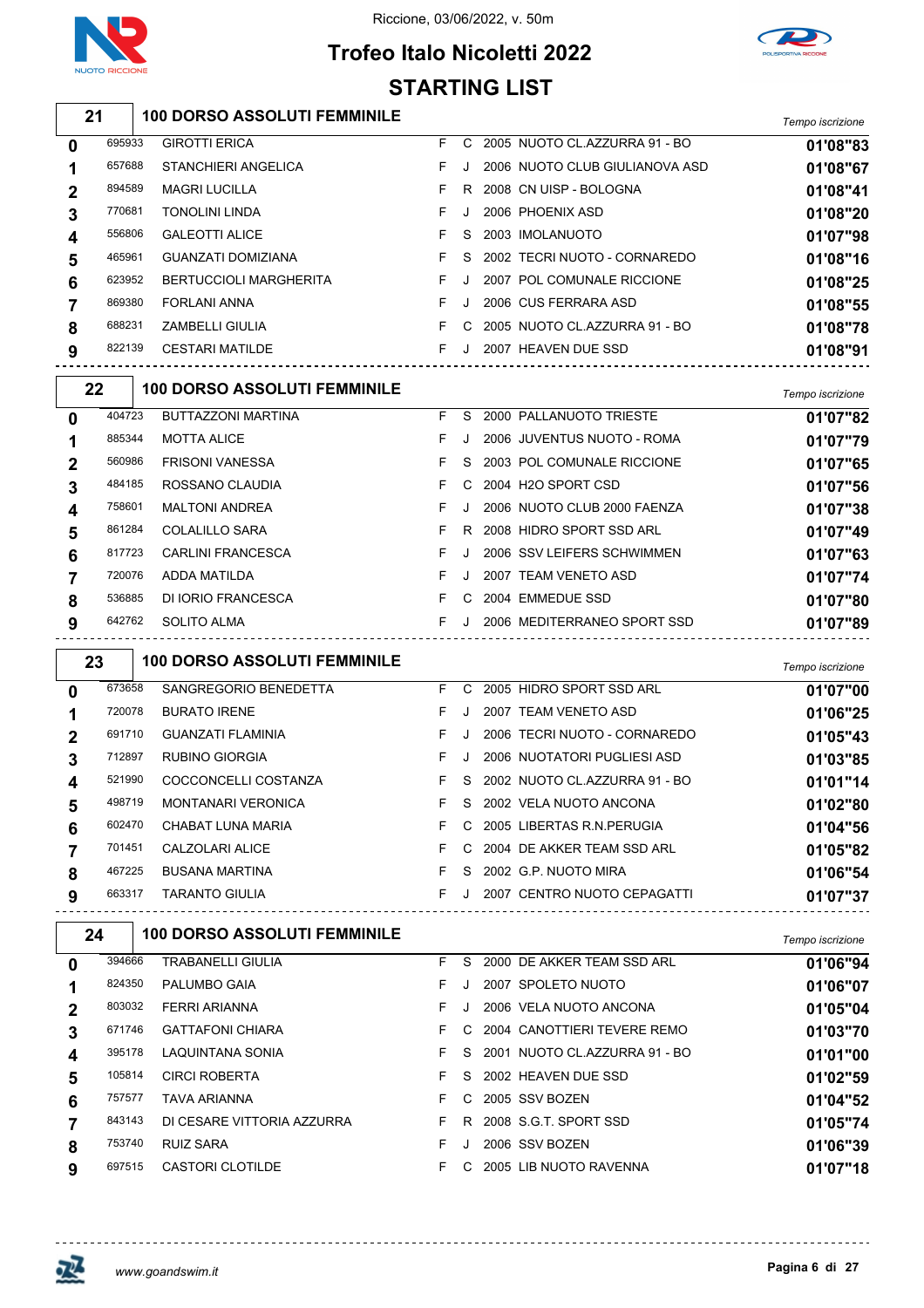



## **Trofeo Italo Nicoletti 2022 STARTING LIST**

|                  |               |                                                             | 3 I ARTING LIST |    |                                          |                  |
|------------------|---------------|-------------------------------------------------------------|-----------------|----|------------------------------------------|------------------|
| 25               |               | <b>100 DORSO ASSOLUTI FEMMINILE</b>                         |                 |    |                                          | Tempo iscrizione |
| 0                | 457268        | POERIO COSTANZA                                             | F.              |    | S 2002 HEAVEN DUE SSD                    | 01'06"71         |
| 1                | 827375        | <b>VACCHI BEATRICE</b>                                      | F.              | J  | 2006 CN UISP - BOLOGNA                   | 01'05"91         |
| 2                | 632293        | <b>BELFIORI LINDA</b>                                       | F.              | C  | 2004 SPORT VILLAGE SSD                   | 01'04"79         |
| 3                | 826023        | GUIDOTTI ARIANNA                                            | F               | J. | 2006 IMOLANUOTO                          | 01'03"53         |
| 4                | 43505         | ZOFKOVA' COSTA DE SAINT GENIX DE<br><b>BEAUREG CARLOTTA</b> | F.              | S  | 1993 CENTRO SP.VO CARABINIERI            | 00'59"61         |
| 5                | 689332        | <b>SALVATO SOFIA</b>                                        | F.              | C  | 2005 IMOLANUOTO                          | 01'02"21         |
| 6                | 523437        | <b>MASETTI ZOE</b>                                          | F               | S  | 2003 NUOTO CL.AZZURRA 91 - BO            | 01'04"35         |
| 7                | 653680        | <b>SCOMPARIN EMMA</b>                                       | F               | J  | 2006 TEAM VENETO ASD                     | 01'05"55         |
| 8                | 67972         | <b>BOCCALON NICOLE</b>                                      | F.              | S  | 1998 ARCA TEAM ASD                       | 01'06"33         |
| 9                | 727905        | ROSSANO SOFIA                                               | F.              |    | R 2008 H2O SPORT CSD                     | 01'07"08         |
| 26               |               | 50 STILE LIBERO ASSOLUTI FEMMINILE                          |                 |    |                                          | Tempo iscrizione |
| $\boldsymbol{2}$ | 1001276       | <b>VALSILEVA SARA</b>                                       | F               |    | R 2008 FINP - A.S.D. ACQUARELLO          | 00'59"00         |
| 3                | 1002829       | PESARESI ELENA                                              | F               | S  | 1971 FINP - ASD POL. COM. RICCIONE       | 00'47"48         |
| 4                | 1013025       | <b>VARANELLI MATILDE</b>                                    | F.              |    | R 2009 H2O SPORT CSD                     | 00'39"78         |
| 5                | <b>TS0005</b> | <b>BRUNETTI ROSANNA</b>                                     | F               | S  | 1964 FINP - ACQUAMARINA TEAM TRIESTE ONL | 00'45"00         |
| 6                | 1002214       | <b>CREMONINI VIRGINIA</b>                                   | F.              | S  | 2002 FINP - ASD POL. COM. RICCIONE       | 00'49"13         |
| 7                | 724459        | LAPENTA VALERIA                                             | F.              |    | S 2003 PRIMAVERA CAMPUS APRILIA SSD      | 99'99"99         |
|                  | 27            | 50 STILE LIBERO ASSOLUTI FEMMINILE                          |                 |    |                                          | Tempo iscrizione |
| 0                | 952834        | <b>CECCARELLI SOFIA</b>                                     | F.              |    | R 2009 CNAT 99 AMICI DEL NUOTO           | 00'38"54         |
| 1                | 952964        | <b>PARIGI ELEONORA</b>                                      | F               |    | R 2009 CNAT 99 AMICI DEL NUOTO           | 00'37"23         |
| 2                | 704277        | ARCO LUCREZIA                                               | F               | C  | 2004 ACCADEMIA NUOTO MARINO              | 00'36"92         |
| 3                | 1073253       | <b>BEYAOUI AFEF</b>                                         | F               | R  | 2008 PHOENIX ASD                         | 00'36"81         |
| 4                | 1118383       | <b>TINARI FEDERICA</b>                                      | F               | R  | 2008 H2O SPORT CSD                       | 00'36"58         |
| 5                | 1092883       | NICCACCI SARA                                               | F               |    | R 2009 LIBERTAS R.N. PERUGIA             | 00'36"78         |
| 6                | 847502        | D'AGOSTINO MARIA BEATRICE                                   | F               | R. | 2008 NUOTO CLUB GIULIANOVA ASD           | 00'36"86         |
| 7                | 856149        | <b>CARRIERO GIULIA</b>                                      | F               |    | R 2009 OLIMPIONICA SSD                   | 00'36"96         |
| 8                | 963573        | RICCI LUDOVICA                                              |                 |    | R 2009 HEAVEN DUE SSD                    | 00'38"20         |
| 9                |               | 1115527 PIERACCI GIOIA                                      | F.              |    | J 2007 CNAT 99 AMICI DEL NUOTO           | 00'39"03         |
|                  | 28            | 50 STILE LIBERO ASSOLUTI FEMMINILE                          |                 |    |                                          | Tempo iscrizione |
| 0                | 848177        | <b>GRILLI SOFIA</b>                                         | F.              |    | R 2008 THEBRIS NUOTO - P.FELCINO         | 00'36"37         |
| 1                | 887524        | <b>MENNA GAIA</b>                                           | F.              |    | R 2009 H2O SPORT CSD                     | 00'36"00         |
| 2                | 1127073       | LO NEGRO ALICE                                              | F.              |    | R 2009 TECRI NUOTO - CORNAREDO           | 00'35"96         |
| 3                | 982048        | <b>MARCANTONIO GRETA</b>                                    | F.              |    | R 2009 OLIMPIONICA SSD                   | 00'35"72         |
| 4                | 1043793       | <b>MARCONE SARA</b>                                         | F               |    | R 2009 ACCADEMIA NUOTO MARINO            | 00'35"70         |
| 5                | 947322        | BELLUZZO MARTINA                                            | F.              |    | R 2008 ROBUR ET FIDES - VARESE           | 00'35"71         |

 BELLUZZO MARTINA F R 2008 ROBUR ET FIDES - VARESE **00'35"71** 847817 FANCIANO GRETA **F R 2009 NUOTATORI PUGLIESI ASD 00'35"77**  PILLA SARA F R 2009 TECRI NUOTO - CORNAREDO **00'35"98** MORI LUCREZIA F R 2008 HEAVEN DUE SSD **00'36"07** MAZZONE OLGA F R 2009 CLUB AQUATICO PESCARA SSD **00'36"39**

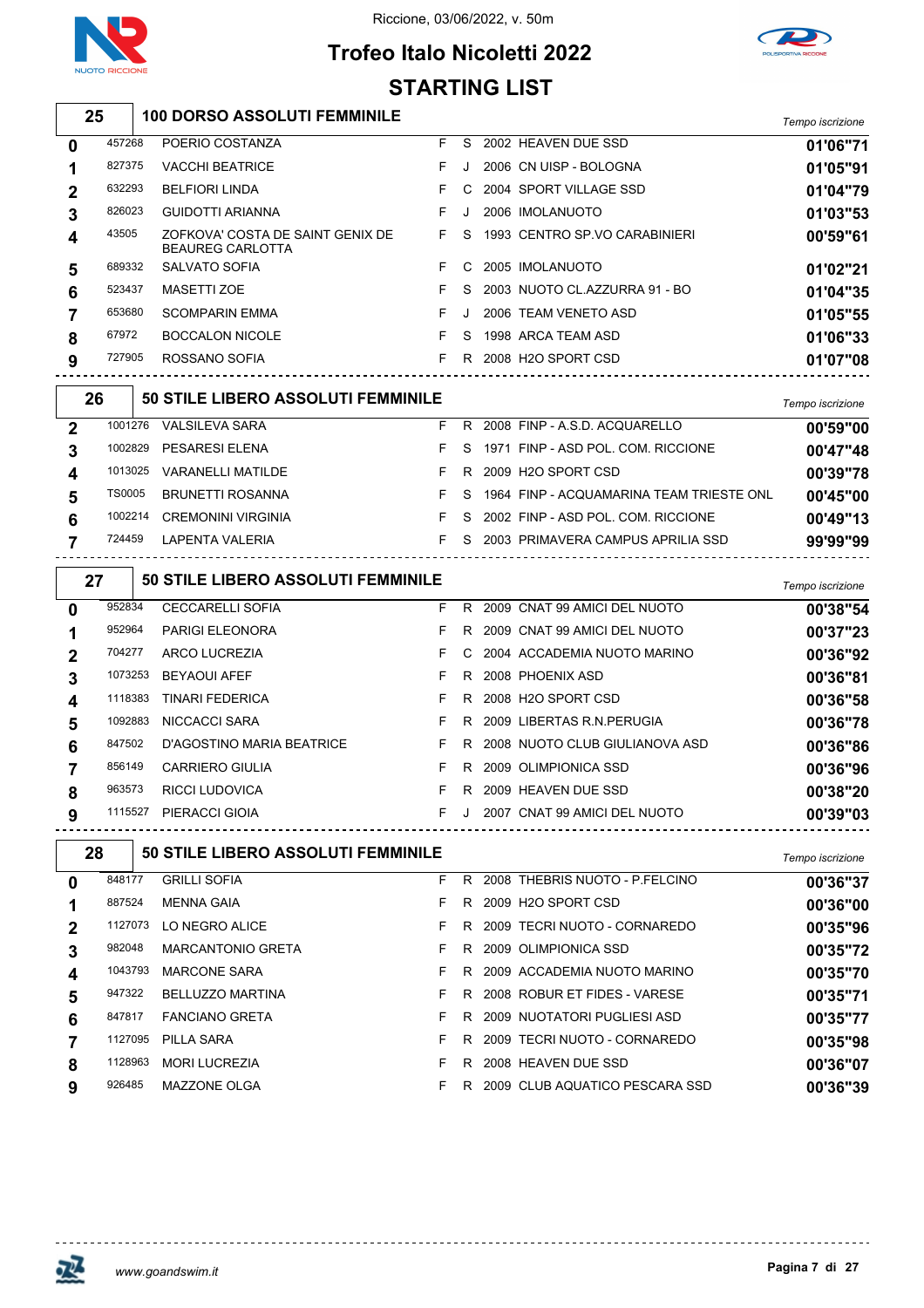





|             | ואטט וט ואונכוטאב<br><b>STARTING LIST</b> |                                                                  |                                        |   |            |                                        |                  |  |  |  |  |  |
|-------------|-------------------------------------------|------------------------------------------------------------------|----------------------------------------|---|------------|----------------------------------------|------------------|--|--|--|--|--|
|             | 29                                        | 50 STILE LIBERO ASSOLUTI FEMMINILE                               |                                        |   |            |                                        | Tempo iscrizione |  |  |  |  |  |
| $\mathbf 0$ | 958844                                    | <b>BLASETTI BENEDETTA</b>                                        | F                                      |   |            | R 2009 ACCADEMIA NUOTO MARINO          | 00'35"12         |  |  |  |  |  |
| 1           | 887929                                    | <b>GABRIELLI GIORGIA PIA</b>                                     | F                                      |   |            | R 2008 H2O SPORT CSD                   | 00'34"97         |  |  |  |  |  |
| $\mathbf 2$ | 959270                                    | <b>CENTILLO SVEVA</b>                                            | F.                                     |   |            | R 2009 H2O SPORT CSD                   | 00'34"81         |  |  |  |  |  |
| 3           | 662312                                    | DI FILIPPO SOFIA                                                 | F                                      |   | J 2007 SDS |                                        | 00'34"66         |  |  |  |  |  |
| 4           | 1101600                                   | <b>MORETTI ARIANNA</b>                                           | F                                      |   |            | R 2008 AMICI NUOTO ROMAGNA ASD         | 00'34"65         |  |  |  |  |  |
| 5           | 1145003                                   | NORA ELISA                                                       | F                                      |   |            | R 2009 JUVENTUS NUOTO - ROMA           | 00'34"66         |  |  |  |  |  |
| 6           | 952850                                    | <b>MANCINI MATILDE</b>                                           | F.                                     |   |            | R 2009 CNAT 99 AMICI DEL NUOTO         | 00'34"75         |  |  |  |  |  |
| 7           | 941294                                    | <b>GHIRARDI SOFIA</b>                                            | F.                                     |   |            | R 2008 AMICI NUOTO ROMAGNA ASD         | 00'34"97         |  |  |  |  |  |
| 8           | 907391                                    | PUCCI CAMILLA                                                    | $\mathsf{F}$ . The set of $\mathsf{F}$ |   |            | R 2009 JUVENTUS NUOTO - ROMA           | 00'35"04         |  |  |  |  |  |
| 9           | 994282                                    | CURRELI MARTINA CATERINA MARIA FR 2009 CLUB AQUATICO PESCARA SSD |                                        |   |            |                                        | 00'35"63         |  |  |  |  |  |
|             | 30                                        | 50 STILE LIBERO ASSOLUTI FEMMINILE                               |                                        |   |            |                                        | Tempo iscrizione |  |  |  |  |  |
| 0           |                                           | 1005353 PIREDDA SARA                                             | F.                                     |   |            | R 2009 SSV LEIFERS SCHWIMMEN           | 00'34"59         |  |  |  |  |  |
| 1           | 1073254                                   | MARCALETTI ARIANNA                                               | F                                      |   |            | R 2009 PHOENIX ASD                     | 00'34"44         |  |  |  |  |  |
| 2           | 769824                                    | CARE' GIULIA                                                     | F                                      |   |            | C 2005 HEAVEN DUE SSD                  | 00'34"28         |  |  |  |  |  |
| 3           | 799733                                    | <b>CERRI FRANCESCA</b>                                           | F                                      |   |            | R 2009 HIDRO SPORT SSD ARL             | 00'34"21         |  |  |  |  |  |
| 4           | 1102339                                   | <b>BOLOGNESI DIANA</b>                                           | F                                      |   |            | R 2009 AMICI NUOTO ROMAGNA ASD         | 00'34"19         |  |  |  |  |  |
| 5           | 557591                                    | <b>GRILLINI SONIA</b>                                            | F                                      | S |            | 2003 IMOLANUOTO                        | 00'34"19         |  |  |  |  |  |
| 6           | 1020351                                   | ORRINO MATILDE MARIA                                             | F.                                     |   |            | R 2009 EMMEDUE SSD                     | 00'34"24         |  |  |  |  |  |
| 7           | 845350                                    | PAGLIONE CARAPELLE ANNA                                          | and the state of Fig.                  |   |            | R 2009 S.G.T. SPORT SSD                | 00'34"36         |  |  |  |  |  |
| 8           | 949653                                    | <b>BEGHELLI CARLOTTA</b>                                         |                                        |   |            | F R 2009 NS EMILIA SSD                 | 00'34"51         |  |  |  |  |  |
| 9           | 906452                                    | <b>ISOPPI SARA</b>                                               |                                        |   |            | F R 2009 THEBRIS NUOTO - P.FELCINO     | 00'34"64         |  |  |  |  |  |
|             | 31                                        | 50 STILE LIBERO ASSOLUTI FEMMINILE                               |                                        |   |            |                                        | Tempo iscrizione |  |  |  |  |  |
| 0           | 1091498                                   | <b>GARZIA GIADA QUINTINA</b>                                     | F.                                     |   |            | R 2008 NUOTATORI PUGLIESI ASD          | 00'34"07         |  |  |  |  |  |
| 1           |                                           | 1101743 MAZZOTTI MARIALAURA                                      | F.                                     |   |            | R 2008 NUOTANDO ASD                    | 00'34"06         |  |  |  |  |  |
| 2           | 867944                                    | <b>BARBIERI ROSALIE</b>                                          | F                                      |   |            | R 2009 HIDRO SPORT SSD ARL             | 00'34"01         |  |  |  |  |  |
| 3           |                                           | 1005355 POJER SILVIA                                             | F                                      |   |            | R 2009 SSV LEIFERS SCHWIMMEN           | 00'33"73         |  |  |  |  |  |
| 4           | 1120472                                   | TASSI GAIA                                                       | F                                      |   |            | R 2008 TECRI NUOTO - CORNAREDO         | 00'33"66         |  |  |  |  |  |
| 5           | 769832                                    | RUBINO GIORGIA                                                   | F                                      |   |            | R 2008 PRIMAVERA CAMPUS APRILIA SSD    | 00'33"68         |  |  |  |  |  |
| 6           | 856642                                    | BERARDI FRANCESCA                                                | F                                      |   |            | R 2008 S.G.T. SPORT SSD                | 00'33"82         |  |  |  |  |  |
| 7           | 933223                                    | <b>GADDINI MATILDE</b>                                           | F                                      |   |            | R 2009 NUOTO CLUB GIULIANOVA ASD       | 00'34"01         |  |  |  |  |  |
| 8           | 858988                                    | <b>BUONAGURIO FRANCESCA</b>                                      |                                        |   |            | F C 2004 HIDRO SPORT SSD ARL           | 00'34"07         |  |  |  |  |  |
| 9           | 801904                                    | GIULIANI AURORA                                                  |                                        |   |            | F R 2009 ASD DIMENSIONE NUOTO L'AQUILA | 00'34"12         |  |  |  |  |  |
|             | 32                                        | <b>50 STILE LIBERO ASSOLUTI FEMMINILE</b>                        |                                        |   |            |                                        | Tempo iscrizione |  |  |  |  |  |
| $\mathbf 0$ | 1068822                                   | MAZZA VALENTINA                                                  | F                                      |   |            | R 2009 TECRI NUOTO - CORNAREDO         | 00'33"53         |  |  |  |  |  |
| 1           | 904899                                    | PULITI GIULIA                                                    | F                                      |   |            | R 2009 HEAVEN DUE SSD                  | 00'33"50         |  |  |  |  |  |
| 2           | 963576                                    | PATRIARCA VALENTINA                                              | F                                      |   |            | R 2009 HEAVEN DUE SSD                  | 00'33"39         |  |  |  |  |  |
| 3           | 1043682                                   | MAIOLATESI CHIARA                                                | F                                      |   |            | R 2008 ACCADEMIA NUOTO MARINO          | 00'33"36         |  |  |  |  |  |
| 4           | 1013550                                   | <b>BARZOTTI GIORGIA</b>                                          | F                                      |   |            | R 2009 NS MARCHE SSD                   | 00'33"29         |  |  |  |  |  |
| 5           | 843070                                    | MAZZOLANI MICHELA                                                | F.                                     |   |            | J 2006 SPORT VILLAGE SSD               | 00'33"30         |  |  |  |  |  |

ANTENUCCI CHIARA F J 2006 H2O SPORT CSD **00'33"38**

BONPAROLA ALESSIA F R 2009 LIBERTAS R.N.PERUGIA **00'33"49**

REPOLI SERENA F C 2005 JUVENTUS NUOTO - ROMA **00'33"51**

SEMINARA CHIARA F R 2008 AOSTA NUOTO **00'33"65**

巫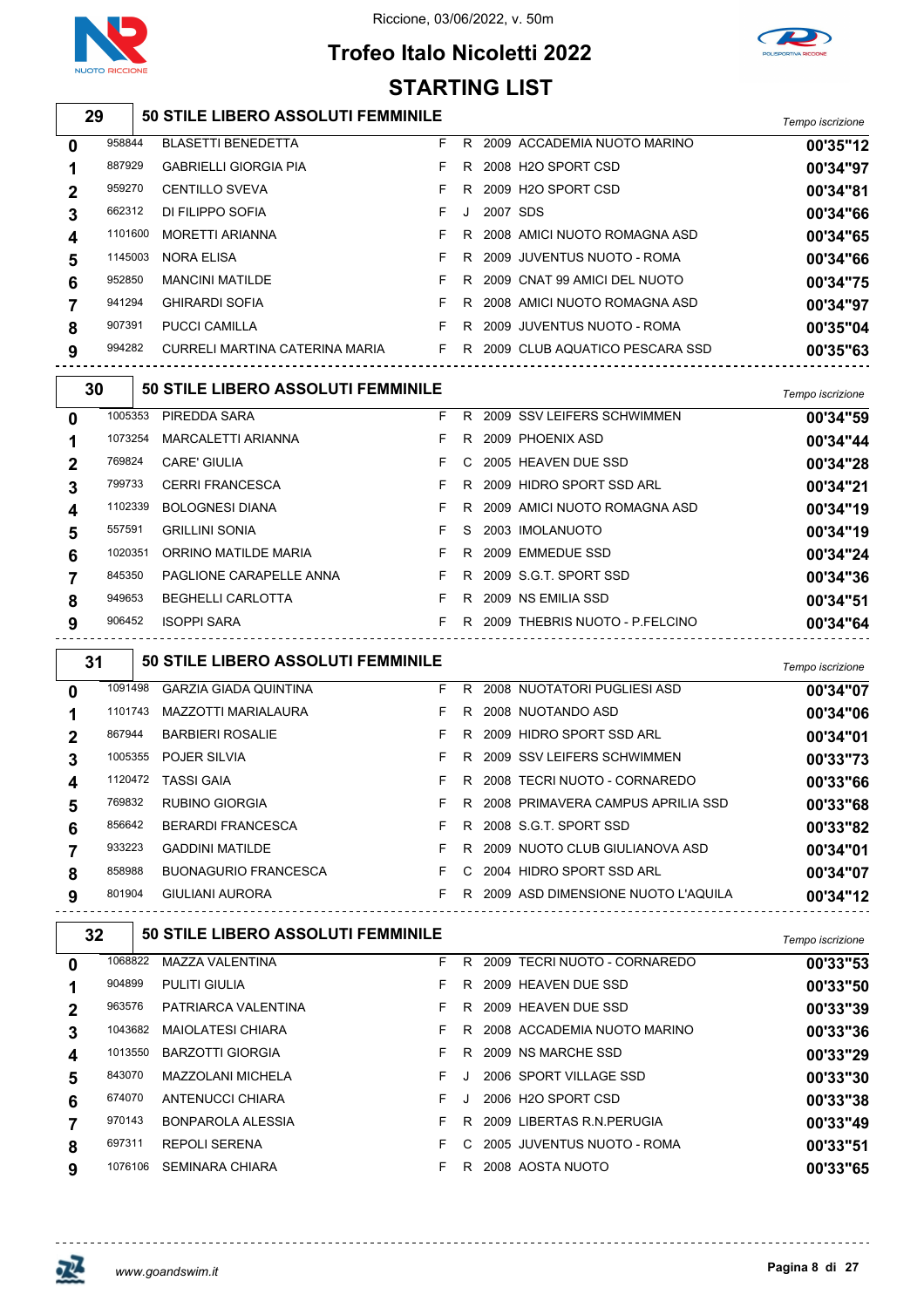



# **Trofeo Italo Nicoletti 2022 STARTING LIST**

**50 STILE LIBERO ASSOLUTI FEMMINILE** *Tempo iscrizione*

| 0           | 704207  | <b>MEME' VERONICA</b>   | F. | $\cdot$ | 2007 VELA NUOTO ANCONA          | 00'33"26 |
|-------------|---------|-------------------------|----|---------|---------------------------------|----------|
|             | 910221  | <b>GROSSI EMMA</b>      |    | R.      | 2008 POL COMUNALE RICCIONE      | 00'33"24 |
| $\mathbf 2$ | 871975  | PANATO MATILDE          |    | R.      | 2008 IL GABBIANO SSD LADISPOLI  | 00'33"15 |
| 3           | 853877  | CASA MARTINA            | F. | $\cdot$ | 2006 HEAVEN DUE SSD             | 00'33"10 |
| 4           | 987032  | <b>MUCCINO ISABELLA</b> |    | R.      | 2008 HIDRO SPORT SSD ARL        | 00'33"08 |
| 5           | 928593  | MATTIVI NORA            |    | R       | 2008 SSV BOZEN                  | 00'33"09 |
| 6           | 1101617 | TAPPI EMMA              |    | R.      | 2008 AMICI NUOTO ROMAGNA ASD    | 00'33"11 |
|             | 959268  | CENTILLO LUCREZIA       |    | R.      | 2009 H2O SPORT CSD              | 00'33"15 |
| 8           | 1120446 | DOMENICALE ALESSIA      |    | R       | 2009 TECRI NUOTO - CORNAREDO    | 00'33"26 |
| 9           | 959266  | MASTROMONACO LARA       |    | R       | 2009 H <sub>2</sub> O SPORT CSD | 00'33"29 |
|             |         |                         |    |         |                                 |          |

| 34           |         | <b>50 STILE LIBERO ASSOLUTI FEMMINILE</b> |    |    |                              | Tempo iscrizione |
|--------------|---------|-------------------------------------------|----|----|------------------------------|------------------|
| $\mathbf{0}$ | 1014226 | LONGO SILVIA                              | F  | R  | 2009 NUOTATORI PUGLIESI ASD  | 00'33"05         |
|              | 927352  | <b>PARISSE CAMILLA</b>                    | F  | R. | 2009 99 SPORT ASD - L'AQUILA | 00'33"01         |
|              | 854926  | <b>BATTISTA MARISA</b>                    | F  | R. | 2009 SDS                     | 00'32"92         |
| 3            | 776019  | <b>GALANTE GRETA</b>                      | F. | R. | 2008 SSV LEIFERS SCHWIMMEN   | 00'32"85         |
|              | 844816  | <b>GONNELLINI GIORGIA</b>                 | F  | R. | 2009 LIBERTAS R.N. PERUGIA   | 00'32"75         |
| 5            | 832497  | CHIARELLI VALERIA                         | F  | R. | 2008 ACCADEMIA NUOTO MARINO  | 00'32"75         |
| 6            | 947341  | CIOTOLA GIORGIA                           | F  | R. | 2009 ROBUR ET FIDES - VARESE | 00'32"90         |
|              | 735978  | CUMBOLOTTI SARA                           | F. | R  | 2008 EMMEDUE SSD             | 00'32"93         |
| 8            | 652137  | <b>BELEGNI ELENA</b>                      | F  | C. | 2005 VELA NUOTO ANCONA       | 00'33"03         |
| 9            | 1009413 | URBINI GIULIA                             | F  | R. | 2009 RARI NANTES ROMAGNA ASD | 00'33"05         |

|   | 35      | 50 STILE LIBERO ASSOLUTI FEMMINILE |    |    |                                    | Tempo iscrizione |
|---|---------|------------------------------------|----|----|------------------------------------|------------------|
| 0 | 850436  | <b>MICELI LORENZA</b>              | F  |    | <b>HIDRO SPORT SSD ARL</b><br>2007 | 00'32"72         |
|   | 875092  | CARETTA LAVINIA                    | F. | R. | 2009 PRIMAVERA CAMPUS APRILIA SSD  | 00'32"69         |
| 2 | 855613  | <b>COLTRINARI RACHELE</b>          | F. | R. | 2009 JUVENTUS NUOTO - ROMA         | 00'32"64         |
| 3 | 946040  | <b>SUDATI ELETTRA</b>              | F. | R. | 2009 SKY LINE NUOTO - C PUSTER     | 00'32"57         |
| 4 | 942641  | <b>ROSSI BEATRICE</b>              | F. | R. | 2009 POL COMUNALE RICCIONE         | 00'32"51         |
| 5 | 1119881 | DE CLEMENTI MARTINA                | F. | R  | 2008 ROBUR ET FIDES - VARESE       | 00'32"52         |
| 6 | 945828  | <b>BIANCHI BEATRICE</b>            | F  |    | R 2009 SKY LINE NUOTO - C.PUSTER   | 00'32"60         |
|   | 787063  | DI CLEMENTE ALICE                  | F. |    | 2007 NUOTO CLUB GIULIANOVA ASD     | 00'32"66         |
| 8 | 1012873 | <b>VIZZARRI ROSSELLA</b>           | F. | R  | 2009 H2O SPORT CSD                 | 00'32"71         |
| 9 | 897056  | <b>MAZZONE BEATRICE</b>            | F  | R  | 2008 AOSTA NUOTO                   | 00'32"74         |
|   |         |                                    |    |    |                                    |                  |

| 36          |         | <b>50 STILE LIBERO ASSOLUTI FEMMINILE</b> |    |               |                                   | Tempo iscrizione |
|-------------|---------|-------------------------------------------|----|---------------|-----------------------------------|------------------|
| 0           | 1193563 | <b>MANCINELLI SILVIA</b>                  | F  | R.            | 2008 OLIMPIONICA SSD              | 00'32"47         |
|             | 876137  | <b>TIRIBOCCHI ANITA</b>                   | F. | $\mathcal{C}$ | 2005 PRIMAVERA CAMPUS APRILIA SSD | 00'32"43         |
| $\mathbf 2$ | 856156  | DI COSMO MATILDE                          | F. | R.            | 2008 OLIMPIONICA SSD              | 00'32"40         |
|             | 887519  | <b>CARUSI ELENA</b>                       | F. | R.            | 2009 H2O SPORT CSD                | 00'32"40         |
| 4           | 882133  | <b>BELLUCCI FRANCESCA</b>                 | F. | R.            | 2009 HIDRO SPORT SSD ARL          | 00'32"32         |
| 5           | 893735  | ALLEGRA BEATRICE                          | F  | C.            | 2005 TECRI NUOTO - CORNAREDO      | 00'32"35         |
| 6           | 867927  | LA BARBERA GIULIA                         | F. | $\cdot$       | 2007 HIDRO SPORT SSD ARL          | 00'32"40         |
|             | 1156154 | <b>BOTTA VITTORIA</b>                     | F  | R.            | 2008 PHOENIX ASD                  | 00'32"42         |
| 8           | 820611  | <b>PARESCHI ILARIA</b>                    | F. | C.            | 2004 SWEET TEAM MODENA ASD        | 00'32"46         |
| 9           | 1119888 | DE BIASE VIVIANA                          | F. |               | 2007 ROBUR ET FIDES - VARESE      | 00'32"50         |

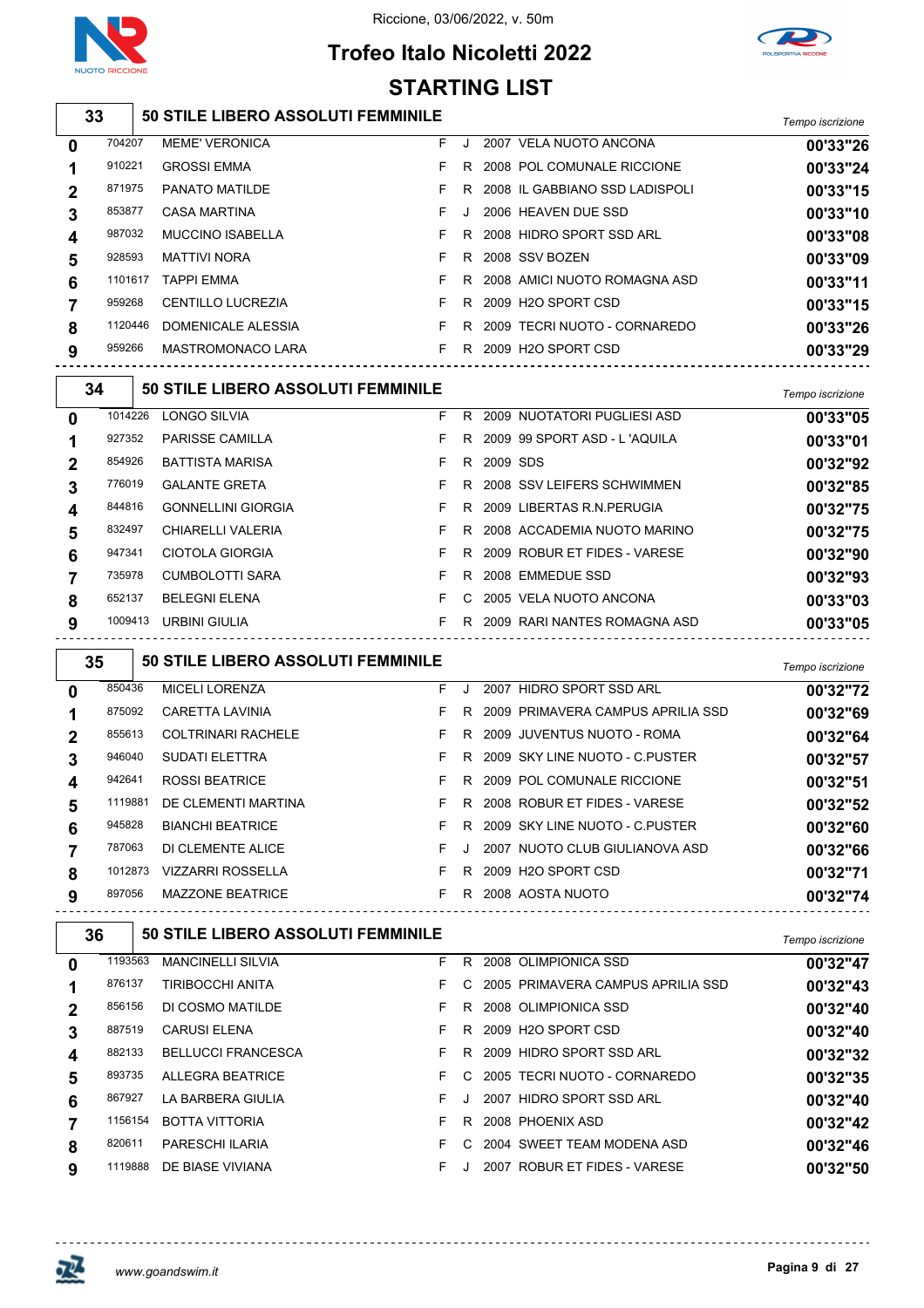

**STARTING LIST**





# **50 STILE LIBERO ASSOLUTI FEMMINILE** *Tempo iscrizione*

| $\bf{0}$    | 566472  | <b>MIRANDA MAIRA</b>     | F. | J.      | 2006 HIDRO SPORT SSD ARL       | 00'32"28 |
|-------------|---------|--------------------------|----|---------|--------------------------------|----------|
|             | 802148  | DI IORIO ANNA CLAUDIA    | F. | R       | 2008 EMMEDUE SSD               | 00'32"25 |
| $\mathbf 2$ | 1002932 | <b>GALEAZZI BEATRICE</b> |    | R.      | 2009 IMOLANUOTO                | 00'32"20 |
| 3           | 644025  | <b>SERAFINI CAMILLA</b>  |    | $\cdot$ | 2007 SPORT VILLAGE SSD         | 00'32"19 |
| 4           | 634052  | <b>GIANNINI VITTORIA</b> |    |         | C 2004 DLF NUOTO RIMINI        | 00'32"10 |
| 5           | 783521  | <b>CECCHINI TERESA</b>   |    | R.      | 2009 LIBERTAS R.N. PERUGIA     | 00'32"12 |
| 6           | 691956  | CIOCIANU AMBRA NADINE    | F. |         | 2006 SPORT VILLAGE SSD         | 00'32"20 |
|             | 1017651 | PECORARO SVEVA           |    | R.      | 2009 SPORT CENTER POLISPORTIVA | 00'32"22 |
| 8           | 710812  | <b>SALVATI STELLA</b>    |    | R.      | 2008 CLUB L 'AQUILA NUOTO      | 00'32"26 |
| 9           | 872452  | <b>FARAGLIA MATILDE</b>  |    | R       | 2009 DE AKKER TEAM SSD ARL     | 00'32"28 |
|             |         |                          |    |         |                                |          |

| 38           |         | <b>50 STILE LIBERO ASSOLUTI FEMMINILE</b> |    |    |                                    | Tempo iscrizione |
|--------------|---------|-------------------------------------------|----|----|------------------------------------|------------------|
| $\mathbf{0}$ | 691022  | <b>BELFIORI GINEVRA</b>                   | F. | C. | 2005 SPORT VILLAGE SSD             | 00'32"08         |
|              | 987265  | SANTELLA ELEONORA                         | F  | J  | 2006 EMMEDUE SSD                   | 00'32"01         |
|              | 776760  | <b>PANICO VANESSA</b>                     | F  | R. | 2008 THEBRIS NUOTO - P FELCINO     | 00'31"93         |
| 3            | 585394  | <b>FACCIA ALICE</b>                       | F. | C. | 2005 ASD DIMENSIONE NUOTO L'AQUILA | 00'31"87         |
| 4            | 912002  | <b>ESPOSTI MARTINA</b>                    | F. | R  | 2009 SKY LINE NUOTO - C PUSTER     | 00'31"81         |
| 5            | 708120  | GIULIANO ARIANNA                          | F  | Л. | 2006 H <sub>2</sub> O SPORT CSD    | 00'31"85         |
| 6            | 963584  | <b>PRATTICO' GIULIA</b>                   | F. | R  | 2008 HEAVEN DUE SSD                | 00'31"90         |
|              | 1011228 | <b>ZAMAGNI SOFIA</b>                      | F  |    | 2007 RARI NANTES ROMAGNA ASD       | 00'31"97         |
| 8            | 795115  | <b>COLELLI MARTA</b>                      | F  | R  | 2008 OLIMPIONICA SSD               | 00'32"03         |
| 9            | 649866  | SANTOCCHIA GIADA                          | F  |    | 2006 THEBRIS NUOTO - P.FELCINO     | 00'32"09         |

 **50 STILE LIBERO ASSOLUTI FEMMINILE** *Tempo iscrizione* ACHILLI NICOL F J 2007 POL COMUNALE RICCIONE **00'31"80** STEFANELLI MIRIAM F C 2005 EMMEDUE SSD **00'31"78** MONTALDI GIORGIA F R 2008 SWEET TEAM MODENA ASD **00'31"76** FRANCESCONE SOFIA F J 2006 SDS **00'31"75** TREVISI EMMA F J 2007 NUOTATORI PUGLIESI ASD **00'31"70** PIRCHER ISABEL F R 2008 SSV BOZEN **00'31"72** DI RENZO ELEONORA F R 2009 PINGUINO NUOTO - AVEZZANO **00'31"76** LALLONE LUDOVICA F R 2008 NUOTO CLUB GIULIANOVA ASD **00'31"77** VIOLA ELISABETTA F J 2006 POL COMUNALE RICCIONE **00'31"80** ALESSANDRINI FRANCESCA F J 2006 SPORT CENTER POLISPORTIVA **00'31"81**

| 40           |         | <b>50 STILE LIBERO ASSOLUTI FEMMINILE</b> |    |    |          |                                | Tempo iscrizione |
|--------------|---------|-------------------------------------------|----|----|----------|--------------------------------|------------------|
| $\mathbf{0}$ | 885018  | DIOTALLEVI LETIZIA MARIA                  | F. | R. |          | 2008 VELA NUOTO ANCONA         | 00'31"66         |
|              | 785769  | <b>BANFI ANGELICA IRIS</b>                | F. |    | 2007 SDS |                                | 00'31"65         |
| $\mathbf 2$  | 979072  | DI TORO ANGELA                            | F. | R. |          | 2008 EMMEDUE SSD               | 00'31"63         |
| 3            | 564128  | CATALANO FEDERICA                         | F. |    |          | 2006 HIDRO SPORT SSD ARL       | 00'31"58         |
| 4            | 857713  | <b>MATTIOLI EMMA</b>                      | F. |    |          | 2007 S.G.T. SPORT SSD          | 00'31"56         |
| 5            | 982034  | DE ANGELIS ALICE                          | F. | R. |          | 2009 OLIMPIONICA SSD           | 00'31"57         |
| 6            | 889307  | D'ONOFRIO LAVINIA                         | F. | R  |          | 2008 HEAVEN DUE SSD            | 00'31"60         |
|              | 1067932 | <b>CEREDA GIORGIA</b>                     | F. |    |          | 2007 NUOTANDO ASD              | 00'31"63         |
| 8            | 730474  | COFINI ARIANNA                            | F. | R. |          | 2008 PINGUINO NUOTO - AVEZZANO | 00'31"66         |
| 9            | 1075889 | <b>MANCINI ELENA</b>                      | F. | R. |          | 2009 S.G.T. SPORT SSD          | 00'31"69         |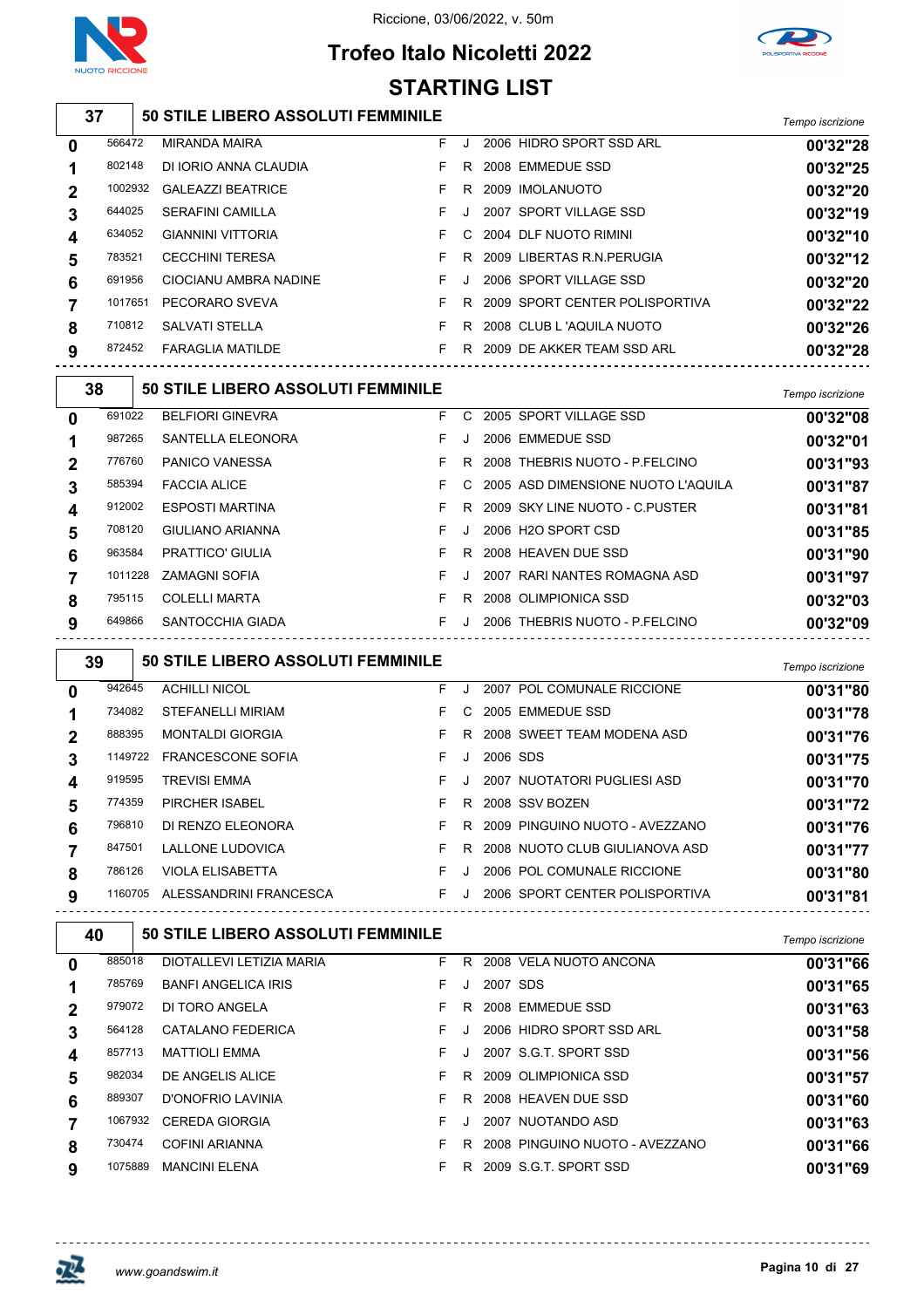

# **Trofeo Italo Nicoletti 2022**



### **50 STILE LIBERO ASSOLUTI FEMMINILE** *Tempo iscrizione* CORSI ELEONORA F J 2007 ACCADEMIA NUOTO MARINO **00'31"52 STARTING LIST**

| 0              | 01009Z  | <b>UURSI ELEUNURA</b> |         | <b>ZUUT ACCADEMIA NUOTO MARINO</b> | <b>UU 31 52</b> |
|----------------|---------|-----------------------|---------|------------------------------------|-----------------|
| 1              | 705091  | <b>CORSINI GIULIA</b> |         | 2006 PHOENIX ASD                   | 00'31"47        |
| $\overline{2}$ | 1013551 | DI RAIMONDO MARTINA   | R.      | 2009 NS MARCHE SSD                 | 00'31"45        |
| 3              | 817732  | <b>LOVATO NOEMI</b>   | $\cdot$ | 2006 SSV LEIFERS SCHWIMMEN         | 00'31"43        |
| 4              | 1014611 | <b>FOSCHI SARA</b>    | R.      | 2009 CANOTTIERI TEVERE REMO        | 00'31"42        |
| 5              | 727923  | SARACENI SARA         | R       | 2008 H2O SPORT CSD                 | 00'31"43        |
| 6              | 889310  | <b>CETTO CLARISSA</b> | R.      | 2008 HEAVEN DUE SSD                | 00'31"44        |
| $\overline{7}$ | 665978  | DIFINO ANGELICA       |         | 2007 MEDITERRANEO SPORT SSD        | 00'31"45        |
| 8              | 878146  | PALVARINI GIULIA      |         | 2006 TECRI NUOTO - CORNAREDO       | 00'31"47        |
| 9              | 1120474 | <b>TASSI SOFIA</b>    | J.      | 2007 TECRI NUOTO - CORNAREDO       | 00'31"52        |
|                |         |                       |         |                                    |                 |

| 42       |         | <b>50 STILE LIBERO ASSOLUTI FEMMINILE</b> |    |               |                                  | Tempo iscrizione |
|----------|---------|-------------------------------------------|----|---------------|----------------------------------|------------------|
| $\bf{0}$ | 891126  | POCOVNICU BIANCA LARISSA                  | F. | R.            | 2008 SAVENA NUOTO TEAM           | 00'31"37         |
|          | 892997  | <b>OBERHAUSER LENA</b>                    | F. |               | 2007 SSV LEIFERS SCHWIMMEN       | 00'31"34         |
|          | 784544  | <b>LOLLI SERENA</b>                       | F  |               | R 2008 VELA NUOTO ANCONA         | 00'31"34         |
| 3        | 885804  | NAVARRETTA ELENA                          | F. | R.            | 2008 AOSTA NUOTO                 | 00'31"33         |
| 4        | 956105  | <b>CANUTI ELENA</b>                       | F. |               | R 2009 SPORT CENTER POLISPORTIVA | 00'31"29         |
| 5        | 1068755 | <b>FANTONI CHIARA</b>                     | F  | $\mathcal{C}$ | 2005 ROBUR ET FIDES - VARESE     | 00'31"31         |
| 6        | 1004627 | PIANTA EMMA                               | F  |               | 2007 NUOTO CL.AZZURRA 91 - BO    | 00'31"33         |
|          | 516358  | <b>CARTA FRANCESCA</b>                    | F. |               | C 2004 LIBERTAS R.N. PERUGIA     | 00'31"34         |
| 8        | 801602  | <b>GALLO ANNA</b>                         | F  | R.            | 2008 H2O SPORT CSD               | 00'31"36         |
| 9        | 829006  | <b>LEONORI VANESSA</b>                    | F. |               | R 2008 BLUGALLERY TEAM ASD       | 00'31"37         |

|                | 43     | 50 STILE LIBERO ASSOLUTI FEMMINILE |    |         |                              | Tempo iscrizione |
|----------------|--------|------------------------------------|----|---------|------------------------------|------------------|
| $\mathbf{0}$   | 829789 | <b>MANENTI CAMILLA</b>             | F. | R       | 2008 TECRI NUOTO - CORNAREDO | 00'31"27         |
|                | 536883 | <b>CUMBOLOTTI ALICE</b>            | F. |         | C 2005 EMMEDUE SSD           | 00'31"25         |
| $\overline{2}$ | 502411 | <b>FILIAGGI ANNALUNA</b>           | F. |         | 2007 SPORT VILLAGE SSD       | 00'31"23         |
| 3              | 972100 | AGLIETTI SOFIA                     | F. |         | 2007 LIBERTAS R.N. PERUGIA   | 00'31"20         |
| 4              | 956530 | VILCU ALESSIA STEFANIA             | F. | $\cdot$ | 2007 HEAVEN DUE SSD          | 00'31"19         |
| 5              | 826571 | CUOZZO GIULIA                      | F. | J       | 2007 HEAVEN DUE SSD          | 00'31"19         |
| 6              | 799731 | <b>SPEDALIERI ESTER</b>            | F. | R.      | 2008 HIDRO SPORT SSD ARL     | 00'31"23         |
|                | 623794 | LATILLA SILVIA                     | F. |         | C 2005 VELA NUOTO ANCONA     | 00'31"24         |
| 8              | 924522 | POLAZZI MARTINA                    | F. | R       | 2008 POL COMUNALE RICCIONE   | 00'31"25         |
| 9              | 705234 | FERNANDO FRANCESCA                 | F. | C.      | 2005 HEAVEN DUE SSD          | 00'31"28         |
|                |        |                                    |    |         |                              |                  |

| 44 |         | <b>50 STILE LIBERO ASSOLUTI FEMMINILE</b> |    |    |          |                                | Tempo iscrizione |
|----|---------|-------------------------------------------|----|----|----------|--------------------------------|------------------|
| 0  | 730969  | <b>VADINI AURORA</b>                      | F. | R  |          | 2008 CENTRO NUOTO CEPAGATTI    | 00'31"13         |
|    | 775390  | LANZA ARIANNA                             | F. |    |          | 2006 VELA NUOTO ANCONA         | 00'31"03         |
|    | 802473  | <b>GALEOTA OLIVIA</b>                     | F. |    | 2007 SDS |                                | 00'31"01         |
| 3  | 795093  | <b>MARCANTONIO LUCREZIA</b>               | F. | J. |          | 2007 OLIMPIONICA SSD           | 00'31"00         |
| 4  | 752950  | CARLONI MARIA ELENA                       | F. |    |          | 2006 ALDEBARAN SSD             | 00'30"98         |
| 5  | 1120455 | <b>FURLAN BEATRICE</b>                    | F  | R  |          | 2008 TECRI NUOTO - CORNAREDO   | 00'31"00         |
| 6  | 840046  | <b>PROJETTI ALICE</b>                     | F. | R. |          | 2008 CANOTTIERI TEVERE REMO    | 00'31"01         |
|    | 589579  | DE FOGLIO LETIZIA                         | F. |    | 2006 SDS |                                | 00'31"03         |
| 8  | 824846  | DORFMANN VALENTINA                        | F. |    |          | 2006 BRESSANONE NUOTO          | 00'31"13         |
| 9  | 757310  | URSOMANNO SOFIA                           |    |    |          | 2006 SPORT CENTER POLISPORTIVA | 00'31"13         |

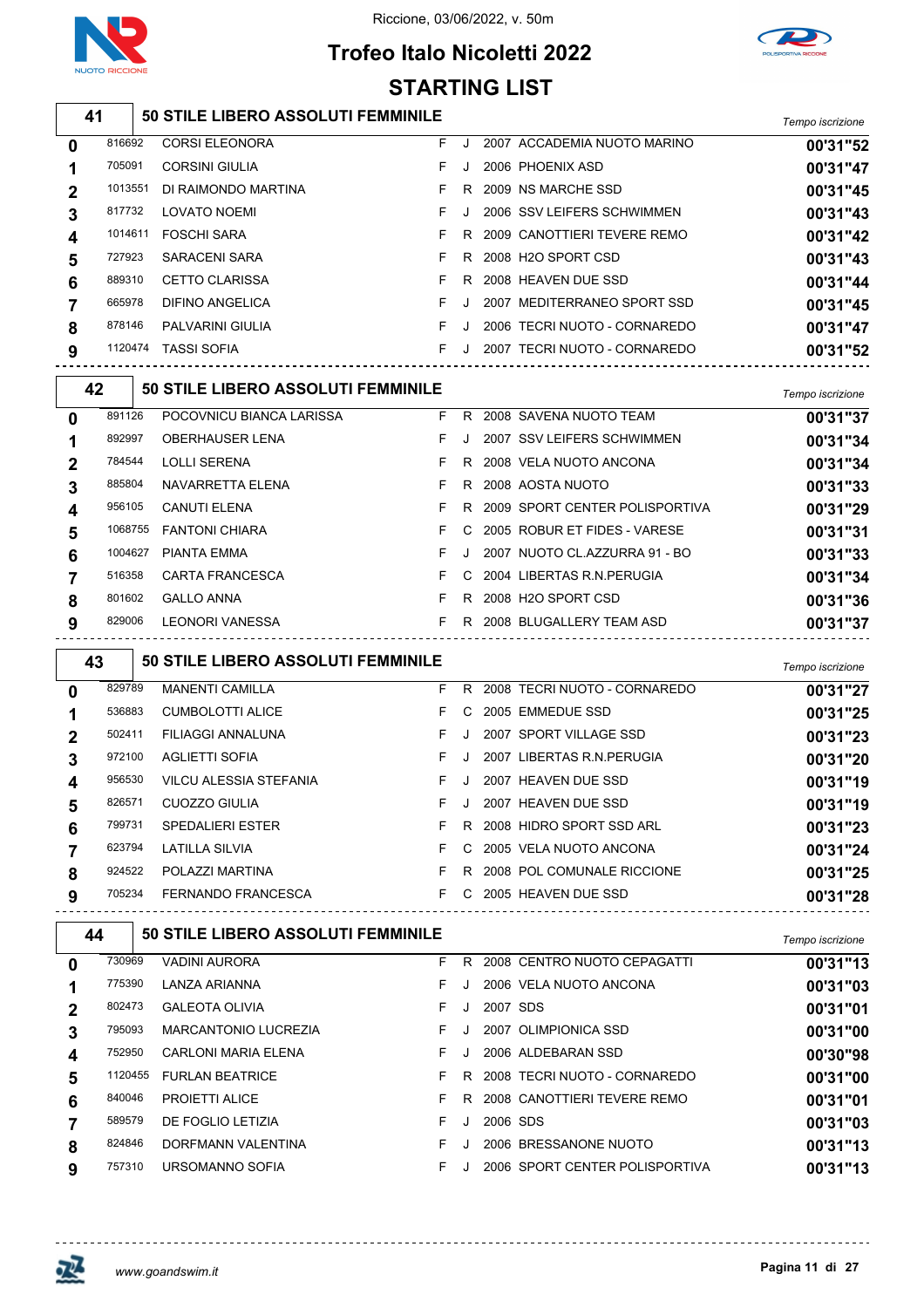

# **Trofeo Italo Nicoletti 2022**



#### **50 STILE LIBERO ASSOLUTI FEMMINILE** *Tempo iscrizione* DANDREA ELENA F J 2006 NUOTATORI TRENTINI **00'30"95** PACIOTTI ANGELICA F C 2005 HEAVEN DUE SSD **00'30"94** PEDRIALI ALICE F C 2005 NS EMILIA SSD **00'30"93** DE CIECHI MARTINA F J 2006 TECRI NUOTO - CORNAREDO **00'30"92** SAMMARTANO FRIDA MARIA F C 2005 THEBRIS NUOTO - P.FELCINO **00'30"88** DI SCIASCIO LUCREZIA F R 2008 S.G.T. SPORT SSD **00'30"88** NOCITA VALENTINA F J 2007 S.G.T. SPORT SSD **00'30"92** PEER JULIA F R 2009 SSV BOZEN **00'30"93** BERNARDINELLI CHIARA F R 2008 TECRI NUOTO - CORNAREDO **00'30"94** CORADAZZI LINDA F C 2005 CNAT 99 AMICI DEL NUOTO **00'30"97 50 STILE LIBERO ASSOLUTI FEMMINILE** *Tempo iscrizione* DI MITO VALENTINA F R 2008 NUOTATORI PUGLIESI ASD **00'30"86** MOSCATELLI ALICE F J 2007 HEAVEN DUE SSD **00'30"82** OCCHIPINTI KYLIE NICOLE F R 2009 NS EMILIA SSD **00'30"80** VENTRELLA SOFIA F R 2009 H2O SPORT CSD **00'30"77** SABATTANI GAIA F R 2008 IMOLANUOTO **00'30"75** CONFICCONI ANASTASIA F R 2009 NUOTANDO ASD **00'30"77** MONTEBUGNOLI LAURA F R 2009 SAVENA NUOTO TEAM **00'30"77** FRANCHI VIRGINIA F C 2005 POL COMUNALE RICCIONE **00'30"81** SCOTTON EVELYN F R 2008 TEAM VENETO ASD **00'30"85** CIANFROCCA GIORGIA F R 2009 ACCADEMIA NUOTO MARINO **00'30"87 50 STILE LIBERO ASSOLUTI FEMMINILE** *Tempo iscrizione* TONDO VALENTINA F S 2003 SDS **00'30"71** BAZZURRI AURORA F R 2008 THEBRIS NUOTO - P.FELCINO **00'30"69** MAGNANI GIULIA F J 2007 BUONCONSIGLIO NUOTO **00'30"67** CIARAMAGLIA FRANCESCA F J 2006 HEAVEN DUE SSD **00'30"65** FALASCA AURORA F J 2006 HEAVEN DUE SSD **00'30"64** SABELLA SARA F R 2008 HIDRO SPORT SSD ARL **00'30"65** PIETROSANTI MELANIE F S 2002 SSV LEIFERS SCHWIMMEN **00'30"67** FERRANTE CAMILLA F R 2009 VELA NUOTO ANCONA **00'30"69** MANCINI SILVIA F R 2008 JUVENTUS NUOTO - ROMA **00'30"71** VRABIE MIRIAM F J 2007 HEAVEN DUE SSD **00'30"74 STARTING LIST**

 **50 STILE LIBERO ASSOLUTI FEMMINILE** *Tempo iscrizione* TERRIACA SOFIA F J 2006 SWIM PROJECT VENAFRO ASD **00'30"63** TONELLI GRETA F R 2008 SSV LEIFERS SCHWIMMEN **00'30"59** DALLAFIOR CHIARA F J 2007 NUOTATORI TRENTINI **00'30"52** CERRI FRANCESCA F J 2007 POL COMUNALE RICCIONE **00'30"49** MAHUTOVA TIMEA F J 2006 BRESSANONE NUOTO **00'30"46** VYAZOVSKA ANASTASIA F J 2007 ATLANTIDE NUOTO ASD **00'30"49** MARCHESIN SARA ELVIRA F R 2009 GS SWIMMING VICENZA **00'30"50** VITULLO GLORIA F J 2007 CLUB AQUATICO PESCARA SSD **00'30"53** DEL BARONE GAIA F J 2006 SDS **00'30"60** VITALI BENEDETTA F J 2006 VELA NUOTO ANCONA **00'30"64**

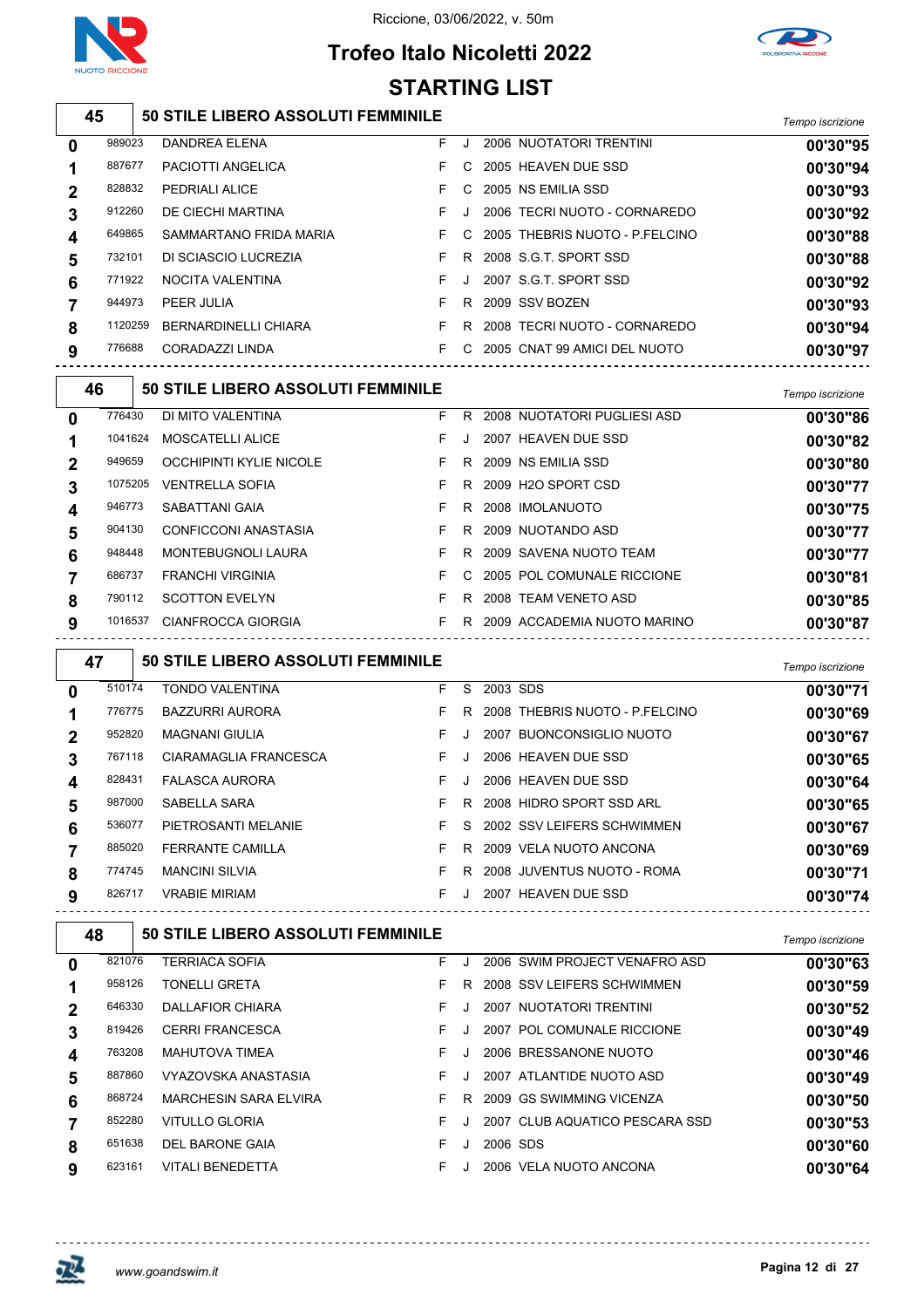

### Riccione, 03/06/2022, v. 50m

# **Trofeo Italo Nicoletti 2022**



#### **50 STILE LIBERO ASSOLUTI FEMMINILE** *Tempo iscrizione* BOTTONI EVA F R 2008 HEAVEN DUE SSD **00'30"45** GIUSTI DORIS F R 2008 SSV LEIFERS SCHWIMMEN **00'30"43** LIPPO BENEDETTA F J 2007 POL COMUNALE RICCIONE **00'30"42** MAZZA MATILDE F C 2004 CANOTTIERI TEVERE REMO **00'30"38** SCHIANCHI GIULIA F C 2005 SPORT CENTER POLISPORTIVA **00'30"38** DE CAROLIS ANNA F J 2007 RARI NANTES ROMAGNA ASD **00'30"38** LORENZI MARTINA F R 2008 POL COMUNALE RICCIONE **00'30"40** GOBBI ALICE F C 2004 RARI NANTES ROMAGNA ASD **00'30"42** FRISO CLAUDIA F J 2006 LIBERTAS R.N.PERUGIA **00'30"44** DE CASTRO ALICE F J 2007 SSV BOZEN **00'30"45 50 STILE LIBERO ASSOLUTI FEMMINILE** *Tempo iscrizione* FRAENZL LILLY F R 2009 SSV BOZEN **00'30"36** MIONE LUDOVICA F R 2009 PINGUINO NUOTO - AVEZZANO **00'30"33** MAZZANTI SILVIA F R 2009 IMOLANUOTO **00'30"33** CANTALUPI CHIARA F R 2008 SWEET TEAM MODENA ASD **00'30"32** APPIGNANESI RACHELE F J 2006 PALLANUOTO TOLENTINO ASD **00'30"30** CONTURBIA ELISA F C 2004 SKY LINE NUOTO - C.PUSTER **00'30"32 STARTING LIST**

| 853879 | CAPUTO FEDERICA     |  | F J 2006 HEAVEN DUE SSD            | 00'30"33 |
|--------|---------------------|--|------------------------------------|----------|
| 829003 | MFDFI HAII IF       |  | F R 2008 BLUGALLERY TEAM ASD       | 00'30"33 |
| 690596 | SEEBER KAROLINA EVA |  | F C 2005 BRESSANONE NUOTO          | 00'30"36 |
| 822905 | DARI MARINA         |  | F C 2005 IL GABBIANO SSD LADISPOLI | 00'30"38 |

 **50 STILE LIBERO ASSOLUTI FEMMINILE** *Tempo iscrizione* NARDUCCI SOFIA F R 2008 SDS **00'30"29** SPENNATO SASHA ALESSANDRA F C 2004 NUOTATORI PUGLIESI ASD **00'30"26** DE MARCHI LUDOVICA F J 2007 LIB NUOTO RAVENNA **00'30"25** FURONE GIULIA F C 2004 HEAVEN DUE SSD **00'30"23** LARCINESE CHIARA F R 2008 99 SPORT ASD - L 'AQUILA **00'30"21** CATTADORI MATILDE F C 2005 CANOTTIERI BALDESIO **00'30"22** BURATTINI ROSSELLA F S 2002 G.S. FORLI' NUOTO ASD **00'30"23** CONFORTI VALENTINA F R 2009 NUOTO PIOMBINO **00'30"26** DURIGAN ANNA F R 2009 SSV BOZEN **00'30"27** LANZA FLAVIA F R 2008 MEDITERRANEO SPORT SSD **00'30"30**

 **50 STILE LIBERO ASSOLUTI FEMMINILE** *Tempo iscrizione* AMMOSCATO GIULIA F J 2007 TECRI NUOTO - CORNAREDO **00'30"19** FRACASSO NAELA F C 2004 ROBUR ET FIDES - VARESE **00'30"14** PICCIANO GIORGIA F J 2006 HIDRO SPORT SSD ARL **00'30"12** CORSETTI ALESSIA F J 2006 99 SPORT ASD - L 'AQUILA **00'30"10** TENTI CARLOTTA F J 2006 ROBUR ET FIDES - VARESE **00'30"08** TONTI CAMILLA F J 2006 HEAVEN DUE SSD **00'30"10** LODOVICHETTI LUCE F R 2008 RARI NANTES ROMAGNA ASD **00'30"12** CASAROTTI ILARIA F J 2007 TECRI NUOTO - CORNAREDO **00'30"12**

MASTROCOLA MARTA F R 2008 CENTRO NUOTO CEPAGATTI **00'30"18**

MILANO MAIRA F R 2009 NUOTATORI PUGLIESI ASD **00'30"19**

**Pagina 13 di 27** *www.goandswim.it*

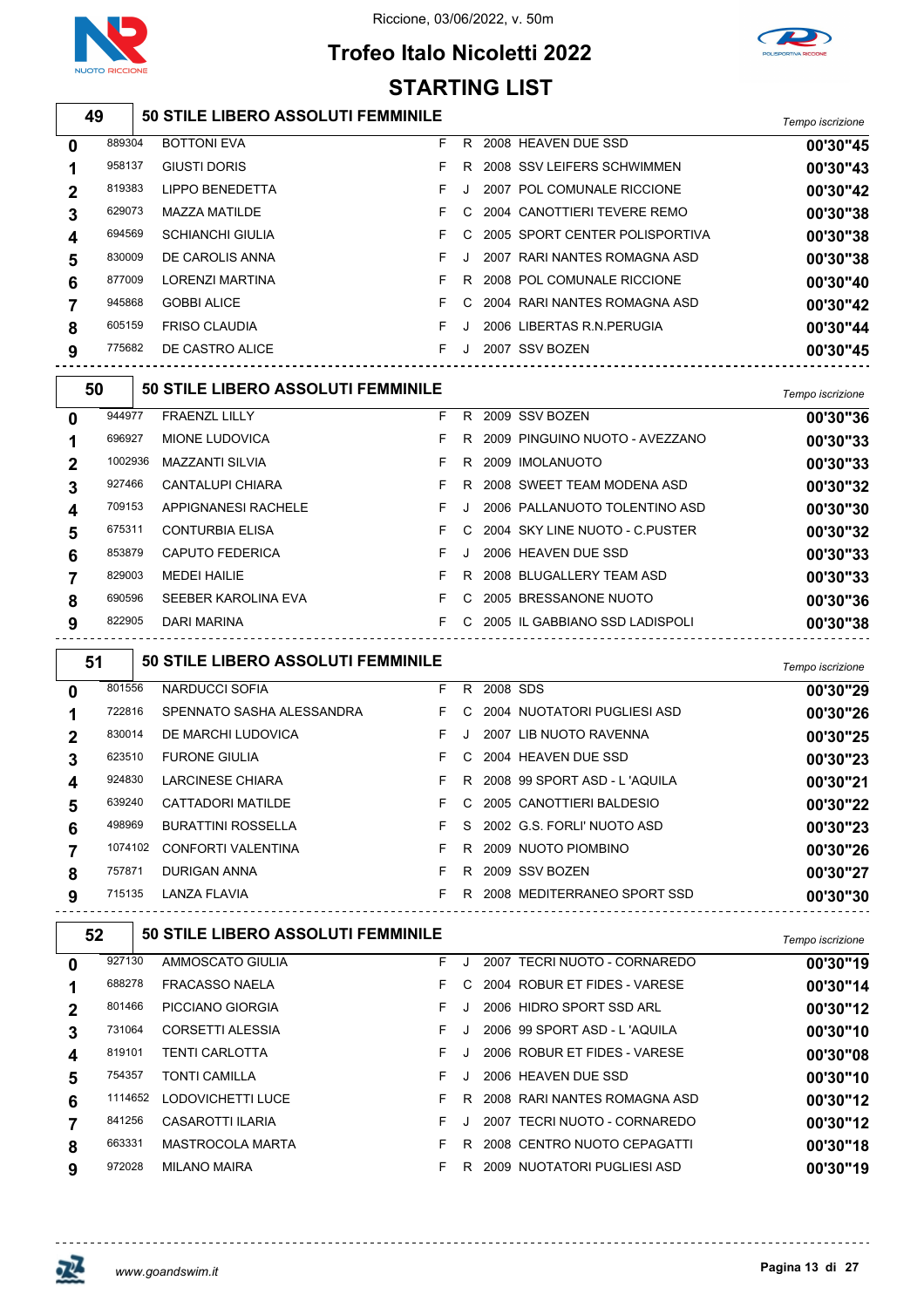



# **Trofeo Italo Nicoletti 2022 STARTING LIST**

| 53 | 50 STILE LIBERO ASSOLUTI FEMMINILE | Tempo iscrizione |
|----|------------------------------------|------------------|
|    |                                    |                  |

| 0           | 876992  | <b>BASTIANELLI MARTA</b>   | F. | R       | 2008 POL COMUNALE RICCIONE         | 00'30"03 |
|-------------|---------|----------------------------|----|---------|------------------------------------|----------|
|             | 470063  | MASTRANGELO VINCENZA       |    | S.      | 2003 HIDRO SPORT SSD ARL           | 00'30"01 |
| $\mathbf 2$ | 716981  | ALEMU LEILANI ATSEDE       | F. | J.      | 2007 NUOTO CLUB GIULIANOVA ASD     | 00'30"00 |
| 3           | 970704  | <b>IANNINI GINEVRA</b>     |    | S.      | 2003 ASD DIMENSIONE NUOTO L'AQUILA | 00'30"00 |
| 4           | 820257  | ALDINI ALICE SOFIA         |    | $\cdot$ | 2006 AOSTA NUOTO                   | 00'29"99 |
| 5           | 679141  | <b>RAIMONDI ESTER</b>      |    | C.      | 2005 CANOTTIERI BALDESIO           | 00'29"99 |
| 6           | 760390  | <b>BERGAMASCHI REBECCA</b> |    | J.      | 2006 SKY LINE NUOTO - C.PUSTER     | 00'30"00 |
|             | 1002937 | ROLLI AGATA                |    | R.      | 2009 DE AKKER TEAM SSD ARL         | 00'30"01 |
| 8           | 693763  | RIZZI AURORA               |    | C.      | 2005 CANOTTIERI TEVERE REMO        | 00'30"03 |
| 9           | 618794  | COZZINI CATERINA           |    | R       | 2008 SPORT VILLAGE SSD             | 00'30"06 |
|             |         |                            |    |         |                                    |          |

|   | 54     | <b>50 STILE LIBERO ASSOLUTI FEMMINILE</b> |    |    |      |                                 | Tempo iscrizione |
|---|--------|-------------------------------------------|----|----|------|---------------------------------|------------------|
| 0 | 829969 | PUCCIARELLI GIORGIA                       | F. | C. |      | 2005 PALLANUOTO TOLENTINO ASD   | 00'29"96         |
|   | 893587 | <b>BELPERIO GIUSY</b>                     | F  | R. |      | 2008 RARI NANTES ROMAGNA ASD    | 00'29"91         |
| 2 | 657696 | DEZI CHIARA ANTONIA                       | F. | C. |      | 2005 NUOTO CLUB GIULIANOVA ASD  | 00'29"88         |
| 3 | 801470 | <b>TESTA CHIARA</b>                       | F. |    | 2007 | HIDRO SPORT SSD ARL             | 00'29"86         |
| 4 | 910219 | SABBIONI AGNESE                           | F  | R. |      | 2008 POL COMUNALE RICCIONE      | 00'29"85         |
| 5 | 689046 | <b>VEGGETTI FRANCESCA</b>                 | F. | C. |      | 2005 IMOLANUOTO                 | 00'29"85         |
| 6 | 673948 | <b>MANCINI SOFIA</b>                      | F. |    |      | 2006 H <sub>2</sub> O SPORT CSD | 00'29"87         |
|   | 881485 | <b>MENAPACE VALERIA</b>                   | F  | R  |      | 2008 SSV BOZEN                  | 00'29"90         |
| 8 | 992513 | <b>FORESTAN ILARIA</b>                    | F. |    |      | 2007 SSD STILELIBERO - PREGANZ  | 00'29"93         |
| 9 | 632300 | SCHIAVONI VIOLA                           | F. | C. |      | 2004 PALLANUOTO TOLENTINO ASD   | 00'29"97         |
|   |        |                                           |    |    |      |                                 |                  |

|          | 55     | 50 STILE LIBERO ASSOLUTI FEMMINILE |    |         |                                | Tempo iscrizione |
|----------|--------|------------------------------------|----|---------|--------------------------------|------------------|
| $\bf{0}$ | 735459 | <b>RENZI VANESSA</b>               | F. | $\cdot$ | 2007 THEBRIS NUOTO - P.FELCINO | 00'29"83         |
|          | 657706 | DI PANCRAZIO ELENA                 | F  | $\cdot$ | 2006 NUOTO CLUB GIULIANOVA ASD | 00'29"80         |
| 2        | 844167 | CIMATTI LISA                       | F. | J       | 2007 DE AKKER TEAM SSD ARL     | 00'29"78         |
| 3        | 716620 | <b>CENCI ILARIA</b>                | F. | R.      | 2008 THEBRIS NUOTO - P FELCINO | 00'29"76         |
| 4        | 891385 | CAROFIGLIO FLAVIA                  | F. | $\cdot$ | 2007 HEAVEN DUE SSD            | 00'29"74         |
| 5        | 820561 | <b>SPIRITO LIVIA</b>               | F. | $\cdot$ | 2006 SSV BOZEN                 | 00'29"74         |
| 6        | 877939 | <b>BORTOLINI GRETA</b>             | F. | R.      | 2008 SWEET TEAM MODENA ASD     | 00'29"77         |
|          | 858529 | <b>GIANNARELLI ILARIA</b>          | F. | . J.    | 2007 ROBUR ET FIDES - VARESE   | 00'29"79         |
| 8        | 701641 | <b>VALENTINO GRETA</b>             | F. | C.      | 2005 HEAVEN DUE SSD            | 00'29"83         |
| 9        | 887931 | RICCIUTI ELIANA GIULIA             | F  | R.      | 2008 H2O SPORT CSD             | 00'29"84         |
|          |        |                                    |    |         |                                |                  |

| 56          |        | <b>50 STILE LIBERO ASSOLUTI FEMMINILE</b> |    |    |          |                               | Tempo iscrizione |
|-------------|--------|-------------------------------------------|----|----|----------|-------------------------------|------------------|
| 0           | 884094 | <b>BASSANI CHIARA</b>                     | F. | R  |          | 2008 ROBUR ET FIDES - VARESE  | 00'29"72         |
|             | 878522 | <b>POLLINI GIULIA</b>                     | F. | R. |          | 2008 NS EMILIA SSD            | 00'29"66         |
| $\mathbf 2$ | 817723 | <b>CARLINI FRANCESCA</b>                  | F. |    |          | 2006 SSV LEIFERS SCHWIMMEN    | 00'29"63         |
| 3           | 904857 | DI TONNO YLENIA                           | F  |    |          | 2007 SSV LEIFERS SCHWIMMEN    | 00'29"59         |
| 4           | 913360 | RUBINACCI ANNA                            | F. |    |          | 2007 NUOTO CL.AZZURRA 91 - BO | 00'29"58         |
| 5           | 953987 | <b>ZEPPIERI SARA</b>                      | F. | C. |          | 2005 HEAVEN DUE SSD           | 00'29"59         |
| 6           | 728020 | LAUDADIO ALICE                            | F. |    | 2006 SDS |                               | 00'29"61         |
|             | 728219 | <b>MARIANI ASIA</b>                       | F  |    | 2006 SDS |                               | 00'29"65         |
| 8           | 629991 | <b>MORO FEDERICA</b>                      | F  |    |          | 2006 CANOTTIERI BALDESIO      | 00'29"68         |
| 9           | 942635 | <b>GENERALI NICE</b>                      | F. | R. |          | 2008 POL COMUNALE RICCIONE    | 00'29"73         |

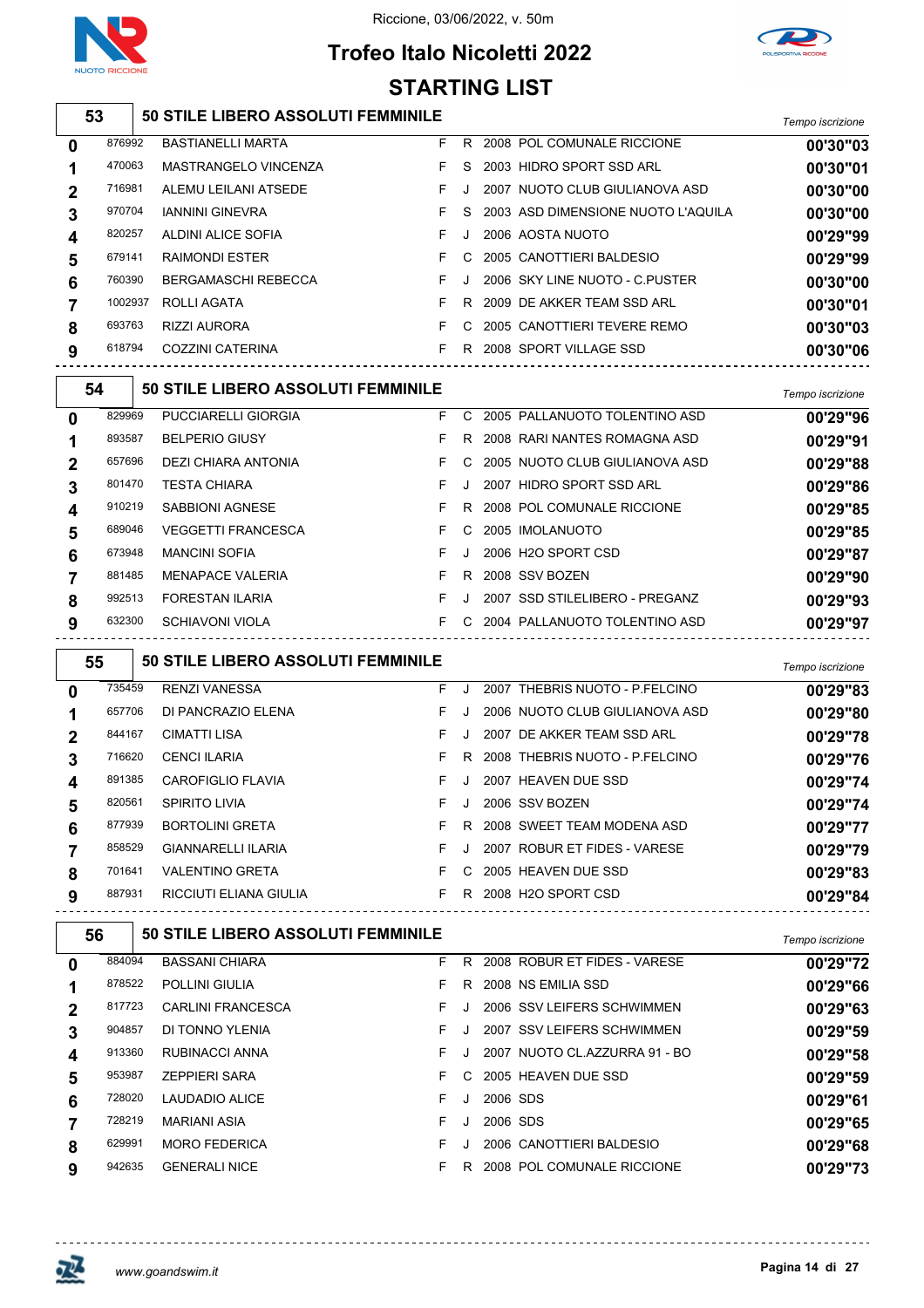

# **Trofeo Italo Nicoletti 2022**



#### **50 STILE LIBERO ASSOLUTI FEMMINILE** *Tempo iscrizione* BARDUCCI ERICA F C 2005 NUOTANDO ASD **00'29"56** BADIOLI CAMILLA F C 2005 VELA NUOTO ANCONA **00'29"55** MARIANO ANNALAURA F C 2005 HIDRO SPORT SSD ARL **00'29"54** VACCARINI BEATRICE F J 2006 VELA NUOTO ANCONA **00'29"52** MORONI ISABELLA F S 2003 SKY LINE NUOTO - C.PUSTER **00'29"49** GIUDICI ELEONORA F S 2003 TECRI NUOTO - CORNAREDO **00'29"50** BELLERI ELISABETTA F C 2004 SKY LINE NUOTO - C.PUSTER **00'29"53** COSER MARTA F C 2005 SKY LINE NUOTO - C.PUSTER **00'29"54** DALL'OLIO SERENA F R 2008 IMOLANUOTO **00'29"55** SPENSIERI GRETA F J 2006 IMOLANUOTO **00'29"56 50 STILE LIBERO ASSOLUTI FEMMINILE** *Tempo iscrizione* BASAGLIA BIANCA F R 2008 ROBUR ET FIDES - VARESE **00'29"48** PRODOMO SARA F J 2006 HEAVEN DUE SSD **00'29"46** AMADORI ANITA F J 2006 NUOTANDO ASD **00'29"42** GAMBA ANNA F R 2009 GS SWIMMING VICENZA **00'29"40** TIRONI ALICE F C 2005 SDS **00'29"39** CIUCCIOMEI EMMA F J 2006 SPORT VILLAGE SSD **00'29"39** FIORUCCI SERENA F R 2008 CNAT 99 AMICI DEL NUOTO **00'29"41** CESAREO MANILA F R 2008 PINGUINO NUOTO - AVEZZANO **00'29"44** DI BIASE FEDERICA F C 2005 HEAVEN DUE SSD **00'29"47** LIPARI CHIARA ENYA F C 2004 THEBRIS NUOTO - P.FELCINO **00'29"48 50 STILE LIBERO ASSOLUTI FEMMINILE** *Tempo iscrizione* MORGAGNI GIULIA F R 2008 RARI NANTES ROMAGNA ASD **00'29"35** CIAPPELLONI SOFIA F C 2005 NS MARCHE SSD **00'29"31** TRENTIN REBECCA F C 2005 GS SWIMMING VICENZA **00'29"30** COMPER MATILDE F J 2007 SSV BOZEN **00'29"26** GIANMOENA CAROL F R 2008 SSV LEIFERS SCHWIMMEN **00'29"24** BONI ELEONORA F J 2006 NUOTO CLUB GIULIANOVA ASD **00'29"25** ROMANAZZI RACHELE F R 2009 NUOTATORI PUGLIESI ASD **00'29"27** ANTONICELLI SONIA F R 2009 NEW OLIMPIC SSD **00'29"30** UBALDI ALESSIA F C 2005 SPORT VILLAGE SSD **00'29"34** MIOTELLO GIULIA F C 2004 GS SWIMMING VICENZA **00'29"36 50 STILE LIBERO ASSOLUTI FEMMINILE** *Tempo iscrizione* RUGGIERI ALESSIA F C 2004 CLUB AQUATICO PESCARA SSD **00'29"22** CAPANNOLO BEATRICE F C 2005 ASD DIMENSIONE NUOTO L'AQUILA **00'29"22** COLALILLO SARA F R 2008 HIDRO SPORT SSD ARL **00'29"21** PESSINA MARIASOLE F R 2008 SSV BOZEN **00'29"17** ALLEGRETTI CECILIA F R 2008 H2O SPORT CSD **00'29"13** DANIELI ASIA F R 2008 SSV LEIFERS SCHWIMMEN **00'29"14 STARTING LIST**

 STARINIERI MATILDE F J 2007 CLUB AQUATICO PESCARA SSD **00'29"18** BARONI ZOE F R 2009 IMOLANUOTO **00'29"22** DI TOMA ILARIA F J 2006 ROBUR ET FIDES - VARESE **00'29"22** CICCONE KEYSHIA MONIQUE F R 2009 SDS **00'29"23**

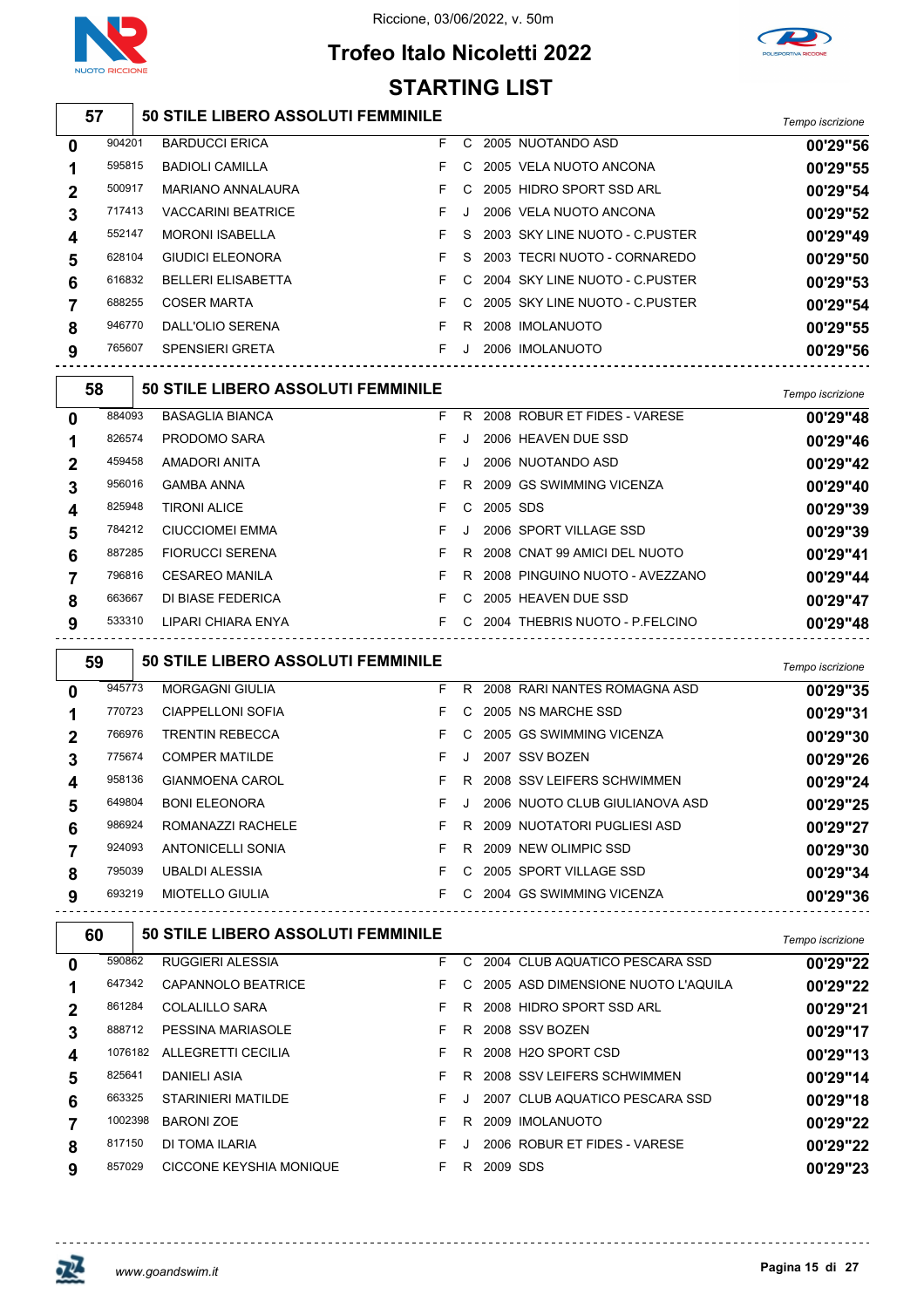

# **Trofeo Italo Nicoletti 2022**



|             | <b>STARTING LIST</b> |  |                                           |    |         |              |                                       |                  |  |  |
|-------------|----------------------|--|-------------------------------------------|----|---------|--------------|---------------------------------------|------------------|--|--|
|             | 61                   |  | 50 STILE LIBERO ASSOLUTI FEMMINILE        |    |         |              |                                       | Tempo iscrizione |  |  |
| $\mathbf 0$ | 622467               |  | PAGLIARA ALESSIA                          | F. |         |              | C 2004 AOSTA NUOTO                    | 00'29"11         |  |  |
| 1           | 673658               |  | SANGREGORIO BENEDETTA                     | F. | C       |              | 2005 HIDRO SPORT SSD ARL              | 00'29"07         |  |  |
| 2           | 718964               |  | <b>BORGOGNA CHIARA</b>                    | F. | J       |              | 2006 BLUGALLERY TEAM ASD              | 00'29"05         |  |  |
| 3           | 759395               |  | <b>GELLI VALENTINA</b>                    | F. | J       |              | 2007 RINASCITA TEAM ROMAGNA           | 00'29"04         |  |  |
| 4           | 889305               |  | <b>CATALINI SARA</b>                      | F. | J       |              | 2007 HEAVEN DUE SSD                   | 00'29"03         |  |  |
| 5           | 846256               |  | <b>DANESE GIULIA</b>                      | F. | R       |              | 2008 S.G.T. SPORT SSD                 | 00'29"04         |  |  |
| 6           | 581030               |  | DE STEPHANIS ALESSIA                      | F. | C       |              | 2005 OLIMPIONICA SSD                  | 00'29"04         |  |  |
| 7           | 817101               |  | <b>TARRONI ALESSIA</b>                    | F  | J       |              | 2007 RINASCITA TEAM ROMAGNA           | 00'29"05         |  |  |
| 8           | 910627               |  | <b>BELLOTTI VITTORIA</b>                  | F. |         |              | R 2008 NUOTATORI TRENTINI             | 00'29"08         |  |  |
| 9           | 705086               |  | <b>CONTI BEATRICE</b>                     | F  |         |              | C 2005 PHOENIX ASD                    | 00'29"13         |  |  |
|             | 62                   |  | <b>50 STILE LIBERO ASSOLUTI FEMMINILE</b> |    |         |              |                                       | Tempo iscrizione |  |  |
| 0           | 983737               |  | <b>CARROLI REBECCA</b>                    | F. |         |              | R 2009 IMOLANUOTO                     | 00'29"00         |  |  |
| 1           | 785772               |  | RANIERI MATILDE BENEDETTA                 | F. | J       | 2006 SDS     |                                       | 00'28"98         |  |  |
| 2           | 520698               |  | <b>BRUGNONI GINEVRA MARIA</b>             | F. | C       |              | 2005 LIBERTAS R.N. PERUGIA            | 00'28"96         |  |  |
| 3           | 506022               |  | <b>BOTTINI MARIKA</b>                     | F. | C       |              | 2005 CLUB AQUATICO PESCARA SSD        | 00'28"94         |  |  |
| 4           | 675309               |  | <b>SERESINI LETIZIA</b>                   | F  | C       |              | 2004 SKY LINE NUOTO - C. PUSTER       | 00'28"89         |  |  |
| 5           | 536885               |  | DI IORIO FRANCESCA                        | F. | C       |              | 2004 EMMEDUE SSD                      | 00'28"91         |  |  |
| 6           | 798542               |  | CHUGAYDA VERONIKA                         | F. |         |              | R 2008 SSV BOZEN                      | 00'28"95         |  |  |
| 7           | 829785               |  | <b>MANCUSO SARA</b>                       | F. |         |              | R 2008 TECRI NUOTO - CORNAREDO        | 00'28"97         |  |  |
| 8           | 1119880              |  | MENDOZZA MATILDE                          | F. | J       |              | 2006 ROBUR ET FIDES - VARESE          | 00'28"98         |  |  |
| 9           | 527381               |  | DE MEO AURORA                             |    |         | F C 2005 SDS | ------------------------------------- | 00'29"01         |  |  |
|             | 63                   |  | 50 STILE LIBERO ASSOLUTI FEMMINILE        |    |         |              |                                       | Tempo iscrizione |  |  |
| 0           | 623952               |  | <b>BERTUCCIOLI MARGHERITA</b>             | F. | J       |              | 2007 POL COMUNALE RICCIONE            | 00'28"87         |  |  |
| 1           | 657543               |  | <b>MARINELLI MARGHERITA</b>               | F. | J       |              | 2006 LIBERTAS R.N. PERUGIA            | 00'28"86         |  |  |
| 2           | 878369               |  | ROCCHI VIRGINIA                           | F. | $\cdot$ |              | 2006 NUOTANDO ASD                     | 00'28"83         |  |  |
| 3           | 878359               |  | <b>BUCCI GIORGIA</b>                      | F. | J       |              | 2006 NUOTANDO ASD                     | 00'28"81         |  |  |
| 4           | 579158               |  | COLLAUTO ELENA                            | F. | J       |              | 2006 LIBERTAS R.N. PERUGIA            | 00'28"81         |  |  |
| 5           | 822903               |  | BONAVOGLIA FRANCESCA                      | F. | J       |              | 2006 IL GABBIANO SSD LADISPOLI        | 00'28"81         |  |  |
| 6           | 820479               |  | <b>CASARI NOEMI</b>                       | F  | J       |              | 2007 CN UISP - BOLOGNA                | 00'28"82         |  |  |
| 7           | 591236               |  | <b>CAPRIA ARIANNA</b>                     | F. | S.      |              | 2003 H2O SPORT CSD                    | 00'28"85         |  |  |
| 8           | 996141               |  | SARTORE DESIREE                           | F. |         |              | R 2008 TEAM VENETO ASD                | 00'28"86         |  |  |
| 9           | 785951               |  | <b>TESTINO MARTINA</b>                    | F. |         |              | J 2007 NUOTATORI PUGLIESI ASD         | 00'28"88         |  |  |
|             | 64                   |  | <b>50 STILE LIBERO ASSOLUTI FEMMINILE</b> |    |         |              |                                       | Tempo iscrizione |  |  |
| 0           | 1102127              |  | <b>ESPOSITO LIDIA</b>                     | F. |         |              | C 2004 AMICI NUOTO ROMAGNA ASD        | 00'28"79         |  |  |
|             |                      |  | <b>PRUNESTI' SOFIA</b>                    |    | J       |              | 2007 NUOTO CL.AZZURRA 91 - BO         | 00'28"78         |  |  |
| 1           | 913357               |  |                                           | F. |         |              |                                       |                  |  |  |
| 2           | 893548               |  | <b>SCARMIN GIULIA</b>                     | F. |         |              | R 2008 GS SWIMMING VICENZA            | 00'28"77         |  |  |
| 3           | 824309               |  | ANGELICOLA ALESSIA                        | F  |         |              | R 2008 H2O SPORT CSD                  | 00'28"72         |  |  |
| 4           | 825237               |  | RUBIU MARTINA                             | F. | J       |              | 2006 CNAT 99 AMICI DEL NUOTO          | 00'28"70         |  |  |
| 5           | 894623               |  | <b>BUDANO BEATRICE</b>                    | F. | C       |              | 2005 CLUB AQUATICO PESCARA SSD        | 00'28"70         |  |  |
| 6           | 1020353              |  | ORRINO SOFIA NICOLE                       | F. |         |              | R 2009 EMMEDUE SSD                    | 00'28"76         |  |  |

833878 CATAPANO MATILDE **F** J 2007 HEAVEN DUE SSD **00'28"79** 

STEVANIN BEATRICE F R 2009 CENTRO NUOTO ROSA ' SSD **00'28"81**



 $- - - - - - -$ 

<u> - - - - - - - - - - - - -</u>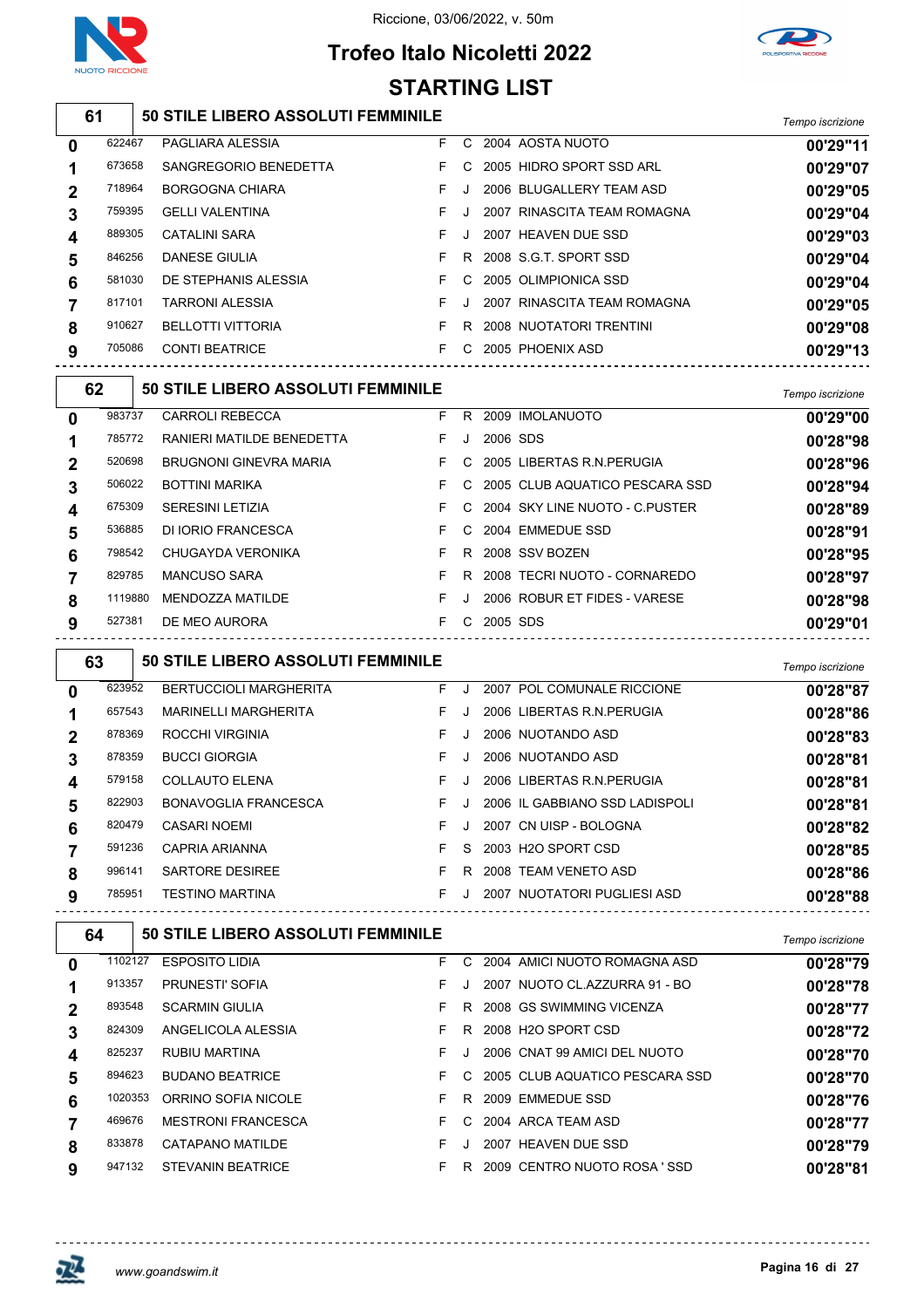

# **Trofeo Italo Nicoletti 2022**



#### **50 STILE LIBERO ASSOLUTI FEMMINILE** *Tempo iscrizione* SCIMIA SOFIA F C 2005 SDS **00'28"70** BACHER DENA F J 2007 BRESSANONE NUOTO **00'28"66** DELMONTE ASIA F R 2008 POL COMUNALE RICCIONE **00'28"65** MERCANTI GAIA F C 2005 NS MARCHE SSD **00'28"60** ROSSANO CLAUDIA F C 2004 H2O SPORT CSD **00'28"57** DI RIDOLFO MIRIAM F R 2009 HIDRO SPORT SSD ARL **00'28"57** PESCOLLA GIUSY F C 2005 EMMEDUE SSD **00'28"61** GRAZIOLI CHIARA F J 2006 SKY LINE NUOTO - C.PUSTER **00'28"66** LOMASTRO ALICE FABRIZIA CARLOTTA F R 2009 HIDRO SPORT SSD ARL **00'28"69** PANTALEONI DESIREE F R 2008 THEBRIS NUOTO - P.FELCINO **00'28"70 50 STILE LIBERO ASSOLUTI FEMMINILE** *Tempo iscrizione* ANCONE ALESSIA F S 2003 CANOTTIERI BALDESIO **00'28"55** CALANCA ELETTRA F J 2007 SWEET TEAM MODENA ASD **00'28"53** SARACENO SOFIA F C 2004 CANOTTIERI TEVERE REMO **00'28"50** MICHELANGELI CAMILLA F J 2007 SPORT VILLAGE SSD **00'28"49** VIGONE VIOLA F C 2005 SKY LINE NUOTO - C.PUSTER **00'28"49** DI NARDO VIRGINIA F J 2006 SDS **00'28"49** ZANON CECILIA F J 2007 TEAM VENETO ASD **00'28"50** ALLORI ARIANNA F R 2009 CN UISP - BOLOGNA **00'28"51** HANZELEWICZ ARIANNA F J 2007 S.G.T. SPORT SSD **00'28"54** CAPORALETTI CATERINA F R 2009 VELA NUOTO ANCONA **00'28"55 50 STILE LIBERO ASSOLUTI FEMMINILE** *Tempo iscrizione* DI CESARE VITTORIA AZZURRA F R 2008 S.G.T. SPORT SSD **00'28"47 STARTING LIST**

|   | 661523  | SPERANZA REBECCA      | F. |    | 2007 CENTRO NUOTO CEPAGATTI    | 00'28"43 |
|---|---------|-----------------------|----|----|--------------------------------|----------|
|   | 817733  | <b>CROTTI NICOLE</b>  | F. |    | 2006 SSV LEIFERS SCHWIMMEN     | 00'28"42 |
|   | 876887  | <b>SCARDOVI LINDA</b> | F. |    | 2007 IMOLANUOTO                | 00'28"39 |
|   | 592069  | <b>MAZZA ELENA</b>    | F. |    | 2006 CLUB AQUATICO PESCARA SSD | 00'28"34 |
| 5 | 660355  | <b>MARIN IRENE</b>    | F. |    | 2006 TEAM VENETO ASD           | 00'28"36 |
| 6 | 695882  | ROSSI AIDA MARTINA    | F. |    | C 2005 ROBUR ET FIDES - VARESE | 00'28"40 |
|   | 1074101 | <b>BUCCI SARA</b>     | F. | R  | 2008 NUOTO PIOMBINO            | 00'28"42 |
| 8 | 556806  | <b>GALEOTTI ALICE</b> | F. | S. | 2003 IMOLANUOTO                | 00'28"44 |
| 9 | 497205  | ANTENUCCI SABRINA     | F. |    | C 2005 H2O SPORT CSD           | 00'28"48 |
|   |         |                       |    |    |                                |          |

| 68 |        | <b>50 STILE LIBERO ASSOLUTI FEMMINILE</b> |    |              |                                | Tempo iscrizione |
|----|--------|-------------------------------------------|----|--------------|--------------------------------|------------------|
| 0  | 782973 | <b>LASAPONARA MARTINA</b>                 | F. | $\mathbf{I}$ | 2007 S.G.T. SPORT SSD          | 00'28"32         |
|    | 875923 | PISCOPO GRETA                             | F. | R.           | 2008 SPORT CENTER POLISPORTIVA | 00'28"25         |
|    | 831476 | <b>GIULIANINI LUCIA</b>                   | F. | C.           | 2005 G.S. FORLI' NUOTO ASD     | 00'28"18         |
| 3  | 630480 | <b>BIANCHI CHIARA</b>                     | F. | $\mathbf{C}$ | 2004 NS MARCHE SSD             | 00'28"16         |
|    | 632293 | <b>BELFIORI LINDA</b>                     | F. | C.           | 2004 SPORT VILLAGE SSD         | 00'28"14         |
| 5  | 732095 | D'AGOSTINO CATERINA                       | F. | R.           | 2008 CENTRO NUOTO CEPAGATTI    | 00'28"16         |
| 6  | 529386 | <b>ITALIANI CATERINA</b>                  | F. | C.           | 2004 CLUB AQUATICO PESCARA SSD | 00'28"17         |
|    | 819449 | <b>MOLINARI SOFIA</b>                     | F. |              | 2007 ACCADEMIA NUOTO MARINO    | 00'28"20         |
| 8  | 727905 | ROSSANO SOFIA                             | F. | R            | 2008 H2O SPORT CSD             | 00'28"27         |
| 9  | 758810 | <b>FRANCO CECILIA</b>                     | F. |              | 2006 ROBUR ET FIDES - VARESE   | 00'28"32         |

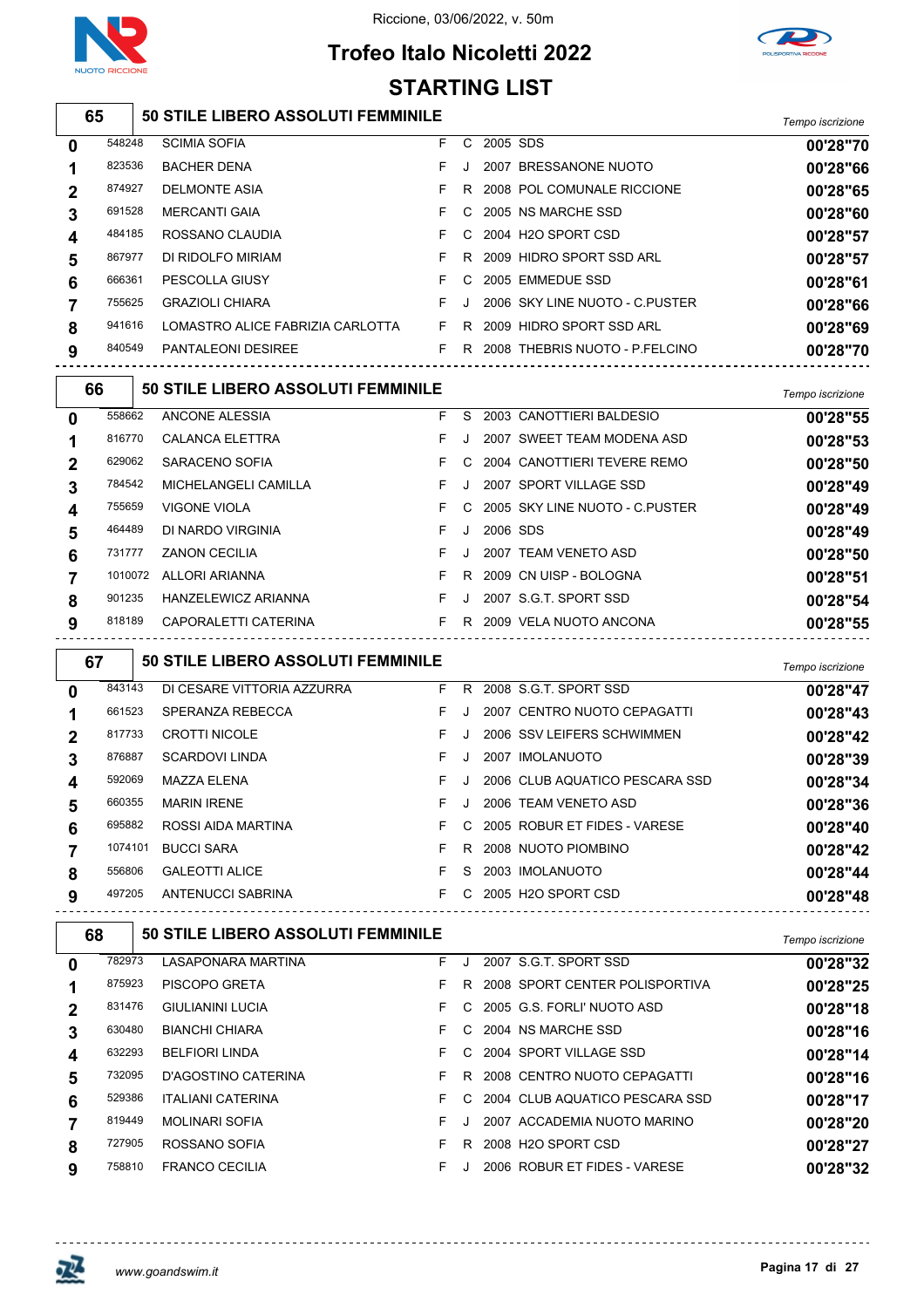



# **Trofeo Italo Nicoletti 2022 STARTING LIST**

| 50 STILE LIBERO ASSOLUTI FEMMINILE | Tempo iscrizione |
|------------------------------------|------------------|

| $\mathbf 0$ | 415356 | <b>CALO' CHIARA</b>    | F. | S.      |          | 2002 POL NADIR - PALERMO       | 00'28"13 |
|-------------|--------|------------------------|----|---------|----------|--------------------------------|----------|
| 1           | 827375 | <b>VACCHI BEATRICE</b> |    |         |          | 2006 CN UISP - BOLOGNA         | 00'28"11 |
| $\mathbf 2$ | 804954 | CAVINA SOFIA           |    | R.      |          | 2008 H2O SPORT CSD             | 00'28"10 |
| 3           | 698205 | <b>BACCI GRETA</b>     |    | C.      |          | 2005 ROBUR ET FIDES - VARESE   | 00'28"06 |
| 4           | 812288 | <b>VIGANO' MARIA</b>   |    | S.      |          | 2000 TECRI NUOTO - CORNAREDO   | 00'28"04 |
| 5           | 752431 | DE MOZZI SOFIA         |    | J.      |          | 2006 TEAM VENETO ASD           | 00'28"06 |
| 6           | 464488 | DI NARDO MARTINA       |    | C.      | 2004 SDS |                                | 00'28"08 |
| 7           | 850040 | SIRRI CATERINA         |    | $\cdot$ |          | 2007 RARI NANTES ROMAGNA ASD   | 00'28"11 |
| 8           | 830829 | <b>CERBINI ELETTRA</b> |    | C.      |          | 2005 THEBRIS NUOTO - P FELCINO | 00'28"13 |
| 9           | 689332 | SALVATO SOFIA          |    | C.      |          | 2005 IMOLANUOTO                | 00'28"14 |
|             |        |                        |    |         |          |                                |          |

|                                                                                         | 00'27"95 |
|-----------------------------------------------------------------------------------------|----------|
| 650729<br><b>GORI ANGELICA</b><br>2007 SPOLETO NUOTO<br>F.<br>$\mathbf 0$<br>J          |          |
| 585396<br><b>RANIERI CAMILLA</b><br>2004 ASD DIMENSIONE NUOTO L'AQUILA<br>C.<br>1       | 00'27"88 |
| 796813<br><b>FABIANI GIORGIA</b><br>2008 PINGUINO NUOTO - AVEZZANO<br>R.<br>$\mathbf 2$ | 00'27"81 |
| 826021<br>SALVATO ASIA<br>2007 IMOLANUOTO<br>F.<br>3<br>J                               | 00'27"78 |
| 691710<br>2006 TECRI NUOTO - CORNAREDO<br><b>GUANZATI FLAMINIA</b><br>J.<br>4           | 00'27"77 |
| 586697<br>PERUZZO ELENA<br>2004 CENTRO NUOTO ROSA 'SSD<br>C.<br>5                       | 00'27"77 |
| 694647<br><b>VAI GIORGIA</b><br>2007 CANOTTIERI BALDESIO<br>6<br>J                      | 00'27"81 |
| 548243<br><b>GALLI MARIA GIOVANNA</b><br>2006 SDS<br>F.<br>$\overline{7}$<br>J.         | 00'27"85 |
| <b>FANCELLO ERIKA</b><br>2007 LIBERTAS R.N. PERUGIA<br>717982<br>F.<br>8<br>$\cdot$     | 00'27"94 |
| 799565<br>DE TULLIO CLAUDIA<br>2007 HIDRO SPORT SSD ARL<br>9<br>J                       | 00'27"99 |

| 71 |        | <b>50 STILE LIBERO ASSOLUTI FEMMINILE</b> |    |    |                             | Tempo iscrizione |
|----|--------|-------------------------------------------|----|----|-----------------------------|------------------|
| 0  | 790106 | <b>ZANON SOFIA</b>                        | F. | R. | 2008 TEAM VENETO ASD        | 00'27"75         |
| 1  | 757885 | <b>FANTINI STELLA</b>                     | F. | R. | 2008 SSV BOZEN              | 00'27"66         |
| 2  | 632990 | DE SILVESTRIS GIADA                       | F. | C. | 2005 CANOTTIERI TEVERE REMO | 00'27"64         |
| 3  | 825487 | <b>SITA DANILA</b>                        | F. | J. | 2006 CN UISP - BOLOGNA      | 00'27"57         |
| 4  | 690693 | <b>FRISONI SARA</b>                       | F. | C. | 2005 POL COMUNALE RICCIONE  | 00'27"55         |
| 5  | 830037 | <b>VELOCE GEMMA</b>                       | F. | J  | 2007 RINASCITA TEAM ROMAGNA | 00'27"56         |
| 6  | 799634 | <b>MUCCITTO GIOVANNA</b>                  | F. | R. | 2008 HIDRO SPORT SSD ARL    | 00'27"58         |
|    | 775404 | <b>TARTERINI GIADA</b>                    | F. | R. | 2008 VELA NUOTO ANCONA      | 00'27"65         |
| 8  | 625551 | <b>GULMINI AGNESE</b>                     | F. | C. | 2004 CUS FERRARA ASD        | 00'27"67         |
| 9  | 698265 | SAVELLI BIANCA                            | F. | C. | 2004 NUOTO CLUB 2000 FAENZA | 00'27"76         |

|   | 72     | 50 STILE LIBERO ASSOLUTI FEMMINILE |    |               |                                   | Tempo iscrizione |
|---|--------|------------------------------------|----|---------------|-----------------------------------|------------------|
| 0 | 885344 | <b>MOTTA ALICE</b>                 | F. |               | 2006 JUVENTUS NUOTO - ROMA        | 00'27"47         |
|   | 419081 | CAGNIZZI MARTINA                   | F. | S.            | 2002 PRIMAVERA CAMPUS APRILIA SSD | 00'27"41         |
|   | 521936 | <b>GENTILE CRISTIANA VIRGINIA</b>  | F. | $\mathcal{C}$ | 2004 MEDITERRANEO SPORT SSD       | 00'27"37         |
| 3 | 492792 | <b>VIOLA SOFIA</b>                 | F  |               | 2006 HEAVEN DUE SSD               | 00'27"31         |
| 4 | 560986 | <b>FRISONI VANESSA</b>             | F. | S.            | 2003 POL COMUNALE RICCIONE        | 00'27"30         |
| 5 | 396654 | <b>GHIRARDINI ALISSA</b>           | F. | S.            | 1999 NUOTO CL. AZZURRA 91 - BO    | 00'27"30         |
| 6 | 820806 | <b>SPITALER HANNAH</b>             | F. | J             | 2006 SSV BOZEN                    | 00'27"33         |
|   | 105628 | LEONE FRANCESCA                    | F. | S.            | 1999 HEAVEN DUE SSD               | 00'27"40         |
| 8 | 679065 | <b>BADIOLI VALENTINA</b>           | F. | C.            | 2005 SPORT VILLAGE SSD            | 00'27"42         |
| 9 | 564867 | PAZZAGLIA SONIA                    | F. | S.            | 2003 DE AKKER TEAM SSD ARL        | 00'27"52         |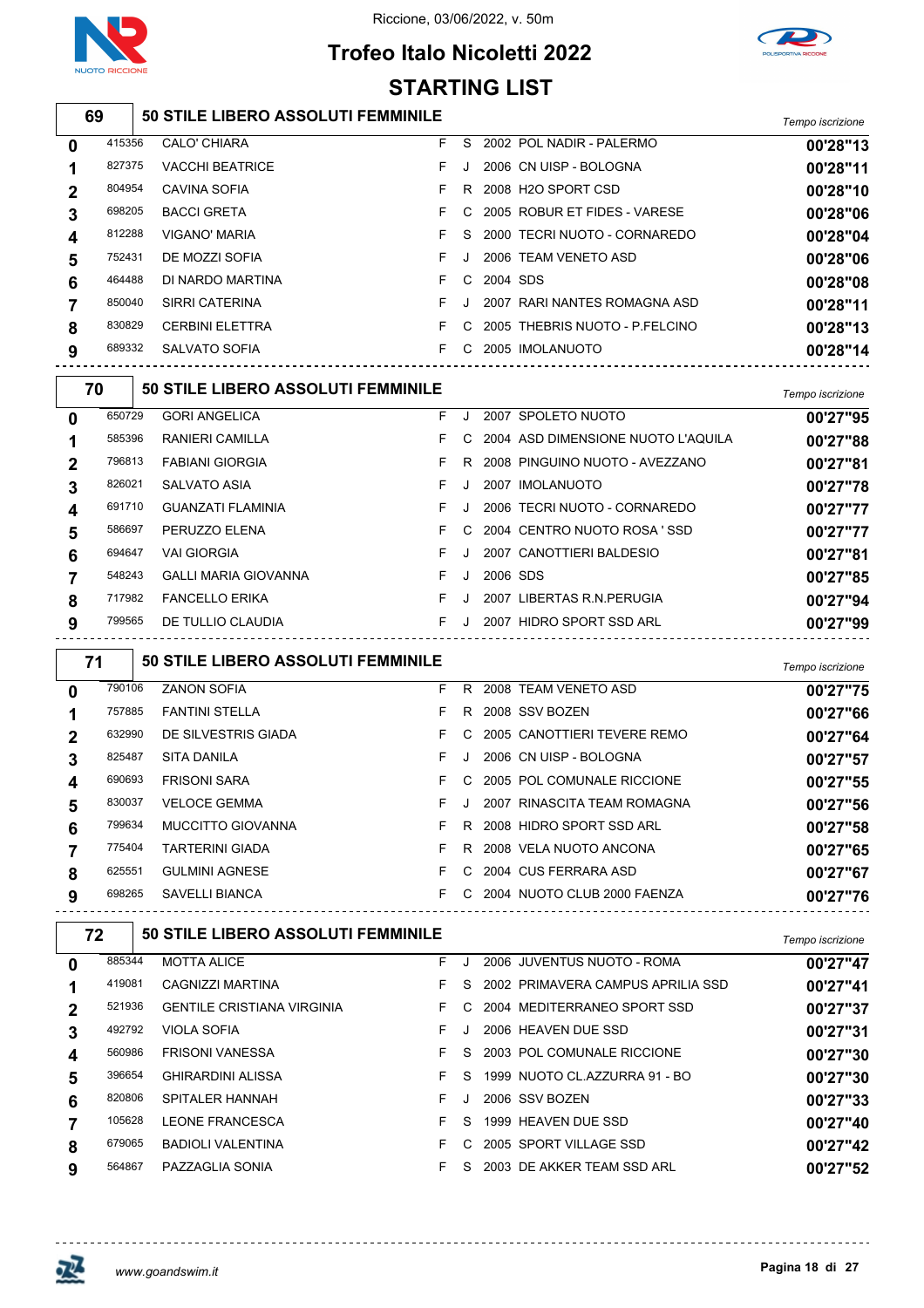



## **Trofeo Italo Nicoletti 2022 STARTING LIST**

|                         |        |                                           |    |              | <b>JIANIIIVY LIJI</b>                                   |                  |
|-------------------------|--------|-------------------------------------------|----|--------------|---------------------------------------------------------|------------------|
|                         | 73     | 50 STILE LIBERO ASSOLUTI FEMMINILE        |    |              |                                                         | Tempo iscrizione |
| 0                       | 416608 | <b>FRANCIOTTI DOMITILLA</b>               | F. | S            | 2000 CLUB AQUATICO PESCARA SSD                          | 00'27"16         |
| 1                       | 921934 | ROSINI ELEONORA VELIA                     | F  | $\cdot$      | 2007 CN UISP - BOLOGNA                                  | 00'27"09         |
| $\boldsymbol{2}$        | 826023 | <b>GUIDOTTI ARIANNA</b>                   | F. | J            | 2006 IMOLANUOTO                                         | 00'27"03         |
| 3                       | 803032 | FERRI ARIANNA                             | F  | $\cdot$      | 2006 VELA NUOTO ANCONA                                  | 00'27"02         |
| 4                       | 816232 | TAGLIABUE SOFIA ANNA TERESA               | F  | J            | 2007 MIOCLUB SSD                                        | 00'27"00         |
| 5                       | 824350 | PALUMBO GAIA                              | F  | J            | 2007 SPOLETO NUOTO                                      | 00'27"02         |
| 6                       | 698268 | <b>BRAVACCINI GAIA</b>                    | F  | S            | 2001 FERRARANUOTO ASD                                   | 00'27"02         |
| 7                       | 589435 | LOSAPIO GIULIA                            | F  | S            | 2003 TECRI NUOTO - CORNAREDO                            | 00'27"08         |
| 8                       | 728322 | STEVANATO CRISTIANA                       | F. | $\cdot$      | 2007 TEAM VENETO ASD                                    | 00'27"12         |
| 9                       | 691223 | <b>MARCACCI VITTORIA</b>                  | F  |              | C 2004 G.S. FORLI' NUOTO ASD                            | 00'27"23         |
|                         | 74     | 50 STILE LIBERO ASSOLUTI FEMMINILE        |    |              |                                                         | Tempo iscrizione |
| 0                       | 759495 | <b>MARISALDI SARA</b>                     | F. |              | J 2006 CN UISP - BOLOGNA                                | 00'26"79         |
| 1                       | 717443 | <b>LEVAN GIORGIA</b>                      | F  |              | C 2005 JUVENTUS NUOTO - ROMA                            | 00'26"61         |
| $\boldsymbol{2}$        | 446783 | <b>BIASIBETTI HELENA</b>                  | F  | S            | 2002 NUOTO CL.AZZURRA 91 - BO                           | 00'26"31         |
| 3                       | 161160 | <b>VERONA GIULIA</b>                      | F  | S            | 1999 IMOLANUOTO                                         | 00'25"93         |
| 4                       | 106930 | <b>BIANCHI ILARIA</b>                     | F  | S            | 1990 NUOTO CL.AZZURRA 91 - BO                           | 00'25"52         |
| 5                       | 22140  | LUTECKA CLAUDIA                           | F  | S            | 1997 JUVENTUS NUOTO - ROMA                              | 00'25"79         |
| 6                       | 814955 | AMBLER SOFIA CORAL                        | F  | S            | 2003 TEAM VENETO ASD                                    | 00'26"14         |
| 7                       | 408397 | <b>GUSPERTI SARA</b>                      | F  | S            | 2001 NUOTO CL.AZZURRA 91 - BO                           | 00'26"48         |
| 8                       | 583479 | BOTTAZZO ANITA                            | F. | S            | 2003 IMOLANUOTO                                         | 00'26"76         |
| 9                       | 753748 | ORTLER SAMANTHA                           |    |              | F J 2006 SSV BOZEN<br>--------------------------------- | 00'26"88         |
|                         | 75     | 50 STILE LIBERO ASSOLUTI FEMMINILE        |    |              |                                                         | Tempo iscrizione |
| 0                       | 629316 | <b>GALLI MATILDE BARBARA</b>              | F  |              | C 2004 IMOLANUOTO                                       | 00'26"79         |
| 1                       | 498719 | <b>MONTANARI VERONICA</b>                 | F. | <sub>S</sub> | 2002 VELA NUOTO ANCONA                                  | 00'26"55         |
| $\boldsymbol{2}$        | 618478 | <b>BILOTTA MARIANNA</b>                   | F  | $\cdot$      | 2006 CANOTTIERI TEVERE REMO                             | 00'26"26         |
| 3                       | 551786 | <b>MORINI SOFIA</b>                       | F  | S            | 2003 NUOTO CL.AZZURRA 91 - BO                           | 00'25"93         |
| 4                       | 126868 | RUBERTI NICOLETTA                         | F  |              | S 1995 NUOTO CL.AZZURRA 91 - BO                         | 00'25"14         |
| 5                       | 507027 | MIARI FULCIS ALESSANDRA                   | F. |              | S 2001 NUOTO CL.AZZURRA 91 - BO                         | 00'25"70         |
| 6                       | 395178 | LAQUINTANA SONIA                          | F. |              | S 2001 NUOTO CL.AZZURRA 91 - BO                         | 00'26"06         |
| 7                       | 574410 | CAPRETTA ELENA                            | F. |              | S 2002 NUOTO CL.AZZURRA 91 - BO                         | 00'26"43         |
| 8                       | 90301  | CAPANNOLO CAMILLA                         | F. |              | S 1996 NUOTO CL.AZZURRA 91 - BO                         | 00'26"67         |
| 9                       | 688231 | ZAMBELLI GIULIA                           |    |              | F C 2005 NUOTO CL.AZZURRA 91 - BO                       | 00'26"86         |
|                         | 76     | <b>50 STILE LIBERO ASSOLUTI FEMMINILE</b> |    |              |                                                         | Tempo iscrizione |
| $\mathbf 0$             | 581273 | <b>CAGNONI LAVINIA</b>                    | F  |              | C 2005 SPOLETO NUOTO                                    | 00'26"78         |
| 1                       | 610156 | MORESCHINI ANGELICA                       | F. |              | C 2004 TEAM VENETO ASD                                  | 00'26"49         |
| $\boldsymbol{2}$        | 817165 | <b>QUAGGIO VERONICA</b>                   | F. | J            | 2006 G.P. NUOTO MIRA                                    | 00'26"17         |
| 3                       | 494631 | <b>WEGER SABRINA</b>                      | F. |              | S 2001 SSV BOZEN                                        | 00'25"80         |
| 4                       | 521990 | COCCONCELLI COSTANZA                      | F. |              | S 2002 NUOTO CL.AZZURRA 91 - BO                         | 00'24"90         |
| 5                       | 49527  | FERRAGUTI ALESSIA                         | F  |              | S 1998 IMOLANUOTO                                       | 00'25"60         |
| 6                       | 866469 | AMBLER AGATA MARIA                        | F. |              | S 2001 TEAM VENETO ASD                                  | 00'26"00         |
| $\overline{\mathbf{7}}$ | 757577 | TAVA ARIANNA                              | F  |              | C 2005 SSV BOZEN                                        | 00'26"41         |
| 8                       | 602470 | CHABAT LUNA MARIA                         | F. |              | C 2005 LIBERTAS R.N. PERUGIA                            | 00'26"63         |
| 9                       | 653680 | <b>SCOMPARIN EMMA</b>                     | F. |              | J 2006 TEAM VENETO ASD                                  | 00'26"79         |

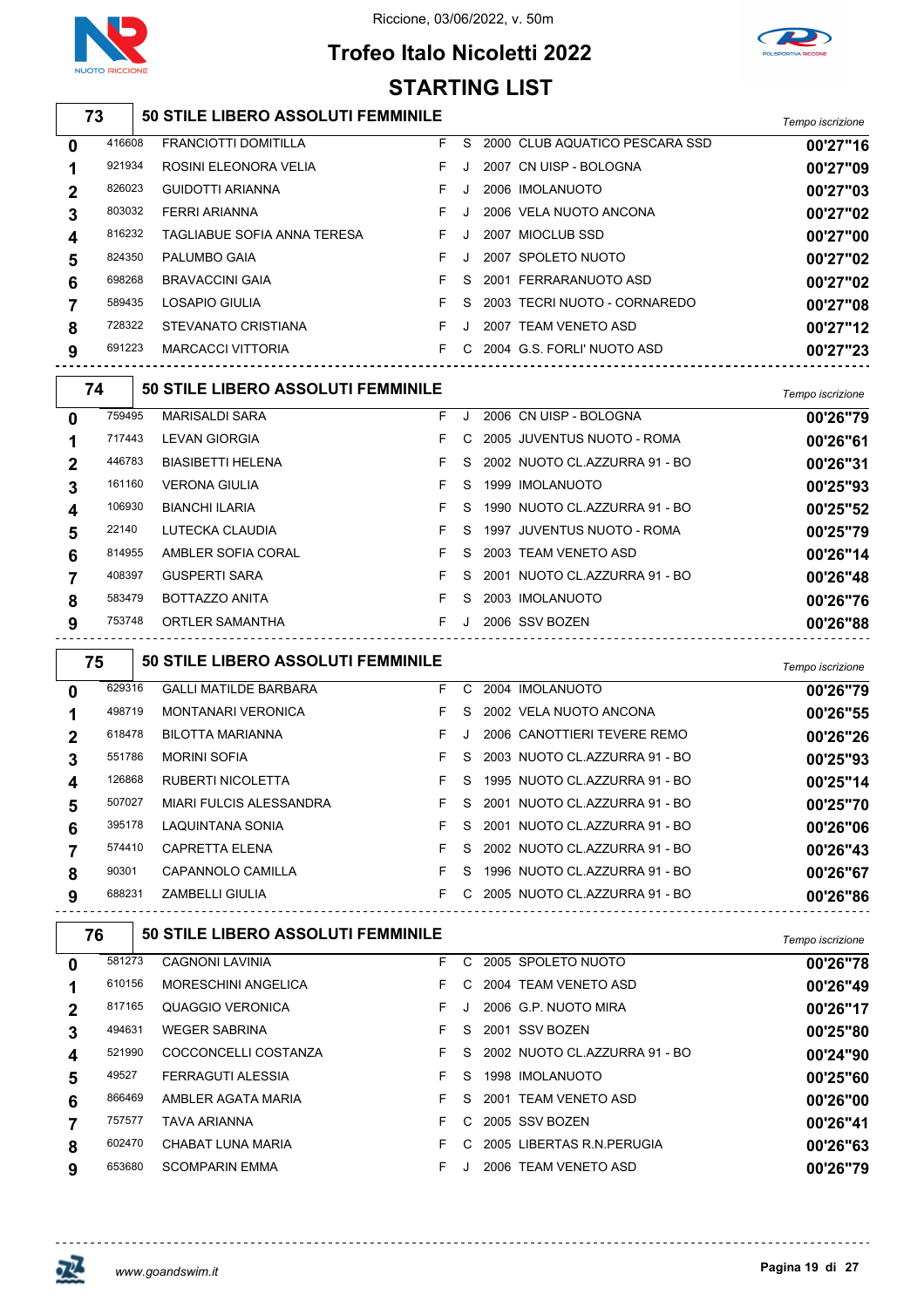



## **Trofeo Italo Nicoletti 2022** STARTING **LIST**

|                  |         |                                        | ו טום טוווואוט |    |                  |                                     |                  |
|------------------|---------|----------------------------------------|----------------|----|------------------|-------------------------------------|------------------|
|                  | 77      | <b>200 FARFALLA ASSOLUTI FEMMINILE</b> |                |    |                  |                                     | Tempo iscrizione |
| 3                | 956108  | FERRARI SOFIA ELENA                    | F.             |    |                  | R 2009 SPORT CENTER POLISPORTIVA    | 99'99"99         |
| 4                | 904182  | <b>MELISSI CLAUDIA</b>                 | F              | J. |                  | 2007 HEAVEN DUE SSD                 | 99'99"99         |
| 5                | 950721  | <b>ZUCCHINI SARA</b>                   | F.             |    |                  | R 2009 NS EMILIA SSD                | 99'99"99         |
|                  | 78      | <b>200 FARFALLA ASSOLUTI FEMMINILE</b> |                |    | Tempo iscrizione |                                     |                  |
| 0                | 814418  | <b>BALDARELLI CHIARA</b>               | F              | J  |                  | 2007 ALDEBARAN SSD                  | 03'07"78         |
|                  | 621737  | <b>FANTAUZZI REBECCA</b>               | F              | C. |                  | 2004 ROBUR ET FIDES - VARESE        | 02'55"17         |
| 2                | 760607  | <b>DAVINI ANNA</b>                     | F              |    |                  | R 2009 CANOTTIERI BALDESIO          | 02'53"73         |
| 3                | 624043  | <b>HONOVICH ALICE</b>                  | F              |    |                  | 2004 RINASCITA TEAM ROMAGNA         | 02'51"91         |
| 4                | 879801  | <b>BOARI ASIA</b>                      | F              | R  |                  | 2008 SAVENA NUOTO TEAM              | 02'49"31         |
| 5                | 944840  | LUSUARDI SOFIA                         | F              |    |                  | R 2009 NS EMILIA SSD                | 02'50"05         |
| 6                | 969352  | SANTANGELO LUDOVICA                    | F              | R  |                  | 2009 DE AKKER TEAM SSD ARL          | 02'52"38         |
| 7                | 912838  | SALVADORE BEATRICE                     | F              | R  |                  | 2008 MIOCLUB SSD                    | 02'54"73         |
| 8                | 876706  | <b>BUSSI ILARIA</b>                    | F              | R. |                  | 2008 IMOLANUOTO                     | 02'58"51         |
| 9                | 920199  | <b>FAVALE ALESSIA</b>                  | F.             |    |                  | R 2009 MEDITERRANEO SPORT SSD       | 03'08"75         |
|                  | 79      | <b>200 FARFALLA ASSOLUTI FEMMINILE</b> |                |    |                  |                                     | Tempo iscrizione |
| 0                | 956223  | CRUDU TEODORA ELENA                    | F.             |    |                  | R 2008 LIBERTAS R.N. PERUGIA        | 02'45"76         |
|                  | 819426  | <b>CERRI FRANCESCA</b>                 | F              | J  |                  | 2007 POL COMUNALE RICCIONE          | 02'45"32         |
| 2                | 893574  | POLIDORI GIADA                         | F              | J  |                  | 2007 RARI NANTES ROMAGNA ASD        | 02'43"16         |
| 3                | 968745  | <b>REGGIANI GINEVRA</b>                | F              | R  |                  | 2008 DE AKKER TEAM SSD ARL          | 02'42"04         |
| 4                | 699277  | <b>MANETTI MARTINA</b>                 | F              | C. |                  | 2004 NS EMILIA SSD                  | 02'41"97         |
| 5                | 1011073 | <b>BIACCHESSI ASIA</b>                 | F              | R. |                  | 2009 CN UISP - BOLOGNA              | 02'41"97         |
| 6                | 846257  | DE PADOVA GIORGIA                      | F              | R. |                  | 2008 S.G.T. SPORT SSD               | 02'42"13         |
| 7                | 947376  | RANCAN EMMA                            | F              |    |                  | R 2009 ROBUR ET FIDES - VARESE      | 02'44"14         |
| 8                | 817857  | <b>GHERARDI ALESSIA</b>                | F              | J. |                  | 2007 SPORT CENTER POLISPORTIVA      | 02'45"76         |
| 9                | 874928  | <b>GALLI AMBRA</b>                     | F.             |    |                  | R 2008 ALDEBARAN SSD                | 02'46"30         |
|                  | 80      | <b>200 FARFALLA ASSOLUTI FEMMINILE</b> |                |    |                  |                                     | Tempo iscrizione |
| 0                | 688221  | <b>CRINI GIULIA</b>                    | F.             |    |                  | C 2005 SAVENA NUOTO TEAM            | 02'40"95         |
| 1                | 893377  | PADALINO SOFIA                         | F.             |    |                  | R 2008 RARI NANTES ROMAGNA ASD      | 02'40"66         |
| $\boldsymbol{2}$ | 814409  | TARANTINO ELENA                        | F              |    |                  | R 2008 PRIMAVERA CAMPUS APRILIA SSD | 02'39"51         |
| 3                | 1002931 | <b>SERRICCHIO FRANCESCA</b>            | F              |    |                  | R 2009 IMOLANUOTO                   | 02'39"07         |
| 4                | 756492  | <b>BACILLI SARA</b>                    | F              | J. |                  | 2006 MIOCLUB SSD                    | 02'38"91         |
| 5                | 830037  | <b>VELOCE GEMMA</b>                    | F              | J  |                  | 2007 RINASCITA TEAM ROMAGNA         | 02'39"07         |
| 6                | 956105  | CANUTI ELENA                           | F.             |    |                  | R 2009 SPORT CENTER POLISPORTIVA    | 02'39"45         |
| $\overline{7}$   | 625358  | ALBINI MARIA VITTORIA                  | F.             |    |                  | R 2008 CANOTTIERI BALDESIO          | 02'39"95         |
| 8                | 714983  | <b>BERNABEI ILARIA</b>                 | F.             | J  |                  | 2007 OLIMPIONICA SSD                | 02'40"68         |
| 9                | 824489  | <b>GHIANNI ELISA</b>                   | F.             | J  |                  | 2007 CENTRO NUOTO CEPAGATTI         | 02'41"60         |

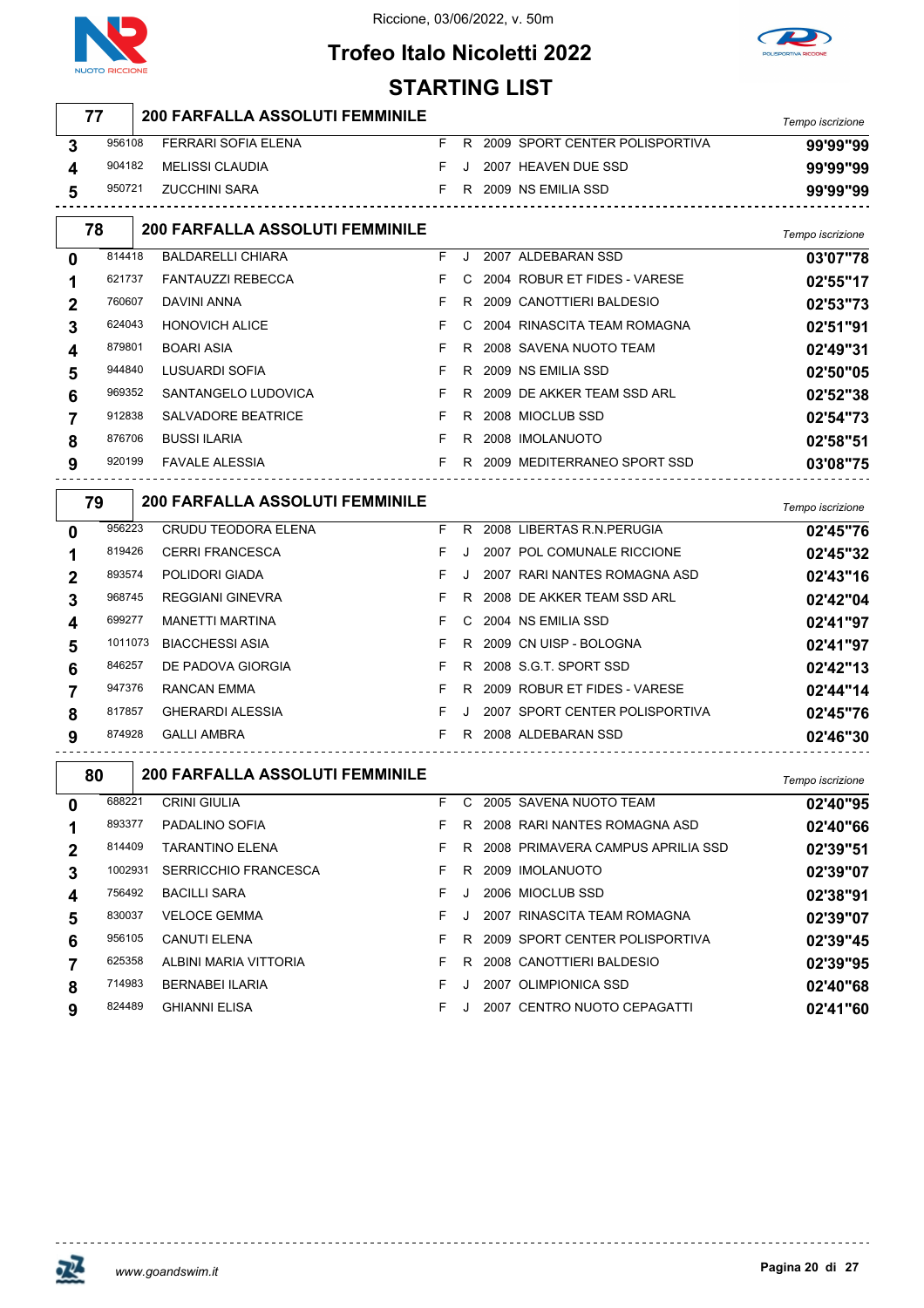





|                |         | <b>STARTING LIST</b>                                              |    |         |                                  |                  |
|----------------|---------|-------------------------------------------------------------------|----|---------|----------------------------------|------------------|
|                | 81      | <b>200 FARFALLA ASSOLUTI FEMMINILE</b>                            |    |         |                                  | Tempo iscrizione |
| 0              | 797463  | DI GIOVANNI BENEDETTA                                             | F. |         | R 2009 CENTRO NUOTO CEPAGATTI    | 02'37"47         |
| 1              | 1004162 | <b>GUALANDI EMMA</b>                                              | F  | J.      | 2007 CUS FERRARA ASD             | 02'36"29         |
| 2              | 1005121 | <b>CALDERONI ANNA</b>                                             | F  | R       | 2008 LIB NUOTO RAVENNA           | 02'35"82         |
| 3              | 533310  | LIPARI CHIARA ENYA                                                | F. | C       | 2004 THEBRIS NUOTO - P.FELCINO   | 02'34"33         |
| 4              | 878525  | VALIERI ALESSANDRA                                                | F. | R       | 2008 NS EMILIA SSD               | 02'33"48         |
| 5              | 961113  | <b>GRANDI AGATA</b>                                               | F  | R       | 2009 CUS FERRARA ASD             | 02'34"23         |
| 6              | 856315  | PITARI MARIA LAURA                                                | F  | R       | 2009 99 SPORT ASD - L'AQUILA     | 02'35"32         |
| 7              | 878523  | SASSOLI EMMA SOFIA                                                | F. | J       | 2006 NS EMILIA SSD               | 02'35"97         |
| 8              | 773542  | PISCITELLI FRANCESCA                                              | F. |         | R 2008 ATLANTIDE NUOTO ASD       | 02'36"34         |
| 9              | 560470  | MORABITO CATERINA                                                 | F. |         | C 2004 CANOTTIERI BALDESIO       | 02'37"67         |
|                | 82      | 200 FARFALLA ASSOLUTI FEMMINILE                                   |    |         |                                  | Tempo iscrizione |
| 0              | 639243  | <b>DENTI SILVIA</b>                                               | F. | J       | 2006 CANOTTIERI BALDESIO         | 02'32"87         |
| 1              | 629254  | LAZZATI ANNA                                                      | F  | C       | 2004 ROBUR ET FIDES - VARESE     | 02'32"21         |
| 2              | 816209  | <b>COZZI SILVIA</b>                                               | F  | $\cdot$ | 2007 MIOCLUB SSD                 | 02'31"43         |
| 3              | 714057  | <b>TOMA VITTORIA</b>                                              | F  | J       | 2007 NUOTATORI PUGLIESI ASD      | 02'30"62         |
| 4              | 817535  | <b>GUERRA CECILIA</b>                                             | F  | J       | 2007 SWIM TEAM LUGO ASD          | 02'30"55         |
| 5              | 755987  | CAMPAGNA MARTINA                                                  | F  | J       | 2006 JUVENTUS NUOTO - ROMA       | 02'30"59         |
| 6              | 827123  | <b>GARDISAN AURORA</b>                                            | F  | C       | 2005 ARCA TEAM ASD               | 02'30"95         |
| 7              | 786604  | PRIA LUDOVICA                                                     | F  | C       | 2005 TECRI NUOTO - CORNAREDO     | 02'32"05         |
| 8              | 876584  | DI NUCCIO MANUELA                                                 | F. | J       | 2007 SWIM PROJECT VENAFRO ASD    | 02'32"70         |
| 9              | 731777  | <b>ZANON CECILIA</b>                                              | F. | J       | 2007 TEAM VENETO ASD             | 02'33"31         |
|                | 83      | 200 FARFALLA ASSOLUTI FEMMINILE                                   |    |         |                                  | Tempo iscrizione |
| 0              | 845761  | <b>SPENNATO MAHILA</b>                                            | F. |         | R 2009 NUOTATORI PUGLIESI ASD    | 02'29"81         |
| 1              | 820251  | PIGLIACELLI LIN                                                   | F  | J       | 2007 AOSTA NUOTO                 | 02'28"89         |
| 2              | 790112  | <b>SCOTTON EVELYN</b>                                             | F  | R       | 2008 TEAM VENETO ASD             | 02'28"19         |
| 3              | 770604  | DOTTO AMANDA                                                      | F  | J       | 2007 TEAM VENETO ASD             | 02'28"11         |
| 4              | 702686  | FERRARI VALENTINA                                                 |    |         | 2006 FERRARANUOTO ASD            | 02'26"42         |
| 5              | 879002  | PASTI ANASTASIA                                                   | F. |         | R 2008 CUS FERRARA ASD           | 02'26"95         |
| 6              | 620920  | <b>VALNERI GIADA</b>                                              |    |         | F S 2001 TECRI NUOTO - CORNAREDO | 02'28"18         |
| $\overline{7}$ | 887285  | FIORUCCI SERENA                                                   |    |         | F R 2008 CNAT 99 AMICI DEL NUOTO | 02'28"22         |
| 8              | 761192  | EVANGELISTI FRANCESCA EDELWEISS F J 2006 NUOTO CL.AZZURRA 91 - BO |    |         |                                  | 02'29"78         |
| 9              | 799635  | ORIENTE DOMITILLA                                                 |    |         | F R 2008 HIDRO SPORT SSD ARL     | 02'30"43         |
|                | 84      | <b>200 FARFALLA ASSOLUTI FEMMINILE</b>                            |    |         |                                  | Tempo iscrizione |
| $\mathbf 0$    | 639294  | PENTA CRISTINA                                                    |    |         | F J 2007 TEAM NUOTO TRENTO ASD   | 02'24"05         |
| 1              | 720076  | ADDA MATILDA                                                      | F. |         | J 2007 TEAM VENETO ASD           | 02'22"59         |
| $\mathbf 2$    | 632197  | BELLANI SOFIA ANDREA                                              |    |         | F S 2003 ACCADEMIA NUOTO MARINO  | 02'20"82         |
| 3              | 792788  | <b>BELTRAME ALICE</b>                                             | F. |         | J 2006 IMOLANUOTO                | 02'18"77         |
| 4              | 111676  | VANDINI CHIARA                                                    | F. |         | S 1998 LIB NUOTO RAVENNA         | 02'14"92         |
| 5              | 530569  | LONATI MARTINA                                                    | F. |         | C 2004 H2O SPORT CSD             | 02'18"30         |
| 6              | 445535  | MARZIALI GINEVRA                                                  | F. |         | S 2003 NUOTO CLUB VITERBO SSD    | 02'19"71         |
| $\overline{7}$ | 740967  | ALBANELLI AURORA                                                  | F. |         | C 2004 CN UISP - BOLOGNA         | 02'21"58         |
| 8              | 761197  | <b>FLAMIGNI ALICE</b>                                             | F. |         | J 2006 CN UISP - BOLOGNA         | 02'23"07         |

MUCCITTO GIOVANNA F R 2008 HIDRO SPORT SSD ARL **02'25"96**

巫

 $- - - - - - -$ 

 $\frac{1}{2}$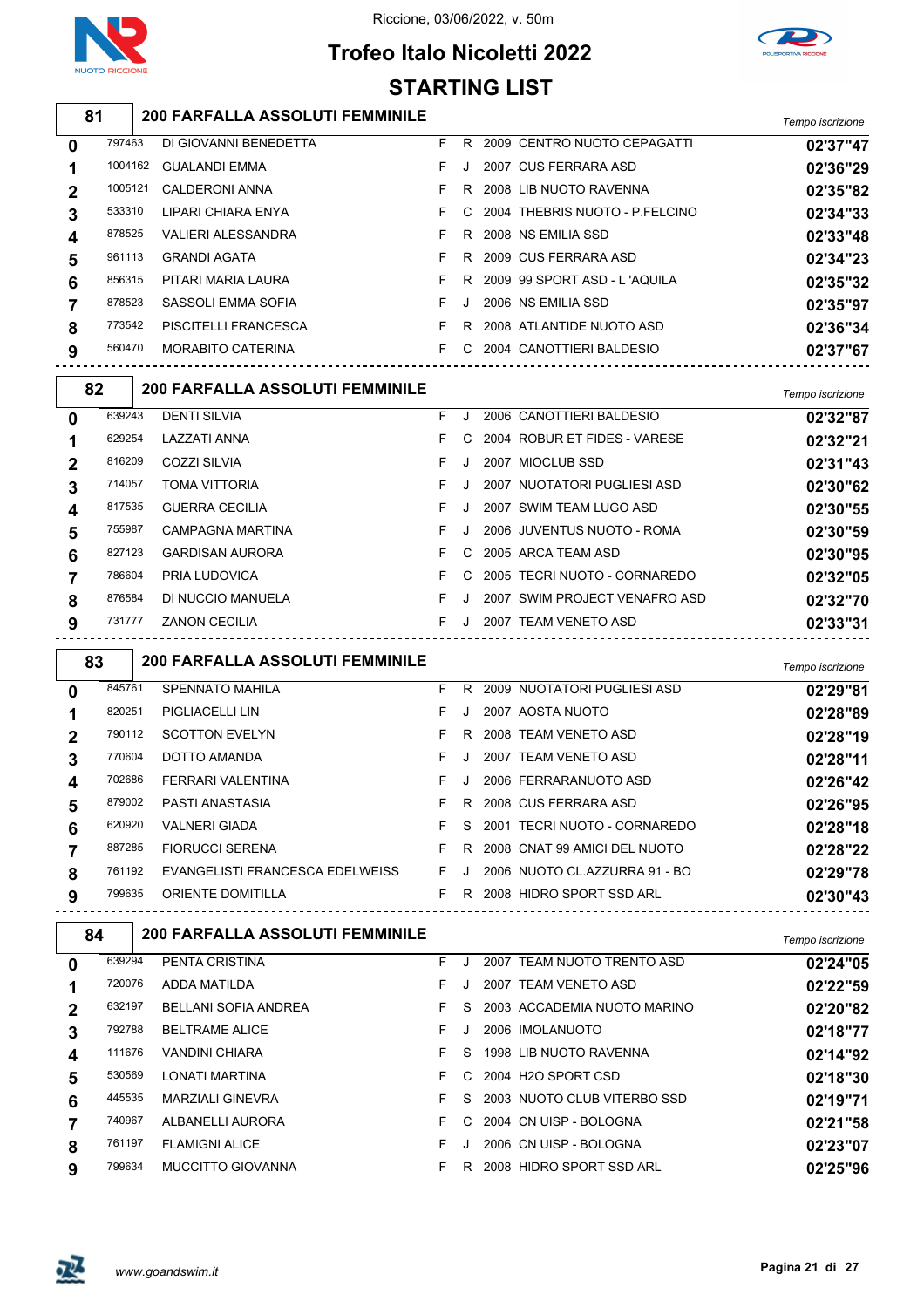





|   | <b>STARTING LIST</b> |  |                                                                   |    |         |  |                                              |                  |  |  |  |  |
|---|----------------------|--|-------------------------------------------------------------------|----|---------|--|----------------------------------------------|------------------|--|--|--|--|
|   | 85                   |  | 200 FARFALLA ASSOLUTI FEMMINILE                                   |    |         |  |                                              | Tempo iscrizione |  |  |  |  |
| 0 | 521966               |  | FANTUZ MARTINA                                                    | F. |         |  | S 2001 IMOLANUOTO                            | 02'23"52         |  |  |  |  |
| 1 | 712906               |  | <b>DIODATI GIULIA</b>                                             | F  | J       |  | 2007 CENTRO NUOTO CEPAGATTI                  | 02'22"46         |  |  |  |  |
| 2 | 647263               |  | <b>LOMBARDI ELLYSON</b>                                           | F  | S       |  | 2003 DE AKKER TEAM SSD ARL                   | 02'20"36         |  |  |  |  |
| 3 | 122800               |  | PESCIO ANDREA AMBRA                                               | F  | S       |  | 1998 DE AKKER TEAM SSD ARL                   | 02'18"73         |  |  |  |  |
| 4 | 653674               |  | PORCARI ANNA                                                      | F  | J.      |  | 2006 TEAM VENETO ASD                         | 02'12"88         |  |  |  |  |
| 5 | 696232               |  | POSSENTI REBECCA                                                  | F  | C       |  | 2004 DE AKKER TEAM SSD ARL                   | 02'17"88         |  |  |  |  |
| 6 | 826021               |  | SALVATO ASIA                                                      | F  | J       |  | 2007 IMOLANUOTO                              | 02'19"70         |  |  |  |  |
| 7 | 460592               |  | <b>BATTAGLIA CATERINA</b>                                         | F  | C       |  | 2004 SPORT VILLAGE SSD                       | 02'21"15         |  |  |  |  |
| 8 | 758695               |  | <b>SCALINI NICOLE</b>                                             | F. | $\cdot$ |  | 2006 IMOLANUOTO                              | 02'23"03         |  |  |  |  |
| 9 | 482484               |  | <b>GEREVINI GIULIA</b>                                            | F. |         |  | C 2004 CANOTTIERI BALDESIO                   | 02'25"87         |  |  |  |  |
|   | 86                   |  | <b>200 FARFALLA ASSOLUTI FEMMINILE</b>                            |    |         |  |                                              | Tempo iscrizione |  |  |  |  |
| 0 | 701421               |  | <b>BIGIANI MARTINA</b>                                            | F. | C       |  | 2004 CN UISP - BOLOGNA                       | 02'23"52         |  |  |  |  |
| 1 | 622755               |  | PASQUALE LUCIA                                                    | F  | C       |  | 2004 CANOTTIERI BALDESIO                     | 02'21"92         |  |  |  |  |
| 2 | 620040               |  | <b>BRUNETTI LINDA</b>                                             | F  | S       |  | 2003 DE AKKER TEAM SSD ARL                   | 02'20"08         |  |  |  |  |
| 3 | 616336               |  | <b>FONTANA CHIARA</b>                                             | F. | С       |  | 2004 NUOTO CL.AZZURRA 91 - BO                | 02'18"70         |  |  |  |  |
| 4 | 52651                |  | POLIERI ALESSIA                                                   | F. | S       |  | 1994 IMOLANUOTO                              | 02'07"49         |  |  |  |  |
| 5 | 444023               |  | <b>BANFI DENISE</b>                                               | F  | S       |  | 2000 ROBUR ET FIDES - VARESE                 | 02'16"18         |  |  |  |  |
| 6 | 816770               |  | CALANCA ELETTRA                                                   | F  |         |  | 2007 SWEET TEAM MODENA ASD                   | 02'19"62         |  |  |  |  |
| 7 | 714011               |  | LORENZONI SOFIA                                                   | F  | С       |  | 2005 IMOLANUOTO                              | 02'20"97         |  |  |  |  |
| 8 | 691223               |  | <b>MARCACCI VITTORIA</b>                                          | F. | C       |  | 2004 G.S. FORLI' NUOTO ASD                   | 02'22"99         |  |  |  |  |
| 9 | 579174               |  | NOTTOLI LAVINIA                                                   | F. | C.      |  | 2005 LIBERTAS R.N.PERUGIA                    | 02'25"58         |  |  |  |  |
|   | 87                   |  | <b>100 RANA ASSOLUTI FEMMINILE</b>                                |    |         |  |                                              | Tempo iscrizione |  |  |  |  |
| 0 | 1009963              |  | <b>TUDOR MONICA ROXANA</b>                                        | F. | R.      |  | 2009 DE AKKER TEAM SSD ARL                   | 99'99"99         |  |  |  |  |
| 1 | 845350               |  | PAGLIONE CARAPELLE ANNA                                           | F. |         |  | R 2009 S.G.T. SPORT SSD                      | 99'99"99         |  |  |  |  |
| 2 | 1002214              |  | <b>CREMONINI VIRGINIA</b>                                         | F  | S       |  | 2002 FINP - ASD POL. COM. RICCIONE           | 02'14"00         |  |  |  |  |
| 3 | 1118383              |  | <b>TINARI FEDERICA</b>                                            | F. |         |  | R 2008 H2O SPORT CSD                         | 01'49"89         |  |  |  |  |
| 4 |                      |  | 1013025 VARANELLI MATILDE                                         |    |         |  | F R 2009 H2O SPORT CSD                       | 01'42"95         |  |  |  |  |
| 5 | 887524               |  | <b>MENNA GAIA</b>                                                 |    |         |  | F R 2009 H2O SPORT CSD                       | 01'48"79         |  |  |  |  |
| 6 | <b>TS0005</b>        |  | BRUNETTI ROSANNA                                                  |    |         |  | F S 1964 FINP - ACQUAMARINA TEAM TRIESTE ONL | 01'54"05         |  |  |  |  |
| 7 |                      |  | 1001276 VALSILEVA SARA                                            |    |         |  | F R 2008 FINP - A.S.D. ACQUARELLO            | 02'32"00         |  |  |  |  |
| 8 |                      |  | 1049682 URBANO ASIA ANTONIA                                       |    |         |  | F R 2009 H2O SPORT CSD                       | 99'99"99         |  |  |  |  |
|   | 88                   |  | <b>100 RANA ASSOLUTI FEMMINILE</b>                                |    |         |  |                                              | Tempo iscrizione |  |  |  |  |
| 0 | 856642               |  | <b>BERARDI FRANCESCA</b>                                          |    |         |  | F R 2008 S.G.T. SPORT SSD                    | 01'42"24         |  |  |  |  |
| 1 | 848177               |  | <b>GRILLI SOFIA</b>                                               |    |         |  | F R 2008 THEBRIS NUOTO - P.FELCINO           | 01'41"92         |  |  |  |  |
| 2 | 912002               |  | ESPOSTI MARTINA                                                   |    |         |  | F R 2009 SKY LINE NUOTO - C.PUSTER           | 01'40"03         |  |  |  |  |
| 3 | 1005353              |  | PIREDDA SARA                                                      | F. |         |  | R   2009  SSV LEIFERS SCHWIMMEN              | 01'38"99         |  |  |  |  |
| 4 | 942904               |  | FERRARI MARTA                                                     | F. |         |  | R 2009 ALDEBARAN SSD                         | 01'38"92         |  |  |  |  |
| 5 | 949653               |  | BEGHELLI CARLOTTA                                                 | F. |         |  | R 2009 NS EMILIA SSD                         | 01'38"99         |  |  |  |  |
| 6 | 921714               |  | <b>MAIORANI GIULIA</b>                                            |    |         |  | F R 2009 NUOTO CLUB GIULIANOVA ASD           | 01'39"04         |  |  |  |  |
| 7 | 994282               |  | CURRELI MARTINA CATERINA MARIA F R 2009 CLUB AQUATICO PESCARA SSD |    |         |  |                                              | 01'40"80         |  |  |  |  |
|   | 952964               |  | PARIGI ELEONORA                                                   |    |         |  | F R 2009 CNAT 99 AMICI DEL NUOTO             | 01'42"24         |  |  |  |  |

MARCALETTI ARIANNA F R 2009 PHOENIX ASD **01'42"26**



<u>--------------</u>

-------------------------------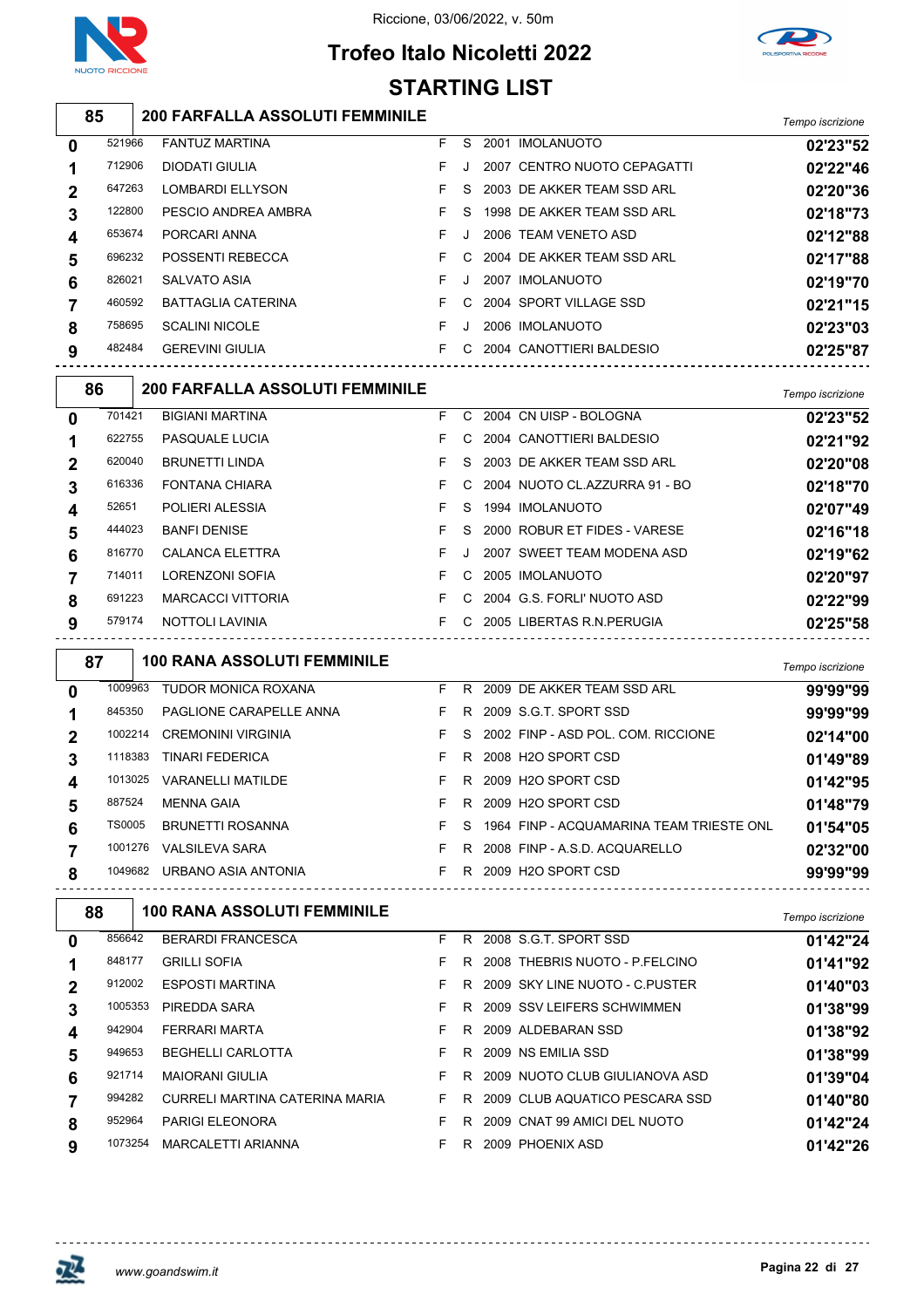

## **Trofeo Italo Nicoletti 2022 STARTING LIST**



|   | 89     |         | <b>100 RANA ASSOLUTI FEMMINILE</b>                               |    |         |            |                                  |                  |
|---|--------|---------|------------------------------------------------------------------|----|---------|------------|----------------------------------|------------------|
|   |        |         |                                                                  |    |         |            |                                  | Tempo iscrizione |
| 0 | 847502 |         | D'AGOSTINO MARIA BEATRICE                                        | F. |         |            | R 2008 NUOTO CLUB GIULIANOVA ASD | 01'37"12         |
| 1 | 840516 |         | <b>GIAMBI ALESSIA</b>                                            | F  | R       |            | 2008 CNAT 99 AMICI DEL NUOTO     | 01'36"41         |
| 2 | 853877 |         | <b>CASA MARTINA</b>                                              | F  | J       |            | 2006 HEAVEN DUE SSD              | 01'35"94         |
| 3 | 987032 |         | <b>MUCCINO ISABELLA</b>                                          | F  | R       |            | 2008 HIDRO SPORT SSD ARL         | 01'34"14         |
| 4 | 947184 |         | SACCHI ALESSANDRA                                                | F  | R       |            | 2009 TECRI NUOTO - CORNAREDO     | 01'33"59         |
| 5 |        | 1017122 | <b>CANUTI SARA</b>                                               | F  | R       |            | 2009 SPORT CENTER POLISPORTIVA   | 01'33"79         |
| 6 | 912015 |         | <b>MARROCU DENISE</b>                                            | F  | R       |            | 2008 AOSTA NUOTO                 | 01'34"14         |
| 7 | 557591 |         | <b>GRILLINI SONIA</b>                                            | F  | S       |            | 2003 IMOLANUOTO                  | 01'36"22         |
| 8 |        | 1043793 | <b>MARCONE SARA</b>                                              | F  | R       |            | 2009 ACCADEMIA NUOTO MARINO      | 01'36"66         |
| 9 | 946858 |         | RUBINACCIO REBECCA                                               | F. |         |            | R 2009 MIOCLUB SSD               | 01'38"35         |
|   | 90     |         | <b>100 RANA ASSOLUTI FEMMINILE</b>                               |    |         |            |                                  | Tempo iscrizione |
| 0 | 691022 |         | <b>BELFIORI GINEVRA</b>                                          | F. |         |            | C 2005 SPORT VILLAGE SSD         | 01'33"54         |
| 1 | 769824 |         | <b>CARE' GIULIA</b>                                              | F. | C       |            | 2005 HEAVEN DUE SSD              | 01'33"30         |
| 2 | 846745 |         | FABRIZIO MATILDA FRANCESCA                                       | F. |         | R 2009 SDS |                                  | 01'32"96         |
| 3 | 963594 |         | <b>BABBANINI CAMILLA</b>                                         | F  | R       |            | 2008 HEAVEN DUE SSD              | 01'32"00         |
| 4 | 536077 |         | PIETROSANTI MELANIE                                              | F. | S       |            | 2002 SSV LEIFERS SCHWIMMEN       | 01'31"81         |
| 5 | 795093 |         | <b>MARCANTONIO LUCREZIA</b>                                      | F  | J       |            | 2007 OLIMPIONICA SSD             | 01'31"95         |
| 6 | 949663 |         | ZONELLINI VITTORIA                                               | F. | R       |            | 2009 NS EMILIA SSD               | 01'32"62         |
| 7 | 829338 |         | <b>TORCHIONI MATILDE</b>                                         | F  | R       |            | 2009 NUOTO PIOMBINO              | 01'33"11         |
| 8 | 579172 |         | <b>MENCARONI GIULIA</b>                                          | F. | J       |            | 2007 LIBERTAS R.N. PERUGIA       | 01'33"48         |
| 9 |        |         | 1012873 VIZZARRI ROSSELLA<br>----------------------------------- | F. |         |            | R 2009 H2O SPORT CSD             | 01'33"58         |
|   | 91     |         | <b>100 RANA ASSOLUTI FEMMINILE</b>                               |    |         |            |                                  | Tempo iscrizione |
| 0 | 979072 |         | DI TORO ANGELA                                                   | F. | R.      |            | 2008 EMMEDUE SSD                 | 01'30"76         |
| 1 | 730955 |         | ANGELI GEMMA                                                     | F. | $\cdot$ |            | 2007 CNAT 99 AMICI DEL NUOTO     | 01'29"96         |
| 2 | 858988 |         | <b>BUONAGURIO FRANCESCA</b>                                      | F. | C       |            | 2004 HIDRO SPORT SSD ARL         | 01'29"21         |
| 3 |        | 1005333 | <b>MAFFIA ANNA</b>                                               | F  | R       |            | 2009 SSV LEIFERS SCHWIMMEN       | 01'29"11         |
| 4 | 564128 |         | <b>CATALANO FEDERICA</b>                                         | F. | J       |            | 2006 HIDRO SPORT SSD ARL         | 01'29"01         |
| 5 | 982048 |         | <b>MARCANTONIO GRETA</b>                                         | F. |         |            | R 2009 OLIMPIONICA SSD           | 01'29"08         |
| 6 |        | 1120474 | <b>TASSI SOFIA</b>                                               | F  | J.      |            | 2007 TECRI NUOTO - CORNAREDO     | 01'29"19         |
| 7 | 897056 |         | MAZZONE BEATRICE                                                 | F. |         |            | R 2008 AOSTA NUOTO               | 01'29"78         |
| 8 | 877849 |         | PLANETA MANUELA                                                  | F. |         |            | R 2008 NS EMILIA SSD             | 01'30"17         |
| 9 | 868564 |         | DE LENA KAROLA                                                   | F. |         |            | J 2007 H2O SPORT CSD             | 01'30"78         |
|   | 92     |         | <b>100 RANA ASSOLUTI FEMMINILE</b>                               |    |         |            | -----------------------          | Tempo iscrizione |
| 0 | 891385 |         | CAROFIGLIO FLAVIA                                                |    |         |            | F J 2007 HEAVEN DUE SSD          | 01'28"90         |
| 1 | 847496 |         | DI FEBO ELISA                                                    | F. |         |            | R 2009 NUOTO CLUB GIULIANOVA ASD | 01'28"85         |
| 2 | 877011 |         | EL KHOLDI BOSHRA                                                 | F. |         |            | R 2008 IMOLANUOTO                | 01'28"61         |
| 3 | 885804 |         | NAVARRETTA ELENA                                                 | F. |         |            | R 2008 AOSTA NUOTO               | 01'28"28         |
| 4 | 892997 |         | OBERHAUSER LENA                                                  | F. | J       |            | 2007 SSV LEIFERS SCHWIMMEN       | 01'28"11         |

GURIERI VANESSA F R 2009 NUOTO PIOMBINO **01'28"13**

FURLAN BEATRICE F R 2008 TECRI NUOTO - CORNAREDO **01'28"56**

GALLI ANNA F R 2008 LIBERTAS R.N.PERUGIA **01'28"66**

BONFIGLIOLI GINEVRA F R 2009 DE AKKER TEAM SSD ARL **01'28"87**

ROVERSI CAMILLA F R 2008 CANOTTIERI BALDESIO **01'28"96**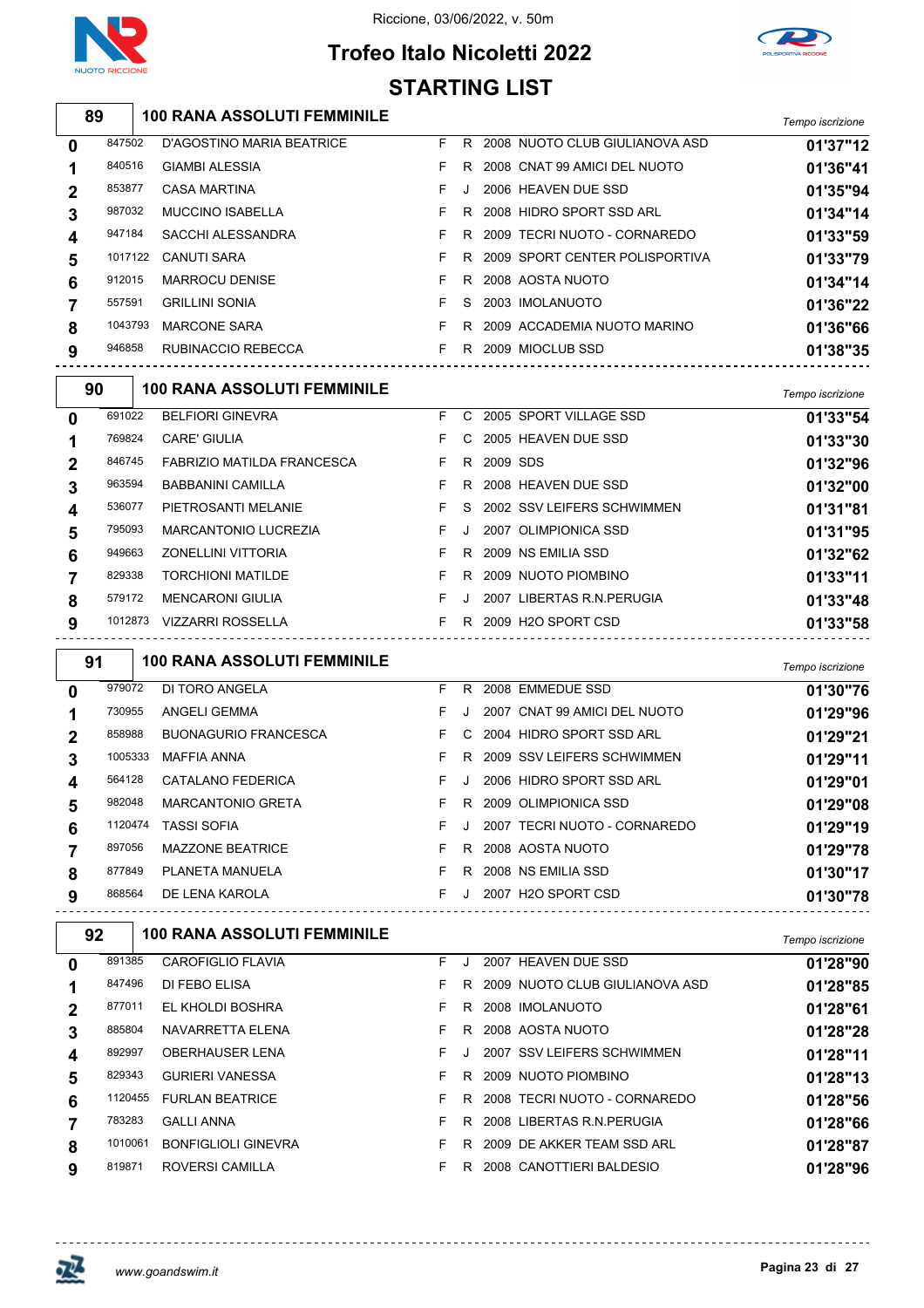

巫

### Riccione, 03/06/2022, v. 50m

# **Trofeo Italo Nicoletti 2022**



|             |         |                                    | <b>STARTING LIST</b> |    |            |                                  |                  |
|-------------|---------|------------------------------------|----------------------|----|------------|----------------------------------|------------------|
|             | 93      | <b>100 RANA ASSOLUTI FEMMINILE</b> |                      |    |            |                                  | Tempo iscrizione |
| 0           | 1100005 | <b>CIFELLI DONATELLA</b>           | F.                   |    | R 2008 SDS |                                  | 01'27"94         |
| 1           | 955628  | <b>VENTURA ALLEGRA</b>             | F.                   |    |            | R 2008 CN UISP - BOLOGNA         | 01'27"23         |
| 2           | 774469  | <b>VINCENZI TEA</b>                | F.                   | J  |            | 2006 DE AKKER TEAM SSD ARL       | 01'26"81         |
| 3           | 952820  | <b>MAGNANI GIULIA</b>              | F.                   | J  |            | 2007 BUONCONSIGLIO NUOTO         | 01'26"58         |
| 4           | 566472  | <b>MIRANDA MAIRA</b>               | F                    | J  |            | 2006 HIDRO SPORT SSD ARL         | 01'26"18         |
| 5           | 1013329 | PASSARELLA FEDERICA                | F.                   | R  |            | 2009 CN UISP - BOLOGNA           | 01'26"44         |
| 6           | 887519  | <b>CARUSI ELENA</b>                | F.                   | R  |            | 2009 H2O SPORT CSD               | 01'26"62         |
| 7           | 928593  | <b>MATTIVI NORA</b>                | F.                   |    |            | R 2008 SSV BOZEN                 | 01'26"86         |
| 8           | 975057  | PIZZUTI REBECCA                    | F.                   | J  |            | 2007 ACCADEMIA NUOTO MARINO      | 01'27"29         |
| 9           | 802150  | <b>MARGIOTTA MAIRA</b>             | F.                   |    |            | R 2009 EMMEDUE SSD               | 01'28"07         |
|             | 94      | <b>100 RANA ASSOLUTI FEMMINILE</b> |                      |    |            |                                  | Tempo iscrizione |
| 0           | 668966  | SAPONARO ALESSANDRA                | F.                   | J  |            | 2006 MEDITERRANEO SPORT SSD      | 01'26"08         |
| 1           | 893378  | <b>FORTI AMELIA</b>                | F                    | R  |            | 2008 RARI NANTES ROMAGNA ASD     | 01'25"47         |
| 2           | 840549  | PANTALEONI DESIREE                 | F.                   | R  |            | 2008 THEBRIS NUOTO - P.FELCINO   | 01'25"25         |
| 3           | 884063  | <b>FANTINI GRETA</b>               | F                    | R. |            | 2008 MIOCLUB SSD                 | 01'25"11         |
| 4           | 1002938 | ROLLI MARTA                        | F                    | R  |            | 2009 DE AKKER TEAM SSD ARL       | 01'24"75         |
| 5           | 817732  | <b>LOVATO NOEMI</b>                | F                    | J  |            | 2006 SSV LEIFERS SCHWIMMEN       | 01'24"80         |
| 6           | 844171  | <b>BATTISTELLI VITTORIA</b>        | F.                   | J  |            | 2007 DE AKKER TEAM SSD ARL       | 01'25"14         |
| 7           | 856156  | DI COSMO MATILDE                   | F.                   |    |            | R 2008 OLIMPIONICA SSD           | 01'25"32         |
| 8           | 696927  | MIONE LUDOVICA                     | F.                   |    |            | R 2009 PINGUINO NUOTO - AVEZZANO | 01'25"67         |
| 9           | 944973  | PEER JULIA                         | F.                   |    |            | R 2009 SSV BOZEN                 | 01'26"17         |
|             | 95      | <b>100 RANA ASSOLUTI FEMMINILE</b> |                      |    |            |                                  | Tempo iscrizione |
| 0           | 760425  | <b>BARRACO ANNA</b>                | F.                   | J  |            | 2007 VELA NUOTO ANCONA           | 01'23"89         |
| 1           | 816234  | <b>ZECCHETIN SILVIA</b>            | F.                   | J  |            | 2006 MIOCLUB SSD                 | 01'23"73         |
| 2           | 828431  | <b>FALASCA AURORA</b>              | F.                   | J  |            | 2006 HEAVEN DUE SSD              | 01'23"43         |
| 3           | 657521  | <b>VINTI SOFIA</b>                 | F.                   | C  |            | 2005 LIBERTAS R.N. PERUGIA       | 01'23"24         |
| 4           | 830014  | DE MARCHI LUDOVICA                 |                      |    |            | 2007 LIB NUOTO RAVENNA           | 01'23"07         |
| 5           | 1017651 | PECORARO SVEVA                     | F.                   |    |            | R 2009 SPORT CENTER POLISPORTIVA | 01'23"08         |
| 6           | 927466  | CANTALUPI CHIARA                   | F.                   |    |            | R 2008 SWEET TEAM MODENA ASD     | 01'23"34         |
| 7           | 784544  | LOLLI SERENA                       | F.                   |    |            | R 2008 VELA NUOTO ANCONA         | 01'23"65         |
| 8           | 622467  | PAGLIARA ALESSIA                   |                      |    |            | F C 2004 AOSTA NUOTO             | 01'23"74         |
| 9           | 947341  | CIOTOLA GIORGIA                    |                      |    |            | F R 2009 ROBUR ET FIDES - VARESE | 01'24"50         |
|             | 96      | <b>100 RANA ASSOLUTI FEMMINILE</b> |                      |    |            |                                  | Tempo iscrizione |
| 0           | 801595  | <b>SCUTTI BENEDETTA</b>            |                      |    |            | F J 2007 H2O SPORT CSD           | 01'22"89         |
| 1           | 801593  | DE FELICE ALYSSA PIA               | F.                   |    |            | R 2008 H2O SPORT CSD             | 01'22"78         |
| $\mathbf 2$ | 893540  | EPULANDI ELISA                     | F.                   |    |            | R 2008 GS SWIMMING VICENZA       | 01'22"65         |
| 3           | 704207  | <b>MEME' VERONICA</b>              | F.                   |    |            | J 2007 VELA NUOTO ANCONA         | 01'22"60         |
| 4           | 764037  | <b>CUNEO BIANCA</b>                | F.                   |    |            | J 2006 CNAT 99 AMICI DEL NUOTO   | 01'22"54         |
| 5           | 885832  | <b>BISSI BENEDETTA</b>             | F.                   |    |            | R 2008 CANOTTIERI TEVERE REMO    | 01'22"55         |
| 6           | 958136  | GIANMOENA CAROL                    | F.                   |    |            | R 2008 SSV LEIFERS SCHWIMMEN     | 01'22"60         |
| 7           | 690685  | RIGHETTI SARA                      | F.                   |    |            | C 2005 POL COMUNALE RICCIONE     | 01'22"76         |
| 8           | 623161  | VITALI BENEDETTA                   | F.                   |    |            | J 2006 VELA NUOTO ANCONA         | 01'22"80         |

D'ARIENZO CHIARA F J 2007 CN UISP - BOLOGNA **01'23"00**



 $- - -$ 

<u>--------------</u>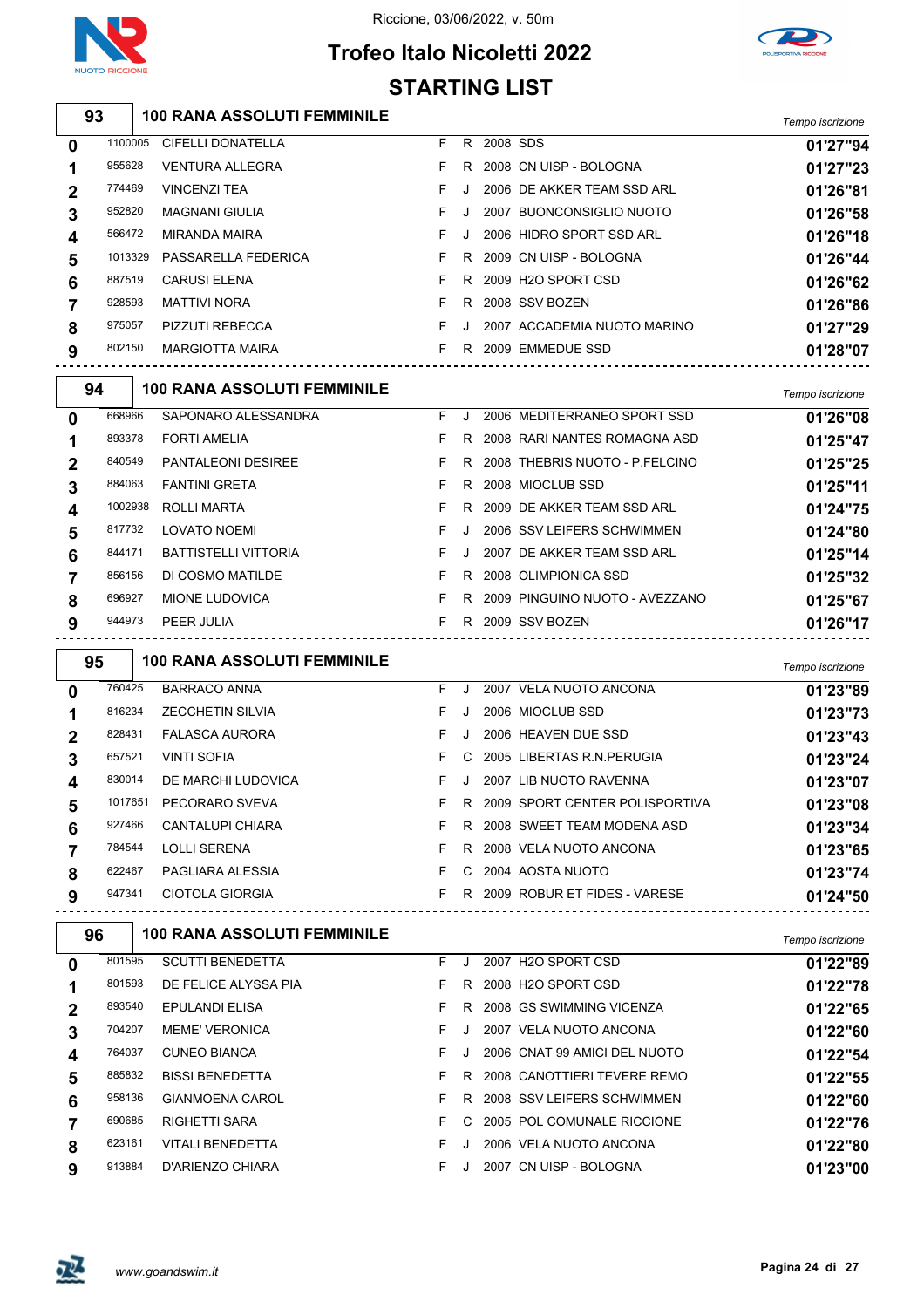





|              | 97     | <b>100 RANA ASSOLUTI FEMMINILE</b> |    |              |                                | Tempo iscrizione |
|--------------|--------|------------------------------------|----|--------------|--------------------------------|------------------|
| 0            | 956016 | <b>GAMBA ANNA</b>                  | F. |              | R 2009 GS SWIMMING VICENZA     | 01'22"25         |
| 1            | 893564 | <b>RONDONI ALICE</b>               | F. | R.           | 2008 RARI NANTES ROMAGNA ASD   | 01'21"80         |
| $\mathbf{2}$ | 663331 | MASTROCOLA MARTA                   | F  | R.           | 2008 CENTRO NUOTO CEPAGATTI    | 01'21"27         |
| 3            | 661129 | <b>SAMBROTTA ERICA</b>             | F  | С            | 2005 SDS                       | 01'21"13         |
| 4            | 775390 | LANZA ARIANNA                      | F. |              | 2006 VELA NUOTO ANCONA         | 01'20"74         |
| 5            | 822903 | <b>BONAVOGLIA FRANCESCA</b>        | F. | $\mathbf{J}$ | 2006 IL GABBIANO SSD LADISPOLI | 01'21"10         |
| 6            | 885018 | DIOTALLEVI LETIZIA MARIA           | F. | R.           | 2008 VELA NUOTO ANCONA         | 01'21"24         |
| 7            | 829003 | <b>MEDEI HAILIE</b>                | F. | R.           | 2008 BLUGALLERY TEAM ASD       | 01'21"36         |
| 8            | 690596 | SEEBER KAROLINA EVA                | F  | C            | 2005 BRESSANONE NUOTO          | 01'22"09         |
| 9            | 503133 | <b>MARCOLINI ARIANNA</b>           | F. | $\mathbf{J}$ | 2006 SPORT VILLAGE SSD         | 01'22"51         |
|              | 98     | <b>100 RANA ASSOLUTI FEMMINILE</b> |    |              |                                | Tempo iscrizione |
| 0            | 829969 | <b>PUCCIARELLI GIORGIA</b>         | F  | C.           | 2005 PALLANUOTO TOLENTINO ASD  | 01'20"57         |
| 1            | 775674 | <b>COMPER MATILDE</b>              | F  |              | 2007 SSV BOZEN                 | 01'20"54         |
| $\mathbf 2$  | 753745 | <b>GABANELLA ELENA</b>             | F. | C            | 2005 SSV BOZEN                 | 01'20"53         |
|              |        |                                    |    |              |                                |                  |

| <u>_</u>         |        |                         |  |            |                                   | .        |
|------------------|--------|-------------------------|--|------------|-----------------------------------|----------|
| 3                | 623794 | LATILLA SILVIA          |  |            | F C 2005 VELA NUOTO ANCONA        | 01'20"50 |
| $\boldsymbol{4}$ | 884093 | <b>BASAGLIA BIANCA</b>  |  |            | F R 2008 ROBUR ET FIDES - VARESE  | 01'20"44 |
| 5                | 793655 | LOCONSOLE ALESSIA       |  |            | F R 2009 MEDITERRANEO SPORT SSD   | 01'20"46 |
| 6                | 690721 | SCHIAVONI NATALIA       |  |            | F J 2006 PALLANUOTO TOLENTINO ASD | 01'20"52 |
|                  | 825237 | RUBIU MARTINA           |  |            | F J 2006 CNAT 99 AMICI DEL NUOTO  | 01'20"53 |
| 8                | 828532 | ARCALENI ARIANNA        |  |            | F C 2005 CNAT 99 AMICI DEL NUOTO  | 01'20"55 |
| 9                | 528445 | DI CLEMENTE MARIA PAOLA |  | C 2004 SDS |                                   | 01'20"62 |
|                  |        |                         |  |            |                                   |          |

| 99           |        | <b>100 RANA ASSOLUTI FEMMINILE</b> |    |         |                                  | Tempo iscrizione |
|--------------|--------|------------------------------------|----|---------|----------------------------------|------------------|
| $\mathbf{0}$ | 857337 | <b>GARUTTI SOFIA</b>               | F. | J.      | 2007 CUS FERRARA ASD             | 01'20"28         |
|              | 846146 | SAMBENEDETTO EMMA                  | F. | R.      | 2009 S.G.T. SPORT SSD            | 01'20"14         |
| 2            | 753740 | <b>RUIZ SARA</b>                   | F  |         | 2006 SSV BOZEN                   | 01'19"38         |
| 3            | 885020 | <b>FERRANTE CAMILLA</b>            | F. | R.      | 2009 VELA NUOTO ANCONA           | 01'19"33         |
| 4            | 820806 | SPITALER HANNAH                    | F. | $\cdot$ | 2006 SSV BOZEN                   | 01'19"21         |
| 5            | 944977 | <b>FRAENZL LILLY</b>               | F. | R.      | 2009 SSV BOZEN                   | 01'19"29         |
| 6            | 636770 | DAPOR MATILDE                      | F. | C.      | 2005 RARI NANTES ALA             | 01'19"34         |
|              | 620899 | DEL ZINGARO CARLOTTA               | F. |         | S 2002 IL GABBIANO SSD LADISPOLI | 01'19"58         |
| 8            | 752950 | CARLONI MARIA ELENA                | F. | $\cdot$ | 2006 ALDEBARAN SSD               | 01'20"23         |
| 9            | 876887 | <b>SCARDOVI LINDA</b>              | F. | $\cdot$ | 2007 IMOLANUOTO                  | 01'20"40         |

| 100 |         | <b>100 RANA ASSOLUTI FEMMINILE</b> |    |    |                                | Tempo iscrizione |
|-----|---------|------------------------------------|----|----|--------------------------------|------------------|
| 0   | 735459  | <b>RENZI VANESSA</b>               | F. |    | 2007 THEBRIS NUOTO - P.FELCINO | 01'19"00         |
|     | 657706  | DI PANCRAZIO ELENA                 | F. |    | 2006 NUOTO CLUB GIULIANOVA ASD | 01'18"93         |
|     | 506022  | <b>BOTTINI MARIKA</b>              | F. | C. | 2005 CLUB AQUATICO PESCARA SSD | 01'18"86         |
|     | 655676  | MILANO MARIA ROSARIA               | F. |    | 2007 MEDITERRANEO SPORT SSD    | 01'18"68         |
| 4   | 758714  | <b>PASTORELLI MATILDE TERESITA</b> | F. | C. | 2005 ROBUR ET FIDES - VARESE   | 01'18"67         |
| 5   | 856640  | <b>MACCARONE CLAUDIA</b>           | F. | R. | 2008 S.G.T. SPORT SSD          | 01'18"68         |
| 6   | 689459  | DI DOMENICO AGNESE                 | F. | C. | 2005 POL COMUNALE RICCIONE     | 01'18"74         |
|     | 799731  | <b>SPEDALIERI ESTER</b>            | F. | R. | 2008 HIDRO SPORT SSD ARL       | 01'18"91         |
| 8   | 1041624 | <b>MOSCATELLI ALICE</b>            | F. |    | 2007 HEAVEN DUE SSD            | 01'18"95         |
| 9   | 757885  | <b>FANTINI STELLA</b>              | F. | R  | 2008 SSV BOZEN                 | 01'19"16         |

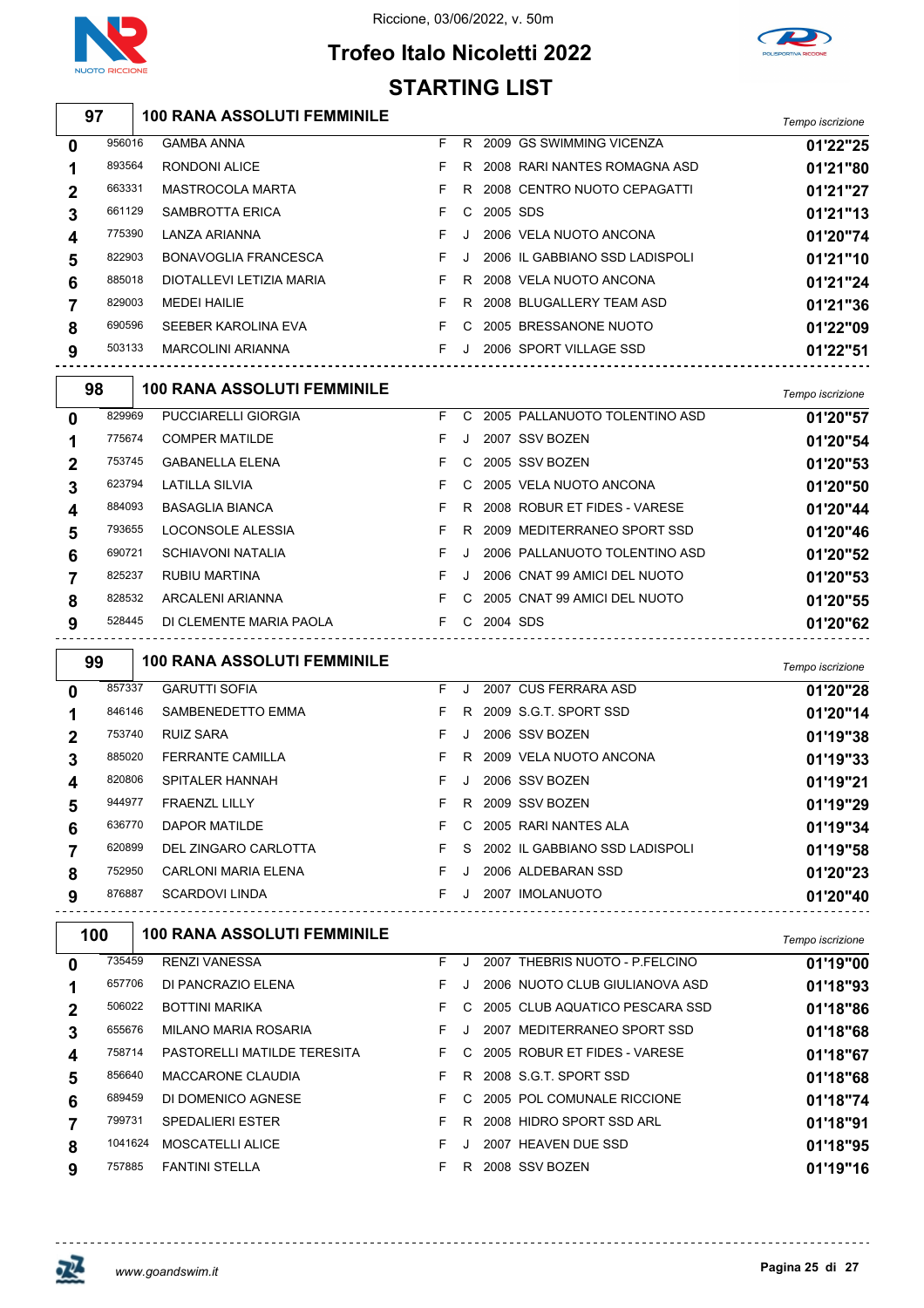



# **Trofeo Italo Nicoletti 2022 STARTING LIST**

| 101 |        | <b>100 RANA ASSOLUTI FEMMINILE</b> |  |                                     | Tempo iscrizione |
|-----|--------|------------------------------------|--|-------------------------------------|------------------|
| 0   | 769833 | ADAMI SARA                         |  | R 2008 PRIMAVERA CAMPUS APRILIA SSD | 01'18"55         |
|     | 992513 | <b>FORESTAN ILARIA</b>             |  | 2007 SSD STILELIBERO - PREGANZ      | 01'18"30         |

| 824309<br>ANGELICOLA ALESSIA<br>2008 H <sub>2</sub> O SPORT CSD<br>$\mathbf{2}$<br>R. | 01'17"72 |
|---------------------------------------------------------------------------------------|----------|
|                                                                                       |          |
| 2007 HIDRO SPORT SSD ARL<br>799565<br>DE TULLIO CLAUDIA<br>3                          | 01'17"56 |
| 26898<br><b>MONALDI MARTINA</b><br>2000 IL GABBIANO SSD LADISPOLI<br>S.<br>4          | 01'17"40 |
| 917412<br><b>COLAPIETRO DALILA</b><br>2009 NUOTATORI PUGLIESI ASD<br>5<br>R.          | 01'17"41 |
| <b>GRASSILLI SOFIA</b><br>820471<br>2007 NUOTO PIOMBINO<br>F.<br>6                    | 01'17"70 |
| 874927<br>2008 POL COMUNALE RICCIONE<br><b>DELMONTE ASIA</b><br>7<br>R.               | 01'17"87 |
| 941292<br><b>SESENA OTTAVIA</b><br>2009 NUOTANDO ASD<br>R.<br>8                       | 01'18"31 |
| 987000<br>SABELLA SARA<br>2008 HIDRO SPORT SSD ARL<br>R.<br>9                         | 01'18"55 |

| 102         |         | <b>100 RANA ASSOLUTI FEMMINILE</b> |    |         |                               | Tempo iscrizione |
|-------------|---------|------------------------------------|----|---------|-------------------------------|------------------|
| $\mathbf 0$ | 632300  | <b>SCHIAVONI VIOLA</b>             | F. | C.      | 2004 PALLANUOTO TOLENTINO ASD | 01'17"27         |
|             | 718095  | <b>BARZAZI ANITA</b>               | F  |         | 2007 G.P. NUOTO MIRA          | 01'17"06         |
| $\mathbf 2$ | 921485  | <b>CESARI GIULIA</b>               | F. | R.      | 2008 CN UISP - BOLOGNA        | 01'16"92         |
| 3           | 831476  | <b>GIULIANINI LUCIA</b>            | F. |         | C 2005 G.S. FORLI' NUOTO ASD  | 01'16"61         |
| 4           | 849346  | SILVAROLI SOFIA                    | F. | R       | 2008 H2O SPORT CSD            | 01'16"49         |
| 5           | 842975  | <b>BALATO MARIKA</b>               | F. | $\cdot$ | 2007 NS MARCHE SSD            | 01'16"56         |
| 6           | 757711  | <b>FABBRI MYRIAM</b>               | F. | J.      | 2006 FERRARANUOTO ASD         | 01'16"65         |
|             | 765020  | <b>CURIA GIULIA</b>                | F. | C.      | 2005 IMOLANUOTO               | 01'17"06         |
| 8           | 553171  | <b>ZANNI EMMA</b>                  | F  | S.      | 2003 SWEET TEAM MODENA ASD    | 01'17"20         |
| 9           | 1008510 | <b>VISANI GIULIA</b>               | F. | R       | 2009 SAVENA NUOTO TEAM        | 01'17"35         |

| 103          |        | <b>100 RANA ASSOLUTI FEMMINILE</b> |    |         |                                | Tempo iscrizione |
|--------------|--------|------------------------------------|----|---------|--------------------------------|------------------|
| 0            | 404723 | <b>BUTTAZZONI MARTINA</b>          | F. | S.      | 2000 PALLANUOTO TRIESTE        | 01'16"06         |
|              | 944590 | <b>BIANCONI CAROLINA</b>           | F. | $\cdot$ | 2007 NUOTO CL.AZZURRA 91 - BO  | 01'15"77         |
| $\mathbf{2}$ | 705086 | <b>CONTI BEATRICE</b>              | F. | C.      | 2005 PHOENIX ASD               | 01'15"70         |
| 3            | 793660 | <b>SCHIAVONE LUISIANA</b>          | F. | C.      | 2005 MEDITERRANEO SPORT SSD    | 01'15"40         |
| 4            | 673948 | <b>MANCINI SOFIA</b>               | F. | J       | 2006 H2O SPORT CSD             | 01'15"12         |
| 5            | 796813 | <b>FABIANI GIORGIA</b>             | F. | R       | 2008 PINGUINO NUOTO - AVEZZANO | 01'15"24         |
| 6            | 825484 | <b>FORNASARI ERIKA</b>             | F. |         | 2006 CN UISP - BOLOGNA         | 01'15"60         |
|              | 816641 | <b>GIUPPONI SOFIA</b>              | F. | $\cdot$ | 2007 SKY LINE NUOTO - C.PUSTER | 01'15"75         |
| 8            | 482538 | <b>SABA MARTINA</b>                | F. | S.      | 2002 THEBRIS NUOTO - P.FELCINO | 01'15"79         |
| 9            | 566865 | PETACCIATO FRANCESCA               | F. | J       | 2006 SDS                       | 01'16"28         |

| 104 | <b>100 RANA ASSOLUTI FEMMINILE</b> |                                                                                                  |    |                               | Tempo iscrizione                                                                                    |
|-----|------------------------------------|--------------------------------------------------------------------------------------------------|----|-------------------------------|-----------------------------------------------------------------------------------------------------|
|     | ANTONUCCI LAURA                    | F.                                                                                               | C. | 2005 RINASCITA TEAM ROMAGNA   | 01'14"74                                                                                            |
|     | <b>TURCO ANNA CECILIA</b>          | F.                                                                                               | S. | 2003 CANOTTIERI BALDESIO      | 01'14"43                                                                                            |
|     | DE SIMONE ALICE                    | F.                                                                                               |    |                               | 01'12"98                                                                                            |
|     | <b>MAZZONI SAMANTA</b>             | F.                                                                                               |    |                               | 01'11"13                                                                                            |
|     | <b>VERONA GIULIA</b>               | F.                                                                                               | S. | 1999 IMOLANUOTO               | 01'08"32                                                                                            |
|     | CAVAGNOLI VANESSA                  | F.                                                                                               | S. | 2001 NUOTO CL.AZZURRA 91 - BO | 01'10"36                                                                                            |
|     | SIRAVO FEDERICA                    | F.                                                                                               |    | 2002 SWIM PROJECT VENAFRO ASD | 01'11"59                                                                                            |
|     | <b>GIONTA GAIA</b>                 | F.                                                                                               |    |                               | 01'13"67                                                                                            |
|     | CAPORALETTI CATERINA               | F.                                                                                               | R. | 2009 VELA NUOTO ANCONA        | 01'14"59                                                                                            |
|     | LOSIGGIO SOFIA                     | F.                                                                                               | R. | 2008 TEAM VENETO ASD          | 01'15"08                                                                                            |
|     |                                    | 686311<br>412963<br>635384<br>505360<br>161160<br>412569<br>460640<br>695619<br>818189<br>763778 |    |                               | C 2004 DE AKKER TEAM SSD ARL<br>S 2001 POL COMUNALE RICCIONE<br>S.<br>C 2005 NUOTO CLUB 2000 FAENZA |

------------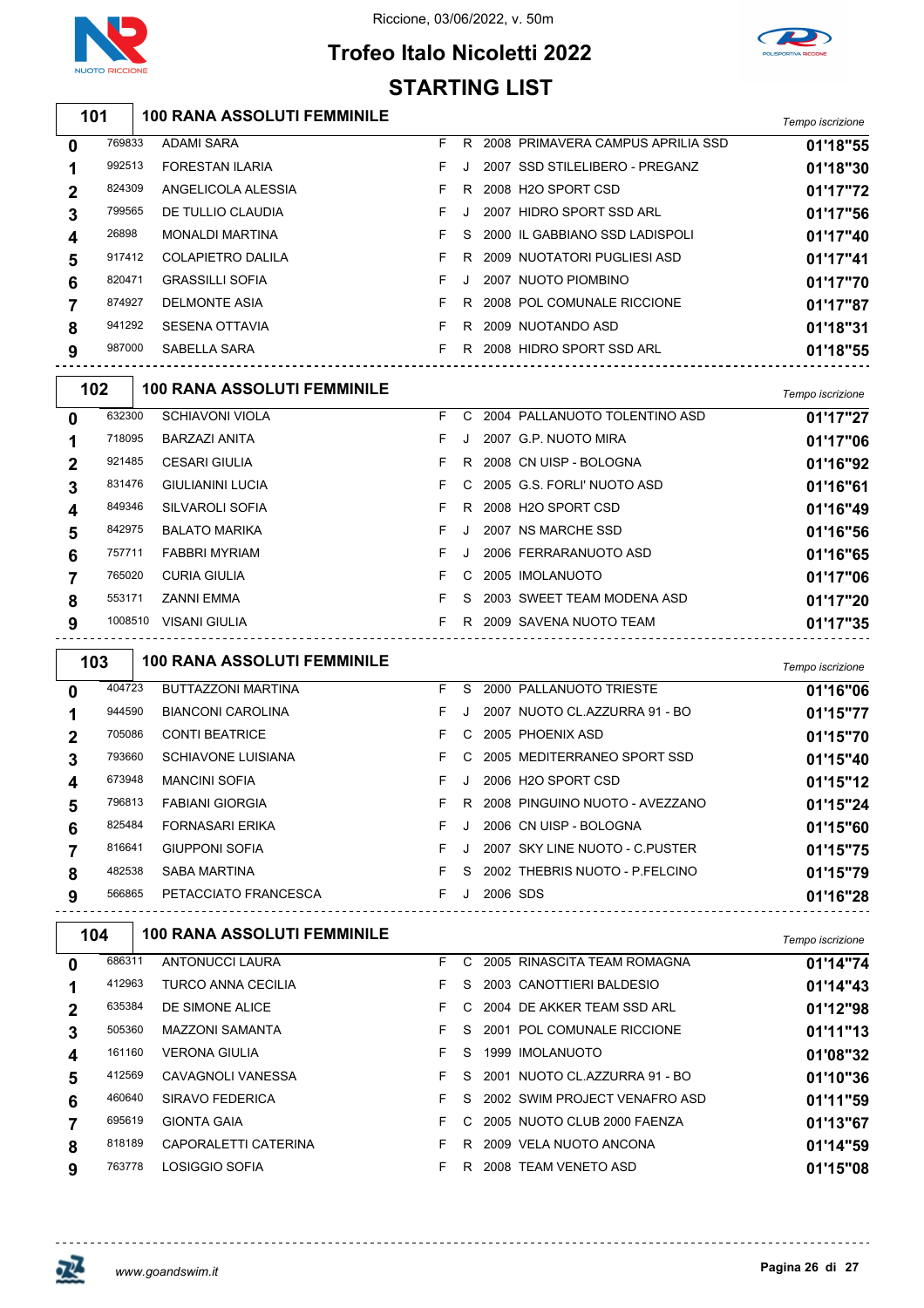



# **Trofeo Italo Nicoletti 2022 STARTING LIST**

**100 RANA ASSOLUTI FEMMINILE** *Tempo iscrizione*

| 0              | 441919 | ANGELINI CARLOTTA        | F. | S. | 2001 IL GABBIANO SSD LADISPOLI  | 01'14"66 |
|----------------|--------|--------------------------|----|----|---------------------------------|----------|
|                | 717982 | <b>FANCELLO ERIKA</b>    | F. | J  | 2007 LIBERTAS R.N. PERUGIA      | 01'14"39 |
| $\overline{2}$ | 717443 | <b>LEVAN GIORGIA</b>     |    | C. | 2005 JUVENTUS NUOTO - ROMA      | 01'12"89 |
| 3              | 512074 | <b>GIANGIORGI SVEVA</b>  |    |    | C 2004 NUOTO CL.AZZURRA 91 - BO | 01'10"92 |
| 4              | 583479 | <b>BOTTAZZO ANITA</b>    |    | S. | 2003 IMOLANUOTO                 | 01'07"96 |
| 5              | 49527  | FERRAGUTI ALESSIA        |    | S. | 1998 IMOLANUOTO                 | 01'09"78 |
| 6              | 636861 | <b>FIORINI ELISA</b>     | F. | S. | 2003 RARI NANTES ALA            | 01'11"50 |
|                | 812288 | <b>VIGANO' MARIA</b>     |    | S. | 2000 TECRI NUOTO - CORNAREDO    | 01'13"30 |
| 8              | 876992 | <b>BASTIANELLI MARTA</b> |    | R  | 2008 POL COMUNALE RICCIONE      | 01'14"52 |
| 9              | 798808 | DE DONNO ASIA            |    | R  | 2008 CENTRO NUOTO CEPAGATTI     | 01'14"95 |
|                |        |                          |    |    |                                 |          |

| 106         |        | <b>100 RANA ASSOLUTI FEMMINILE</b> |    |    |                                | Tempo iscrizione |
|-------------|--------|------------------------------------|----|----|--------------------------------|------------------|
| $\mathbf 0$ | 622474 | <b>LOUVIN NICOLE</b>               | F. | J  | 2006 AOSTA NUOTO               | 01'14"62         |
|             | 701408 | RUSSO ROSANNA CLAUDIA              | F. | C. | 2004 DE AKKER TEAM SSD ARL     | 01'13"69         |
| $\mathbf 2$ | 443198 | <b>REBUSCO GIULIA</b>              | F. | S  | 2001 NUOTO CL.AZZURRA 91 - BO  | 01'12"46         |
| 3           | 524235 | COMPIERCHIO ADRIANA                | F. | S. | 2003 NUOTO CL.AZZURRA 91 - BO  | 01'10"91         |
| 4           | 100909 | CARRARO MARTINA                    | F. | S. | 1993 GS FIAMME AZZURRE         | 01'05"85         |
| 5           | 92721  | FOFFI NATALIA                      |    | S. | 1997 HEAVEN DUE SSD            | 01'08"36         |
| 6           | 398071 | <b>GUERRA GIORGIA</b>              | F. | S. | 2000 DE AKKER TEAM SSD ARL     | 01'11"14         |
|             | 460592 | <b>BATTAGLIA CATERINA</b>          |    | C. | 2004 SPORT VILLAGE SSD         | 01'12"99         |
| 8           | 616286 | <b>MANCINI SARA</b>                | F. | C. | 2004 ALDEBARAN SSD             | 01'14"47         |
| 9           | 638524 | PINARELLI ALICE                    |    | C. | 2005 SSD STILELIBERO - PREGANZ | 01'14"81         |



<u> - - - - - - - - - - - -</u>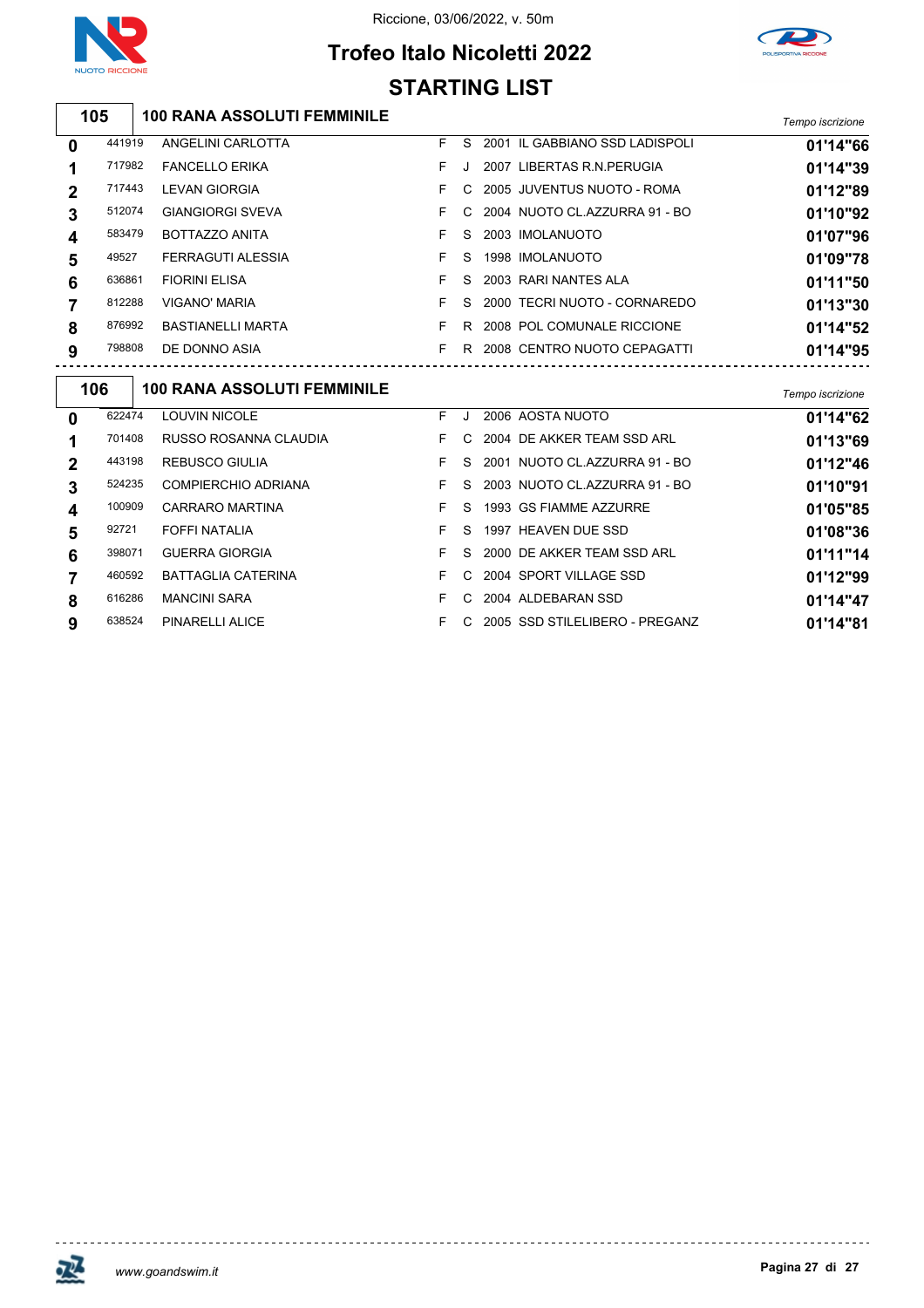



*DAY 1 - 03/06/2022*

### **400 STILE LIBERO ASSOLUTI FEMMINILE**

| 134 | LUSUARDI SOFIA            | 2009 | R | <b>NS EMILIA SSD</b>                      | S.T.        |
|-----|---------------------------|------|---|-------------------------------------------|-------------|
| 133 | RAVAIOLI SOFIA            | 2006 | J | RARI NANTES ROMAGNA ASD                   | <b>S.T.</b> |
| 132 | <b>CERRI FRANCESCA</b>    | 2009 | R | HIDRO SPORT SSD ARL                       | S.T.        |
| 131 | DI FILIPPO SOFIA          | 2007 | J | <b>SDS</b>                                | 05'42"32    |
| 130 | PIZZUTI REBECCA           | 2007 | J | ACCADEMIA NUOTO MARINO                    | 05'42"30    |
| 129 | <b>BARZANTI GIULIA</b>    | 2007 | J | RARI NANTES ROMAGNA ASD                   | 05'37"41    |
| 128 | CHIARELLI VALERIA         | 2008 | R | ACCADEMIA NUOTO MARINO                    | 05'36"51    |
| 127 | <b>CAVALIERI EVA</b>      | 2009 | R | ACCADEMIA NUOTO MARINO                    | 05'28"39    |
| 126 | ALESSANDRINI FRANCESCA    | 2006 | J | SPORT CENTER POLISPORTIVA                 | 05'26"22    |
| 125 | DURIGAN ANNA              | 2009 | R | <b>SSV BOZEN</b>                          | 05'24"93    |
| 124 | CENTILLO LUCREZIA         | 2009 | R | <b>H2O SPORT CSD</b>                      | 05'23"99    |
| 123 | <b>BALDELLA CHIARA</b>    | 2009 | R | LIBERTAS R.N. PERUGIA                     | 05'23"79    |
| 122 | SFERRA MADDALENA          | 2009 | R | HIDRO SPORT SSD ARL                       | 05'21"22    |
| 121 | <b>CECCARELLI SOFIA</b>   | 2009 | R | CNAT 99 AMICI DEL NUOTO                   | 05'14"93    |
| 120 | <b>VAI ARIANNA</b>        | 2005 | С | CANOTTIERI BALDESIO                       | 05'13"34    |
| 119 | RUBINO GIORGIA            | 2008 | R | PRIMAVERA CAMPUS APRILIA SSD              | 05'13"25    |
| 118 | <b>ALIANI MARTA</b>       | 2006 | J | SPORT CENTER POLISPORTIVA                 | 05'12"51    |
| 117 | <b>CHELLI MARTA</b>       | 2005 | C | <b>JUVENTUS NUOTO - ROMA</b>              | 05'12"36    |
| 116 | <b>CORSI ELEONORA</b>     | 2007 | J | ACCADEMIA NUOTO MARINO                    | 05'11"98    |
| 115 | LA BARBERA GIULIA         | 2007 | J | HIDRO SPORT SSD ARL                       | 05'11"82    |
| 114 | <b>GROSSI EMMA</b>        | 2008 | R | POL COMUNALE RICCIONE                     | 05'11"36    |
| 113 | <b>MONTAGNI AMANDA</b>    | 2009 | R | <b>CANOTTIERI BALDESIO</b>                | 05'10"92    |
| 112 | <b>STEFANELLI MIRIAM</b>  | 2005 | C | <b>EMMEDUE SSD</b>                        | 05'10"74    |
| 111 | RUBINI CECILIA            | 2009 | R | CANOTTIERI BALDESIO                       | 05'08"97    |
| 110 | <b>BUGATTI CHIARA</b>     | 2009 | R | <b>MIOCLUB SSD</b>                        | 05'08"77    |
| 109 | <b>ANASTASI IRIS</b>      | 2009 | R | CN UISP - BOLOGNA                         | 05'08"13    |
|     |                           | 2008 |   |                                           |             |
| 108 | <b>BOARI ASIA</b>         |      | R | SAVENA NUOTO TEAM<br>LIBERTAS R.N.PERUGIA | 05'08"13    |
| 107 | <b>AGLIETTI SOFIA</b>     | 2007 | J |                                           | 05'06"20    |
| 106 | <b>CARTA FRANCESCA</b>    | 2004 | C | LIBERTAS R.N. PERUGIA                     | 05'05"90    |
| 105 | <b>MANCINI ELENA</b>      | 2009 | R | S.G.T. SPORT SSD                          | 05'05"65    |
| 104 | <b>BARRACO ANNA</b>       | 2007 | J | <b>VELA NUOTO ANCONA</b>                  | 05'05"24    |
| 103 | PIRCHER ISABEL            | 2008 | R | <b>SSV BOZEN</b>                          | 05'04"92    |
| 102 | <b>ODDI CHIARA</b>        | 2007 | J | IL GABBIANO SSD LADISPOLI                 | 05'04"40    |
| 101 | <b>MANENTI CAMILLA</b>    | 2008 | R | TECRI NUOTO - CORNAREDO                   | 05'04"30    |
| 100 | ROLLI AGATA               | 2009 | R | DE AKKER TEAM SSD ARL                     | 05'03"58    |
| 99  | <b>SCIANGOLA SUSANNA</b>  | 2006 | J | CENTRO NUOTO CEPAGATTI                    | 05'03"43    |
| 98  | <b>MASI CLARA</b>         | 2009 | R | CN UISP - BOLOGNA                         | 05'03"26    |
| 97  | <b>COSTA ALICE</b>        | 2008 | R | ASD DIMENSIONE NUOTO L'AQUILA             | 05'02"43    |
| 96  | PEDRAZZINI CECILIA        | 2007 | J | TECRI NUOTO - CORNAREDO                   | 05'02"20    |
| 95  | <b>BELLUCCI FRANCESCA</b> | 2009 | R | HIDRO SPORT SSD ARL                       | 05'01"90    |
| 94  | LAPENTA VALERIA           | 2003 | S | PRIMAVERA CAMPUS APRILIA SSD              | 05'01"80    |
| 93  | MODA REBECCA              | 2007 | J | <b>HEAVEN DUE SSD</b>                     | 05'01"38    |
| 92  | DE CIECHI MARTINA         | 2006 | J | TECRI NUOTO - CORNAREDO                   | 05'00"91    |
| 91  | <b>SCHIANCHI GIULIA</b>   | 2005 | С | SPORT CENTER POLISPORTIVA                 | 05'00"50    |
| 90  | NOCITA VALENTINA          | 2007 | J | S.G.T. SPORT SSD                          | 04'59"96    |
| 89  | PISCOPO GRETA             | 2008 | R | SPORT CENTER POLISPORTIVA                 | 04'59"90    |
| 88  | SABBIONI AGNESE           | 2008 | R | POL COMUNALE RICCIONE                     | 04'59"83    |
| 87  | <b>VEGGETTI FRANCESCA</b> | 2005 | C | <b>IMOLANUOTO</b>                         | 04'59"29    |
| 86  | PARRA FEDERICA            | 2007 | J | LIBERTAS R.N. PERUGIA                     | 04'59"14    |
| 85  | ARCALENI ARIANNA          | 2005 | С | CNAT 99 AMICI DEL NUOTO                   | 04'58"01    |
| 84  | SAMMARTANO FRIDA MARIA    | 2005 | C | THEBRIS NUOTO - P.FELCINO                 | 04'56"95    |
| 83  | CAPUTO FEDERICA           | 2006 | J | <b>HEAVEN DUE SSD</b>                     | 04'56"89    |
| 82  | DI DOMENICO AGNESE        | 2005 | C | POL COMUNALE RICCIONE                     | 04'56"68    |
| 81  | ORAZI SOFIA               | 2009 | R | <b>VELA NUOTO ANCONA</b>                  | 04'56"53    |
| 80  | <b>VEGGETTI MICHELA</b>   | 2006 | J | <b>IMOLANUOTO</b>                         | 04'56"31    |
| 79  | <b>GENERALI NICE</b>      | 2008 | R | POL COMUNALE RICCIONE                     | 04'55"73    |
| 78  | <b>BELLAVIGNA DILETTA</b> | 2005 | С | <b>VELA NUOTO ANCONA</b>                  | 04'55"64    |
| 77  | <b>COZZINI CATERINA</b>   | 2008 | R | SPORT VILLAGE SSD                         | 04'55"57    |
| 76  | ORIENTE CHIARA            | 2007 | J | HIDRO SPORT SSD ARL                       | 04'55"01    |

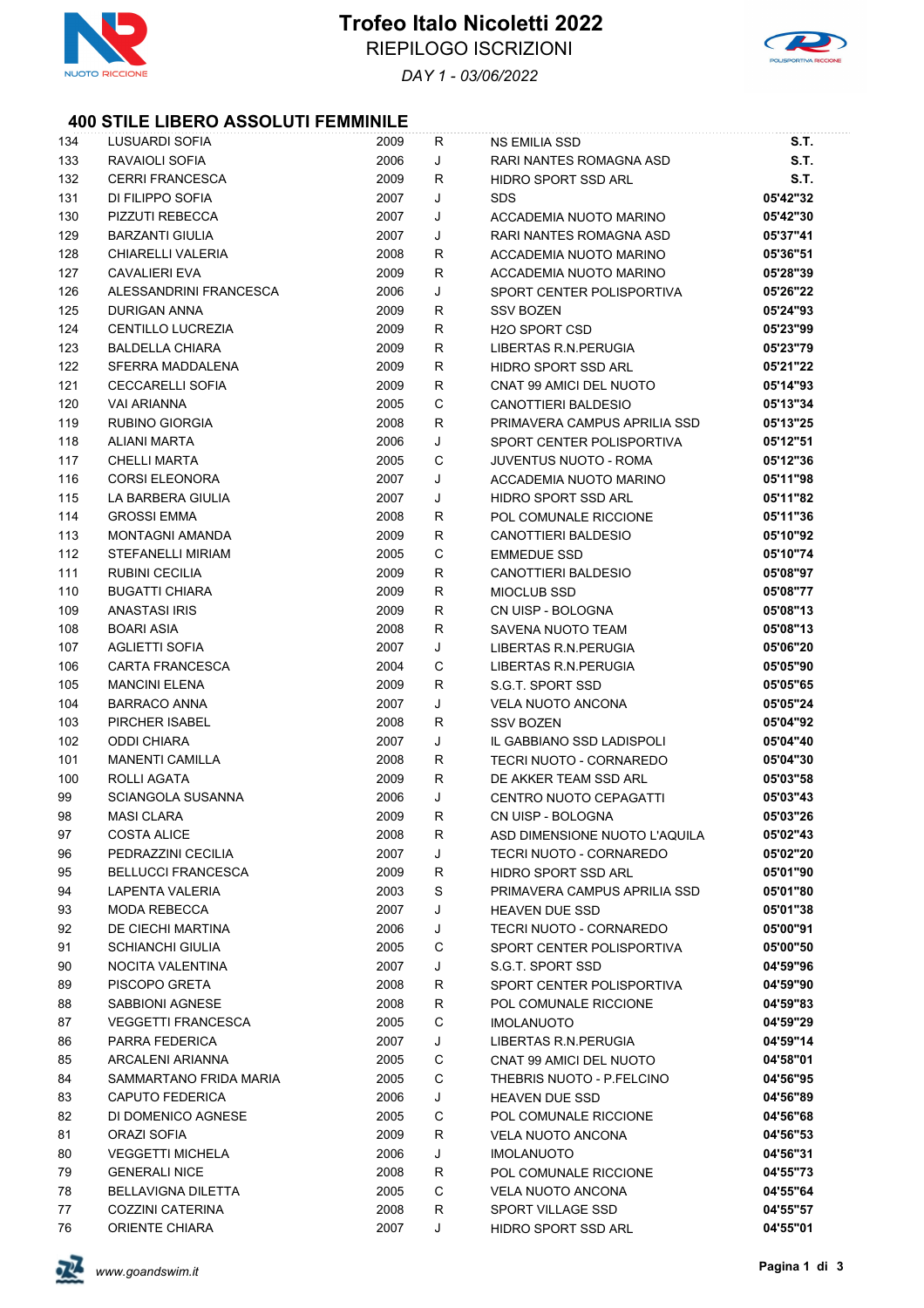

## **Trofeo Italo Nicoletti 2022** RIEPILOGO ISCRIZIONI





| 75 | DI GIOVANNI BENEDETTA       | 2009 | R      | CENTRO NUOTO CEPAGATTI        | 04'55"00 |
|----|-----------------------------|------|--------|-------------------------------|----------|
| 74 | PISCITELLI CAMILLA          | 2008 | R      | ATLANTIDE NUOTO ASD           | 04'54"83 |
| 73 | <b>MATTIOLI EMMA</b>        | 2007 | J      | S.G.T. SPORT SSD              | 04'54"73 |
| 72 | ORIENTE DOMITILLA           | 2008 | R      | HIDRO SPORT SSD ARL           | 04'54"61 |
| 71 | DE BENEDICTIS ELENA         | 2005 | C      | <b>SDS</b>                    | 04'54"56 |
| 70 | <b>GHERARDI ALESSIA</b>     | 2007 | J      | SPORT CENTER POLISPORTIVA     | 04'54"51 |
| 69 | <b>RENZI SOFIA</b>          | 2009 | R      | POL COMUNALE RICCIONE         | 04'53"98 |
| 68 | MASTROFRANCESCO GAIA        | 2006 | J      | TECRI NUOTO - CORNAREDO       | 04'53"93 |
| 67 | <b>WSZOLEK SONIA</b>        | 2004 | С      | <b>HEAVEN DUE SSD</b>         | 04'52"59 |
| 66 | COBZARU RAFAELA             | 2009 | R      | IL GABBIANO SSD LADISPOLI     | 04'52"17 |
| 65 | <b>SUARDI GRETA</b>         | 2007 | J      | <b>CANOTTIERI BALDESIO</b>    | 04'52"04 |
| 64 | <b>MORO SOFIA</b>           | 2007 | J      | <b>CANOTTIERI BALDESIO</b>    | 04'51"97 |
| 63 | <b>TONDO VALENTINA</b>      | 2003 | S      | SDS                           | 04'51"63 |
| 62 | ALLEGRETTI CECILIA          | 2008 | R      | H <sub>20</sub> SPORT CSD     | 04'51"50 |
| 61 | <b>CUNEO BIANCA</b>         | 2006 | J      | CNAT 99 AMICI DEL NUOTO       | 04'51"29 |
| 60 | <b>RIZZI AURORA</b>         | 2005 | C      | CANOTTIERI TEVERE REMO        | 04'51"00 |
| 59 | DALLA TEZZA MATILDA         | 2008 | R      | MIOCLUB SSD                   | 04'50"98 |
| 58 | <b>MENICONI SOFIA</b>       | 2005 | С      | THEBRIS NUOTO - P.FELCINO     | 04'50"45 |
| 57 | <b>BAZZURRI AURORA</b>      | 2008 | R      | THEBRIS NUOTO - P.FELCINO     | 04'50"17 |
| 56 | <b>MARINELLI MARGHERITA</b> | 2006 | J      | LIBERTAS R.N. PERUGIA         | 04'50"00 |
| 55 | <b>MATTIOLI ALICE</b>       | 2005 | C      | THEBRIS NUOTO - P.FELCINO     | 04'49"36 |
| 54 | PESSINA MARIASOLE           | 2008 | R      | <b>SSV BOZEN</b>              | 04'49"30 |
| 53 | PITARI MARIA LAURA          | 2009 | R      | 99 SPORT ASD - L'AQUILA       | 04'48"80 |
| 52 | <b>GALLI AMBRA</b>          | 2008 | R      | ALDEBARAN SSD                 | 04'47"82 |
| 51 | FORNACIARI ANGELA           | 2007 | J      | FERRARANUOTO ASD              | 04'47"30 |
| 50 | <b>COLLAUTO ELENA</b>       | 2006 | J      | LIBERTAS R.N. PERUGIA         | 04'47"08 |
| 49 | <b>MARCONI ALESSIA</b>      | 2009 | R      | PINGUINO NUOTO - AVEZZANO     | 04'46"84 |
| 48 | <b>MAHUTOVA TIMEA</b>       | 2006 | J      | <b>BRESSANONE NUOTO</b>       | 04'46"53 |
| 47 | DORFMANN VALENTINA          | 2006 | J      | <b>BRESSANONE NUOTO</b>       | 04'45"92 |
| 46 | <b>BELPERIO GIUSY</b>       | 2008 | R      | RARI NANTES ROMAGNA ASD       | 04'45"78 |
| 45 | MARISALDI ANNA              | 2008 | R      | CN UISP - BOLOGNA             | 04'45"55 |
| 44 | <b>VILLA MATILDE</b>        | 2008 | R      | CANOTTIERI BALDESIO           | 04'45"37 |
| 43 | SILLETTI SOPHIA AURORA      | 2006 | J      | NUOTO CL.AZZURRA 91 - BO      | 04'45"02 |
| 42 | ALLORI ARIANNA              | 2009 | R      | CN UISP - BOLOGNA             | 04'43"66 |
| 41 | <b>CONTILIANO ALICE</b>     | 2007 | J      | DE AKKER TEAM SSD ARL         | 04'43"27 |
| 40 | <b>LIPPO BENEDETTA</b>      | 2007 | J      | POL COMUNALE RICCIONE         | 04'43"18 |
| 39 | LUCCHESI CATERINA           | 2007 | J      | MEDITERRANEO SPORT SSD        | 04'42"79 |
| 38 | <b>MARIOTTI ELISA</b>       | 2006 | J      | <b>NS MARCHE SSD</b>          | 04'42"75 |
| 37 | MARIANI ARIANNA             | 2003 | S      | <b>HEAVEN DUE SSD</b>         | 04'42"28 |
| 36 | PEDRAZZINI MARTA            | 2002 | S      | TECRI NUOTO - CORNAREDO       | 04'42"26 |
| 35 | MASTRANGELO VINCENZA        | 2003 | S      | HIDRO SPORT SSD ARL           | 04'42"13 |
| 34 | CINGOLANI GIULIA            | 2004 | C      | <b>VELA NUOTO ANCONA</b>      | 04'42"09 |
| 33 | <b>CATALINI SARA</b>        | 2007 | J      | <b>HEAVEN DUE SSD</b>         | 04'41"50 |
| 32 | <b>SPENNATO MAHILA</b>      | 2009 | R      | <b>NUOTATORI PUGLIESI ASD</b> | 04'41"24 |
| 31 | <b>IACOMONI FABIANA</b>     | 2006 | J      | <b>BUONCONSIGLIO NUOTO</b>    | 04'40"84 |
| 30 | <b>BACHER DENA</b>          | 2007 | J      | <b>BRESSANONE NUOTO</b>       | 04'39"07 |
| 29 | DANESE GIULIA               | 2008 |        | S.G.T. SPORT SSD              | 04'38"84 |
| 28 | SANMARTINI ASIA             | 2006 | R<br>J | DE AKKER TEAM SSD ARL         | 04'37"83 |
|    |                             | 2006 |        |                               |          |
| 27 | ORTLER SAMANTHA             |      | J      | <b>SSV BOZEN</b>              | 04'37"83 |
| 26 | PRIA LUDOVICA               | 2005 | С      | TECRI NUOTO - CORNAREDO       | 04'37"15 |
| 25 | <b>TARANTO GIULIA</b>       | 2007 | J      | CENTRO NUOTO CEPAGATTI        | 04'37"07 |
| 24 | <b>FRISONI SARA</b>         | 2005 | С      | POL COMUNALE RICCIONE         | 04'36"70 |
| 23 | DE GIULI GLORIA             | 2007 | J      | TECRI NUOTO - CORNAREDO       | 04'36"44 |
| 22 | <b>MARIANI ASIA</b>         | 2006 | J      | <b>SDS</b>                    | 04'35"72 |
| 21 | <b>CECCHINI NICOLE</b>      | 2005 | С      | POL COMUNALE RICCIONE         | 04'34"93 |
| 20 | SABA MARTINA                | 2002 | S      | THEBRIS NUOTO - P.FELCINO     | 04'34"57 |
| 19 | <b>BACCI GRETA</b>          | 2005 | С      | ROBUR ET FIDES - VARESE       | 04'32"79 |
| 18 | PETROLLI SARA               | 2003 | S      | RARI NANTES ALA               | 04'32"41 |
| 17 | RAGAZZINI SOFIA             | 2001 | S      | <b>G.S. FORLI' NUOTO ASD</b>  | 04'32"29 |
| 16 | LORENZONI SOFIA             | 2005 | С      | <b>IMOLANUOTO</b>             | 04'32"21 |
| 15 | <b>BERTOCCHI GIULIA</b>     | 2006 | J      | CN UISP - BOLOGNA             | 04'29"87 |